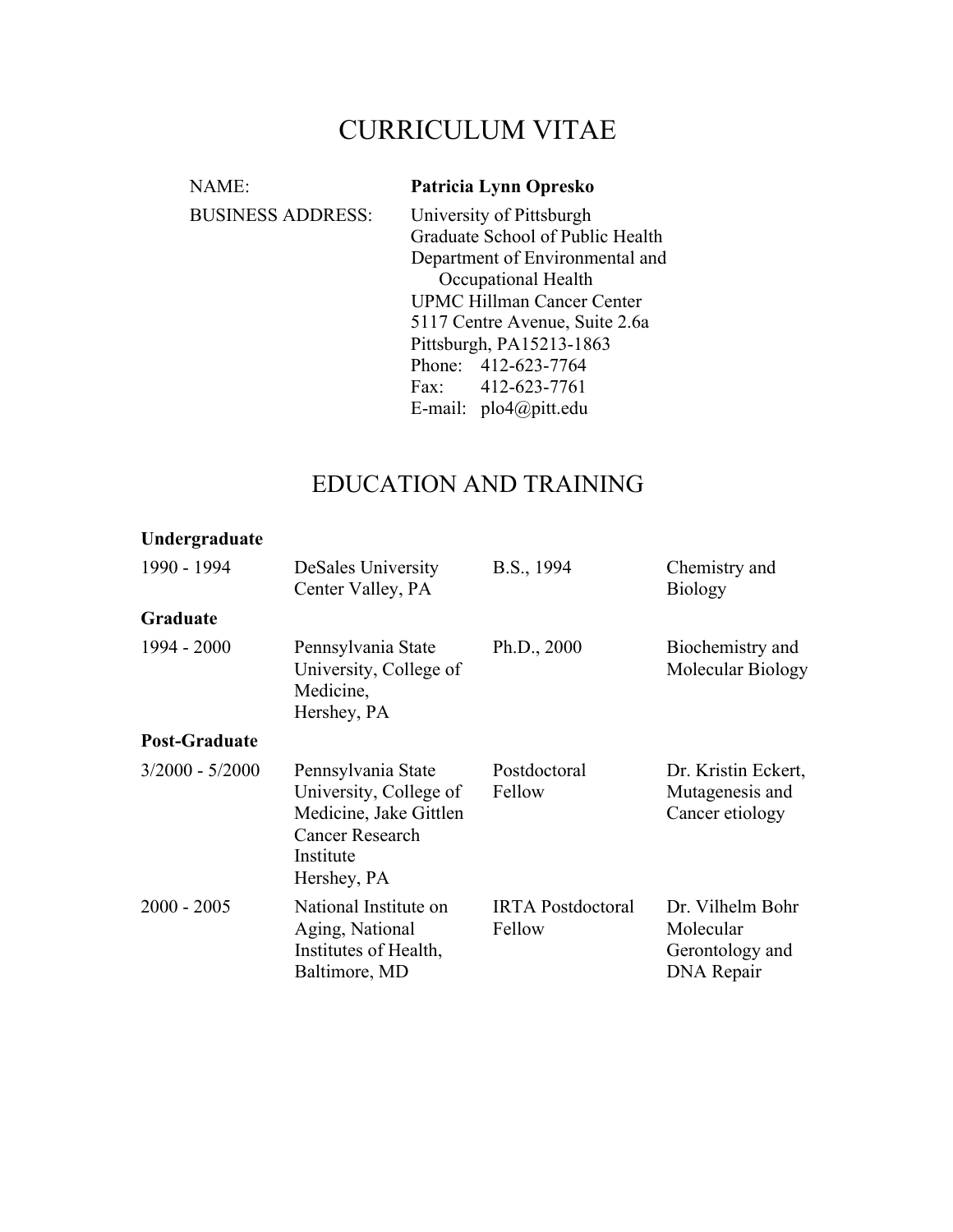## APPOINTMENTS AND POSITIONS

### **Academic**

| $8/1/2018 -$<br>present  | Co-leader                             | Genome Stability Program, UPMC<br>Hillman Cancer Center                                                                 |
|--------------------------|---------------------------------------|-------------------------------------------------------------------------------------------------------------------------|
| $5/1/2018$ -<br>present  | <b>Tenured Professor</b>              | Pharmacology and Chemical Biology,<br>School of Medicine, University of<br>Pittsburgh, Pittsburgh, PA                   |
| $2/1/2018$ -<br>present  | <b>Tenured Professor</b>              | Environmental and Occupational Health,<br>Graduate School of Public Health,<br>University of Pittsburgh, Pittsburgh, PA |
| $3/1/2014-$<br>1/31/2018 | <b>Tenured Associate</b><br>Professor | Environmental and Occupational Health,<br>Graduate School of Public Health,<br>University of Pittsburgh, Pittsburgh, PA |
| $5/1/2005 - 2014$        | <b>Assistant Professor</b>            | Environmental and Occupational Health,<br>Graduate School of Public Health,<br>University of Pittsburgh, Pittsburgh, PA |
| 3/2000-5/2000            | <b>Postdoctoral Fellow</b>            | Pennsylvania State University, College<br>of Medicine, Jake Gittlen Cancer<br><b>Research Institute</b><br>Hershey, PA  |
| Non-Academic             |                                       |                                                                                                                         |
| $2000 - 2005$            | <b>IRTA</b> Postdoctoral<br>Fellow    | Laboratory of Molecular Gerontology,<br>National Institute on Aging, National<br>Institutes of Health, Baltimore, MD    |

# MEMBERSHIP IN PROFESSIONAL AND SCIENTIFIC SOCIETIES

| 1999 - prsent    | American Association for Cancer Research                                                             |
|------------------|------------------------------------------------------------------------------------------------------|
| $2005$ - present | <b>Environmental Mutagenesis and Genomics Society</b>                                                |
| $2006$ - present | University of Pittsburgh Cancer Institute. Molecular and Cellular<br><b>Cancer Biology Program</b>   |
| $2010$ -present  | Invited member of the Center for Nucleic Acids Science and<br>Technology, Carnegie Mellon University |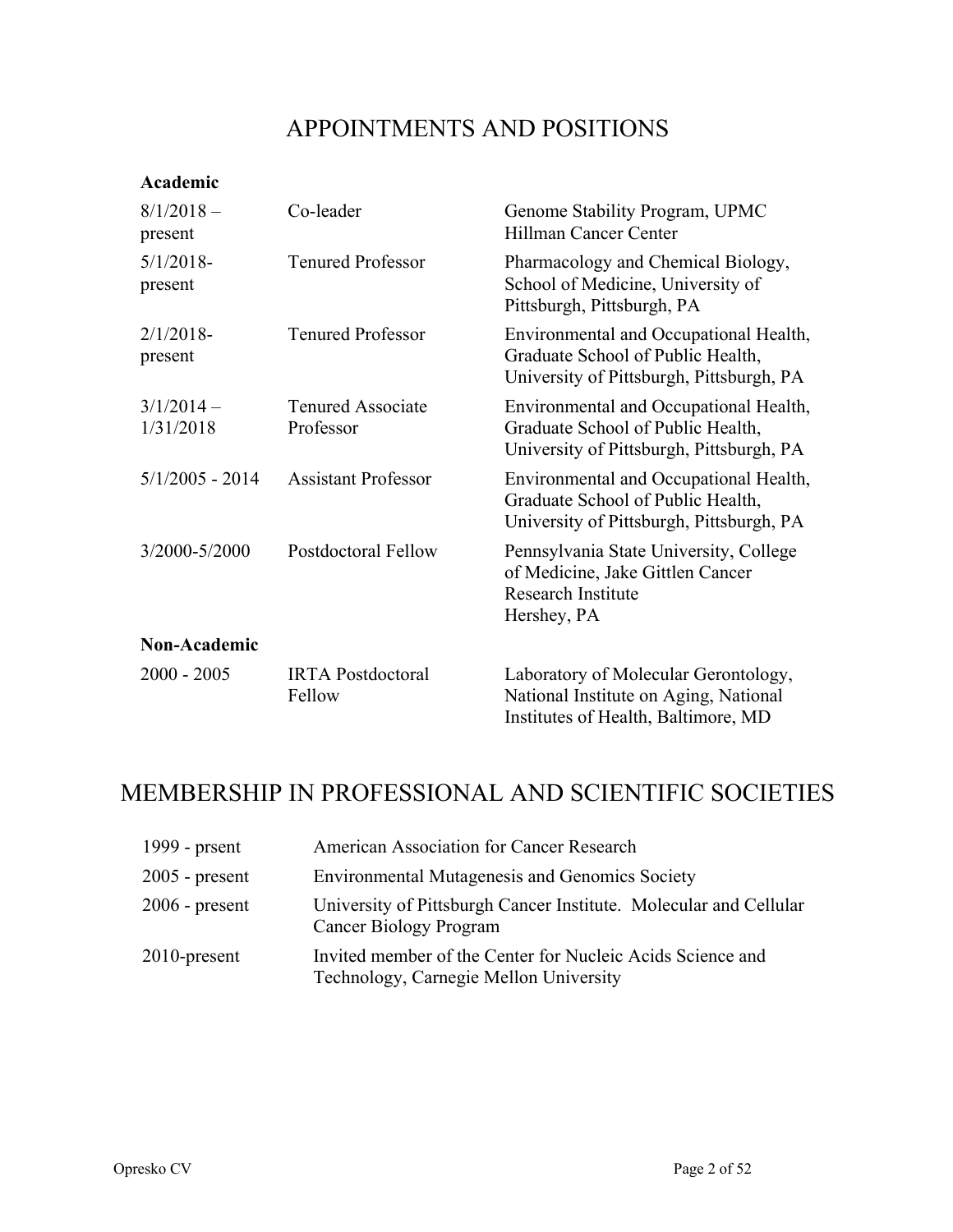### **HONORS**

| 1991       | Freshman Chemistry Achievement Award, CRC Press                                                                                 |
|------------|---------------------------------------------------------------------------------------------------------------------------------|
| 1993       | Delta Delta Chapter of Delta Epsilon Sigmas, National Catholic<br><b>Collegiate Honor Society</b>                               |
| 1994       | American Chemical Society Award,<br>Lehigh Valley Chapter of ACS                                                                |
| 1999       | Special Conference Travel Grant Award, American Association for<br><b>Cancer Research</b>                                       |
| 1998-1999  | Mentored Investigator Award,<br>The Four Diamonds Fund of the Milton S. Hershey                                                 |
| 2005       | Travel Award, Environmental Mutagen Society                                                                                     |
| 2006       | Selected to present at the Senior Vice Chancellor's Research Seminar<br>Series, University of Pittsburgh                        |
| 2006       | Ellison Medical Foundation New Scholar in Aging Research                                                                        |
| 2006       | Outstanding New Environmental Scientist (ONES), NIEHS                                                                           |
| 2008, 2010 | Annual Meeting of the Environmental Mutagen Society, Session Co-<br>chair                                                       |
| 2009       | Annual International Conference on Environmental Mutagens, Session<br>Co-chair                                                  |
| 2011       | 2011 FASEB meeting on Helicases and NTP-Driven Nucleic Acid<br>Motors, Session Chair                                            |
| 2012       | 2012 Gordon Conference on DNA damage, mutation and cancer; Session<br>Chair                                                     |
| 2015       | Invited to give the keynote lecture at the Pennsylvania State University<br>School of Medicine Graduate Student Research Forum. |
| 2016       | Elected as a Councilor of the Environmental Mutagenesis and Genomics<br>Society for the 2017-2020 term.                         |
| 2016       | Research featured in Pittsburgh Post-Gazette and Pittsburgh Tribune<br>Review                                                   |
| 2017       | NSMB article was selected for NIEHS Papers of the Month in January                                                              |
| 2017       | 2017 Gordon Conference on Mammalian DNA Repair; Session Chair                                                                   |
| 2017       | Research was highlighted in PittMed Magazine: Summer 2017                                                                       |
| 2018       | Invited Public Lecture at the annual meeting for the German DNA Repair<br>Society, Karlsruhe, Germany.                          |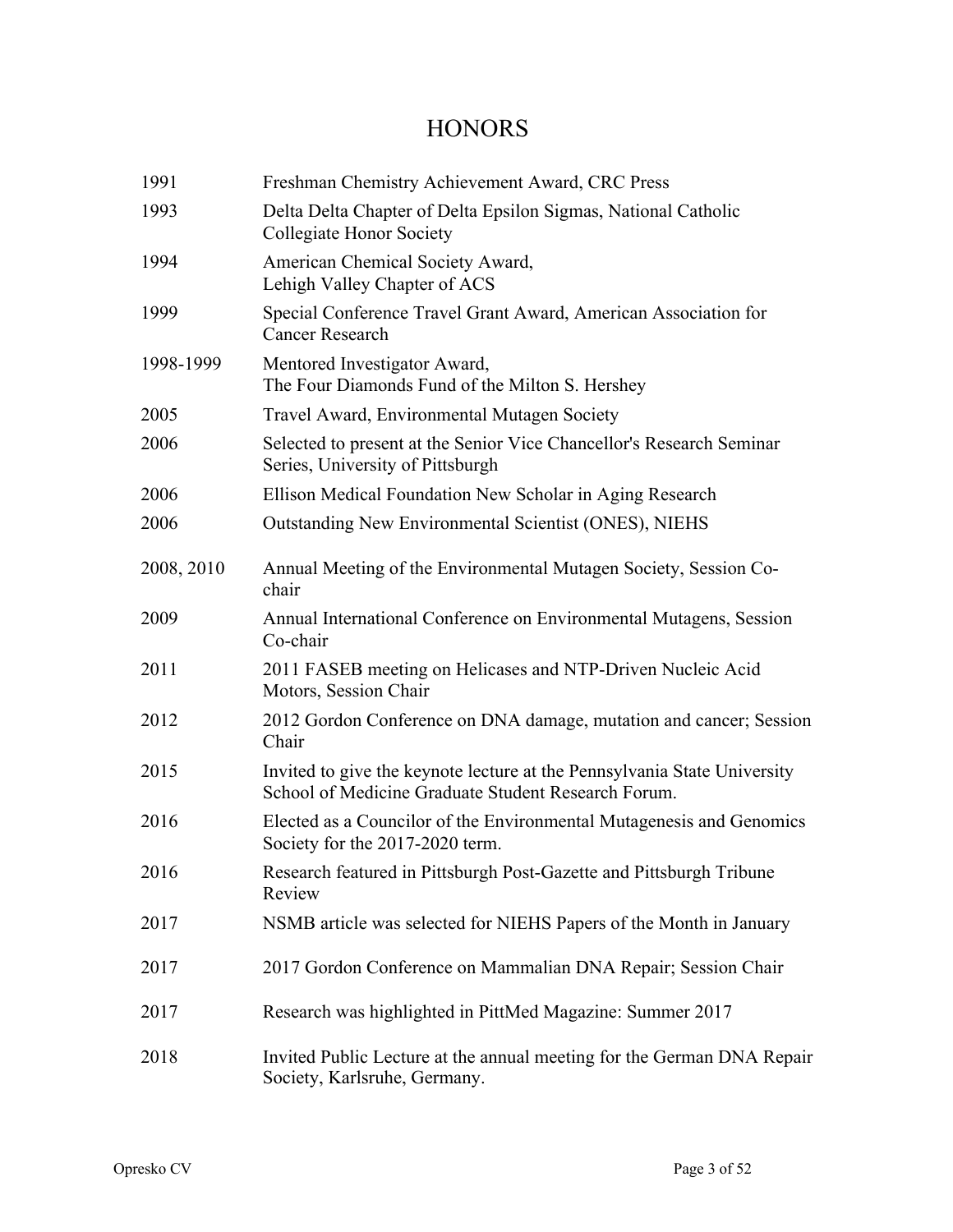| Glenn Award for Research in Biological Mechanisms of Aging                                               |
|----------------------------------------------------------------------------------------------------------|
| Elected next Vice Chair and Chair of the Gordon Conference on<br>Mammalian DNA Repair                    |
| Invited Keynote Lecture at the 5 <sup>th</sup> Canadian Symposium on Telomeres<br>and Genome Stability   |
| Elected as DNA Repair SIG representative to the Program Committee for<br><b>EMGS</b>                     |
| Invited Keynote Lecture: NIEHS Outstanding New Environmental<br><b>Scientist Virtual Grantee Meeting</b> |
| Merrill J. Egorin Excellence in Scientific Leadership Award, UPMC<br>Hillman Cancer Center               |
|                                                                                                          |

# PROFESSIONAL ACTIVITIES

### **Teaching**

Courses Taught

| <b>Years Taught</b>                        | <b>Course Number: Title</b>                                                            | <b>Hours</b> of<br>Lecture, credits<br>Average<br><b>Enrollment</b> | Role in course<br>Primary/Coordinator                                     |
|--------------------------------------------|----------------------------------------------------------------------------------------|---------------------------------------------------------------------|---------------------------------------------------------------------------|
| Spring<br>biennial<br>2006-2020            | EOH 3305, MSMPHL<br>3330 and MSBMG<br>3530: Genome<br>instability and human<br>disease | 1.5 hrs, 3 credits<br>5 students<br>3 lectures                      | Co-director with Drs.<br><b>Bennett Van Houten</b><br>and Chris Bakkenist |
| 2010-2011<br>Spring<br>2014-2021           | <b>HUGEN 2031</b><br>Introduction to Human<br>Genetics                                 | 2 hr, 2 credits<br>21 students                                      | Lecturer<br>Director: Dr. Candace<br>Kammerer                             |
| Fall<br>2007-2020                          | EOH 2175: General<br>Toxicology                                                        | $1.5 \text{ hr}$ , 3 credits<br>2 lectures<br>15 students           | Lecturer<br>Director: Dr. James<br>Fabisiak                               |
| Fall<br>biennial<br>2010-2012<br>2015-2020 | EOH 2310: Molecular<br>Fundamentals                                                    | 3 hrs, 3 credits<br>6 students                                      | Lecturer<br>Director: Dr. Peter Di                                        |
| Spring $2015$ ,<br>17, 19, 21              | EOH 3210:<br>Pathophysiology and<br><b>Environmental Disease</b>                       | 1.5 hrs, 12<br>graduate students                                    | Lecturer<br>Director: Berthony<br>Deslouches                              |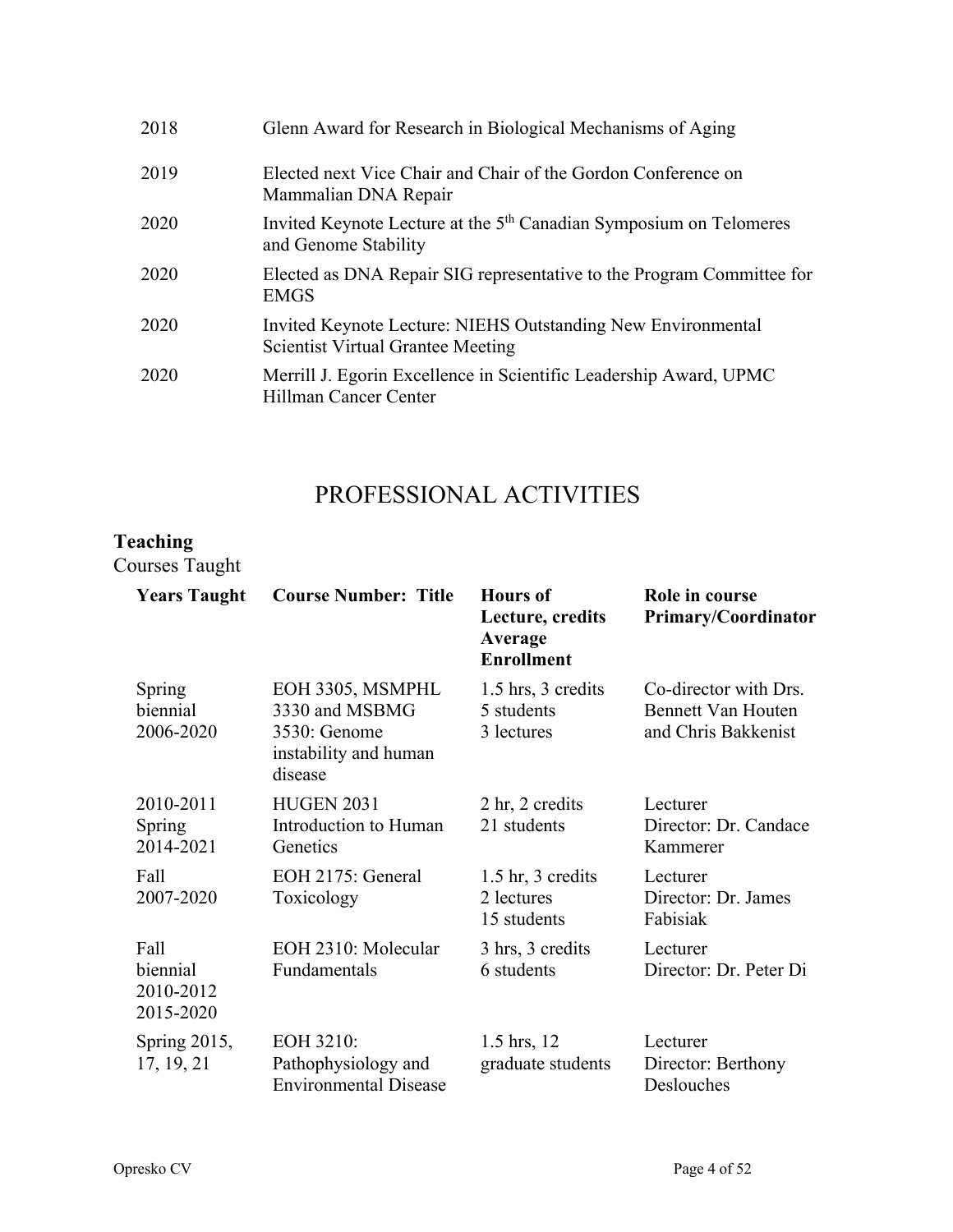| <b>Years Taught</b>             | <b>Course Number: Title</b>                                                                                | <b>Hours</b> of<br>Lecture, credits<br>Average<br><b>Enrollment</b> | Role in course<br><b>Primary/Coordinator</b>                |
|---------------------------------|------------------------------------------------------------------------------------------------------------|---------------------------------------------------------------------|-------------------------------------------------------------|
| Summer<br>biennial<br>2008-2016 | EPIDEM 2980<br>Biology and Physiology<br>of Aging                                                          | $1 \text{ hr}$ , $1 \text{ credit}$ ,<br>15 students<br>1 lecture   | Lecturer<br>Director: Dr. Anne<br>Newman                    |
| 2013-2015                       | MLB 1: Methods and<br>Logic in Biomedicine                                                                 | 2 hrs, 6 Tsinghua<br><b>Students</b>                                | Facilitator/ Dr. Peter<br>Drain Course Director             |
| Fall<br>2011                    | MSELCT 5130-1020.<br>M.S.T.P. Research<br><b>Basis of Medical</b><br>Knowledge<br>SOM, 2nd year students   | 1.5 <sub>hr</sub><br>16 sessions<br>11-16 students                  | Co-director with Dr.<br>ennett van Houten                   |
| Fall/Spring<br>2006-10          | MSLECT 5130-1020.<br>M.S.T.P. Research<br><b>Basis of Medical</b><br>Knowledge<br>SOM, $1st$ year students | 1.5 <sub>hr</sub><br>12 sessions<br>11-16 students                  | Co-director with<br>Dr. Richard<br>Steinman                 |
| Fall<br>2005-08                 | EOH 2310: Molecular<br>Fundamentals                                                                        | 1 hr, 3 credits<br>7 Lectures                                       | Lecturer<br>Directors:<br>Dr. Paul Reynolds<br>Dr. Sy Garte |

**Other Teaching** (lectures, tutorials and continuing education courses)

| Date(s)   | <b>Type of Teaching</b>                                                                                                                                                                                      | <b>Title</b>                                                                              |
|-----------|--------------------------------------------------------------------------------------------------------------------------------------------------------------------------------------------------------------|-------------------------------------------------------------------------------------------|
| Fall 2006 | 1hr lecture "Basic orientation to 'bench'<br>biomarkers of age with an emphasis on<br>telomeres" to faculty, postdoctoral fellows<br>and graduate students.                                                  | Biomarkers of Aging<br>Workshop<br>November 7, 2006 The<br>Pittsburgh Mind-Body<br>Center |
| Fall 2006 | Preceptor for article "The aflatoxin $B(1)$<br>formamidopyrimidine adduct plays a major<br>role in causing the types of mutations<br>observed in human hepatocellular<br>carcinoma." Smela et al. 2002 PNAS. | EOH 2176: Principles of<br><b>Toxicology Conference</b><br><b>EOH Graduate Program</b>    |
| Fall 2006 | Preceptor for article "Xeroderma"<br>pigmentosum variant (XP-V) correcting<br>protein from HeLa cells has a thymine<br>dimer bypass DNA polymerase activity".<br>Matsutani et al. 1999 EMBO J                | EOH 2176: Principles of<br><b>Toxicology Conference</b><br><b>EOH Graduate Program</b>    |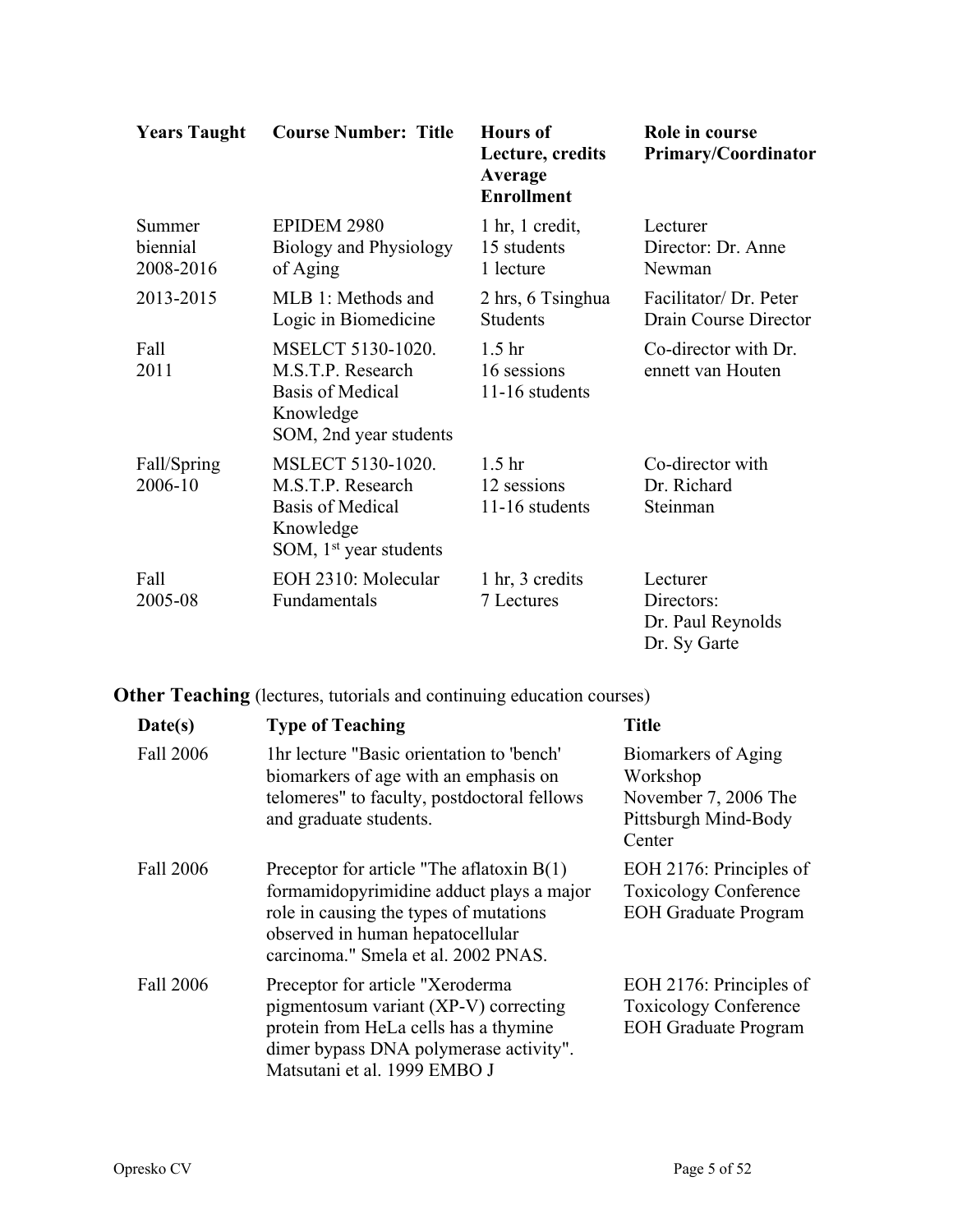| Date(s)                  | <b>Type of Teaching</b>                                                                                                                                                                                           | <b>Title</b>                                                                  |
|--------------------------|-------------------------------------------------------------------------------------------------------------------------------------------------------------------------------------------------------------------|-------------------------------------------------------------------------------|
| Spring 2006              | Lecture on experience with the peer review<br>for a publication "POT1 Stimulates RecQ<br>Helicases WRN and BLM to Unwind<br>Telomeric DNA Substrates" Opresko et al.,<br>2005, Journal Biological Chemistry.      | EOH 2109: Graduate<br>Program in Molecular<br>Toxicology Journal Club         |
| Fall 2005                | Mentor/preceptor for student presentation<br>of the article "DNA Helicase Srs2 disrupts"<br>the Rad51 presynaptic filament" Krejci<br>2003 Nature.                                                                | EOH 2311: Mol<br>Fundamentals<br>Conference.<br><b>EOH Graduate Program</b>   |
| Fall 2005                | Mentor for Aaron Secrest and Oni Obi for<br>their presentation of the article "Defective"<br>Telomere Lagging Strand Synthesis in Cells<br>Lacking WRN Helicase Activity" Crabbe et<br><i>al</i> , 2004, Science. | Journal Club 2 <sup>nd</sup> year<br>MD/PhD students                          |
| Fall/Spring<br>1996-1997 | Tutored Medical Students for the<br>Biochemistry course                                                                                                                                                           | Dept. Biochemistry,<br>Pennsylvania State<br>University School of<br>Medicine |
| 1993-1994                | Private high school Chemistry tutor                                                                                                                                                                               | Undergraduate<br>Chemistry,<br>Center Valley, PA                              |
| 1991-1994                | Peer tutor in under-graduate Biology                                                                                                                                                                              | Biology Dept,<br>DeSales University,<br>Center Valley, PA                     |

## **Major Advisor for Graduate Student Essays, Theses, and Dissertations**

| Name of<br><b>Student</b> | Degree Awarded,<br>Year    | <b>Type of Document and</b><br><b>Title</b>                                     | <b>Notes</b>                                                                                                                                                           |
|---------------------------|----------------------------|---------------------------------------------------------------------------------|------------------------------------------------------------------------------------------------------------------------------------------------------------------------|
| Gerald Nora               | PhD, MBSB<br>April 2010    | Thesis, Processing of<br>Alternative DNA<br>Structures in the Human<br>Telomere | Medical Director,<br><b>Ascension Sacred Heart</b><br>Rehabilitation Hospital,<br>Adjuct Professor,<br>Medical College of<br>Wisconsin,                                |
| Rama Rao<br>Damerla       | Ph.D., HuGen<br>April 2011 | Werner Syndrome<br>protein and telomeric<br>DNA replication                     | Assistant Professor,<br>Department of Medical<br>Genetics Kasturba<br>Medical College<br>Manipal Academy of<br><b>Higher Education</b><br>Manipal, Karnataka,<br>India |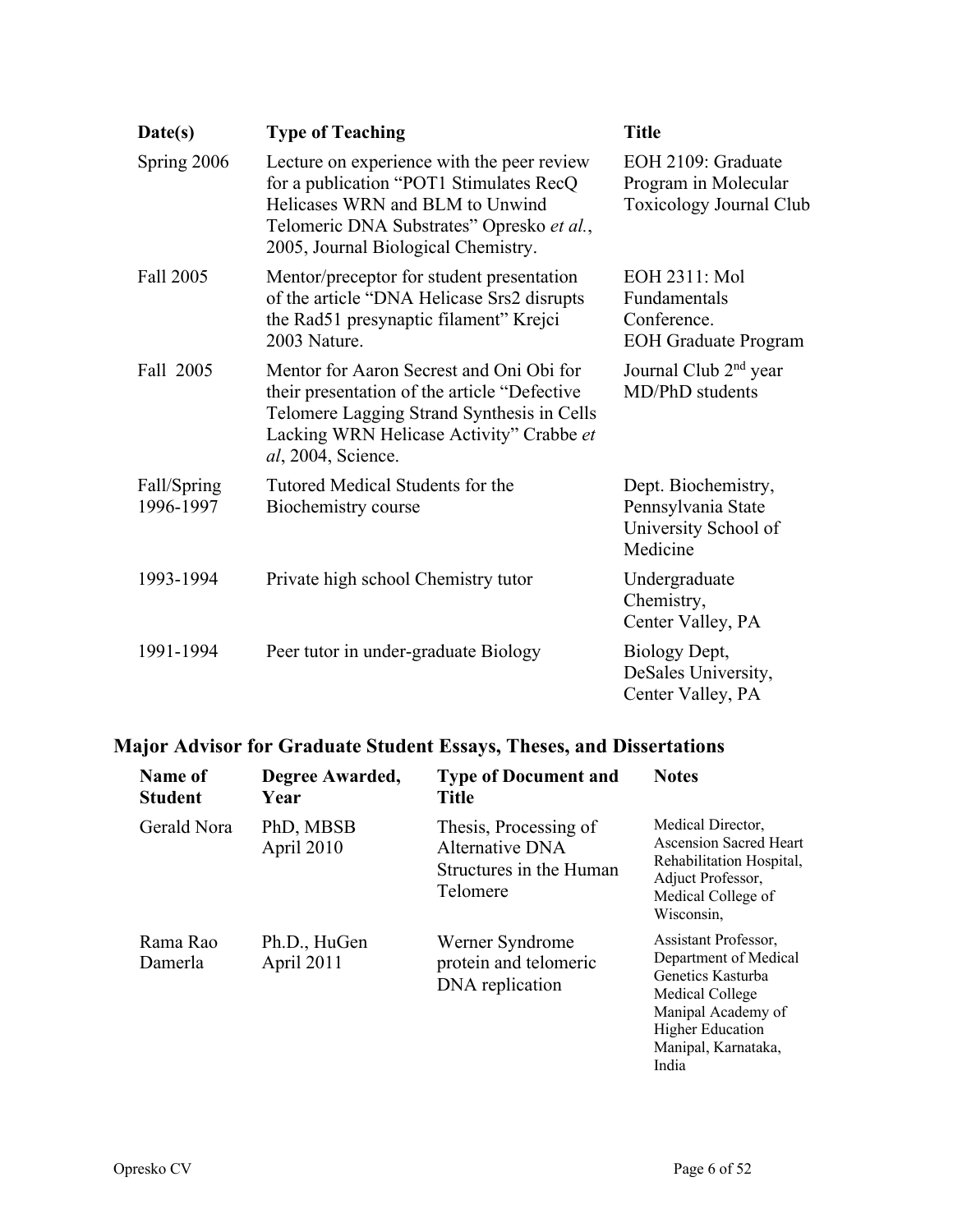| Hannah<br>Pope-<br>Varsalona      | Ph.D., EOH<br>August 2014    | Cellular Defense against<br>Telomere Dysfunction<br>Induced by Exogenous<br>Genotoxicants | Toxicologist, Health<br>Effects Division of the<br>Office of Pesticide<br>Program<br>EPA. |
|-----------------------------------|------------------------------|-------------------------------------------------------------------------------------------|-------------------------------------------------------------------------------------------|
| <b>Dhvani</b><br>Mukesh<br>Parikh | Ph.D., EOH<br>December 2014  | Nucleotide Excision<br>Repair at Telomeres                                                | Toxicologist at the U.S.<br>Green Building Council,<br>Washington, D.C.                   |
| Samantha<br>Sanford               | Ph.D., IDM<br>August 2020    | Mechanisms of<br>Telomerase Inhibition by<br>Oxidized and<br>Therapeutic dNTPs            | Postdoctoral fellow<br><b>UPMC</b> Hillman<br><b>Cancer Center</b>                        |
| Samuel<br>Johnson                 | Ph.D., MBSB<br>Expected 2022 | <b>TBA</b>                                                                                |                                                                                           |
| Sanjana<br>Ajay<br>Thosar         | Ph.D., MGDB,<br>Epected 2023 | <b>TBA</b>                                                                                |                                                                                           |

### **Service on Masters or Doctoral Committees**

| <b>Dates</b><br><b>Served</b>    | <b>Name of Student</b>        | <b>Degree Awarded</b>                                          | <b>Title of</b><br><b>Dissertation/Essay</b>                         |
|----------------------------------|-------------------------------|----------------------------------------------------------------|----------------------------------------------------------------------|
| $03/02/20$ -<br>present          | Marlo Thompson                | PhD, Basic Medical<br>Sciences, University of<br>South Alabama | <b>TBA</b>                                                           |
| $11/18/20$ -<br>present          | Dennis Carl<br><b>Braden</b>  | PhD, Molecular<br>Pharmacology                                 | <b>TBA</b>                                                           |
| $8/20/20$ -<br>present           | Mohd Azrin Bin<br>Jamalruddin | PhD, Molecular<br>Pharmacology                                 | <b>TBA</b>                                                           |
| $8/4/2020$ -<br>present<br>Chair | Hayley Lynn<br>Rein           | PhD, Molecular<br>Pharmacology                                 | <b>TBA</b>                                                           |
| $8/4/2020$ -<br>present          | Pattra Chun-On                | PhD, Environmental and<br>Occupational Health                  | <b>TBA</b>                                                           |
| $7/30/20-$<br>present<br>Chair   | Angela Marie<br>Hinchie       | PhD, Molecular<br>Pharmacology                                 | <b>TBA</b>                                                           |
| 4/29/20                          | Pinelopi<br>Kroustallaki      | PhD, University of Oslo                                        | Functions of SMUG1<br>and NEIL3 in telomere<br>homeostasis. By Zoom. |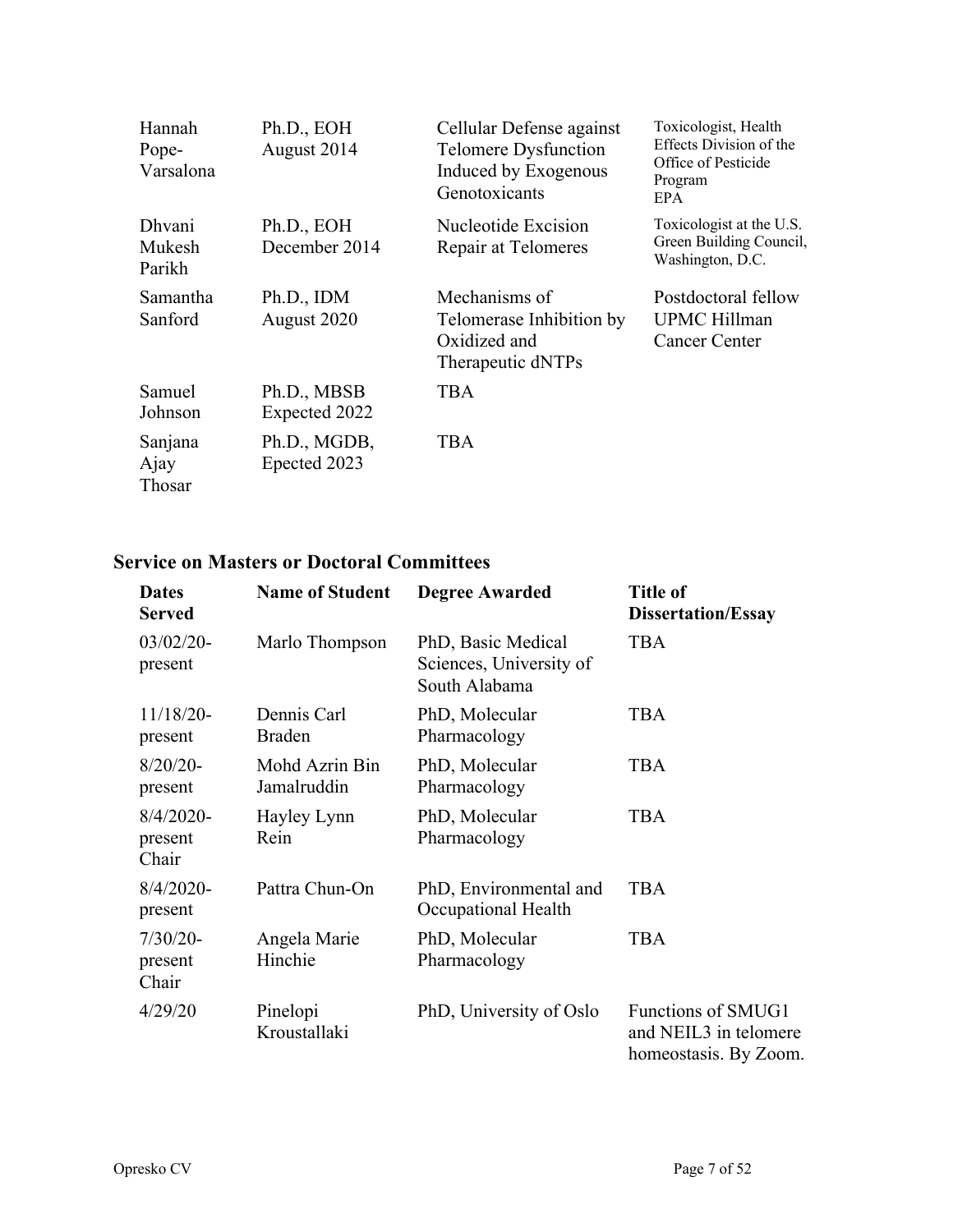| <b>Dates</b><br><b>Served</b>  | <b>Name of Student</b>  | <b>Degree Awarded</b>                                                    | <b>Title of</b><br><b>Dissertation/Essay</b>                                                                                                             |
|--------------------------------|-------------------------|--------------------------------------------------------------------------|----------------------------------------------------------------------------------------------------------------------------------------------------------|
| $7/2019-$<br>present<br>Chair  | Namrata Kumar           | PhD, Molecular<br>Genetics and<br>Developmental Biology                  | <b>TBA</b>                                                                                                                                               |
| $6/2019-$<br>present           | Kirill Lavrenyuk        | PhD, Molecular<br>Biophysics and<br><b>Structural Biology</b><br>Program | <b>TBA</b>                                                                                                                                               |
| $6/2019-$<br>present           | Daniel Whitefiled       | PhD, Biomedical<br>Engineering, CMU                                      | <b>TBA</b>                                                                                                                                               |
| $9/2018 -$<br>present          | Thong The<br>Luong      | PhD, Molecular<br>Pharmacology                                           | <b>TBA</b>                                                                                                                                               |
| 4/2018                         | Xiaoshuang Xun          | MPH, Epidemiology                                                        | The association between<br>telomere length and risk<br>of breast cancer in<br>Singapore Chinese<br><b>Health Study</b>                                   |
| 4/2018                         | Meiyuzhen Qi            | MPH, Epidemiology                                                        | The role of telomere<br>length in the risk of<br>colorectal cancer<br>incidences: A cohort<br>study from the<br>Singapore Chinese<br><b>Health Study</b> |
| $10/2017 -$<br>12/2019         | Song-My Hoang           | PhD, Pharmacology and<br><b>Chemical Biology</b>                         | Roles of Parylation on<br><b>Telomere Maintenance</b><br>by ALT                                                                                          |
| $10/2016$ -<br>11/2019         | <b>Emily Beckwitt</b>   | PhD, Molecular<br>Structural Biology and<br><b>Biophysics</b>            | Single Molecule Studies<br>of XPA Protein on DNA                                                                                                         |
| 4/21/2016<br>thesis<br>defense | <b>Stanley Oyaghire</b> | PhD, Chemistry,<br>Carnegie Mellon<br>University                         | Recognition of Guanine<br>Quadruplexes by PNA<br>and Gamma-PNA<br>Oligomers                                                                              |
| $6/15 - 12/18$                 | Meghan Sullivan         | PhD, Molecular<br>Genetics and<br>Developmental Biology<br>Program       | Functional Insightes into<br>Rad51 Regulatory<br>Proteins in Homologous<br>Recombination                                                                 |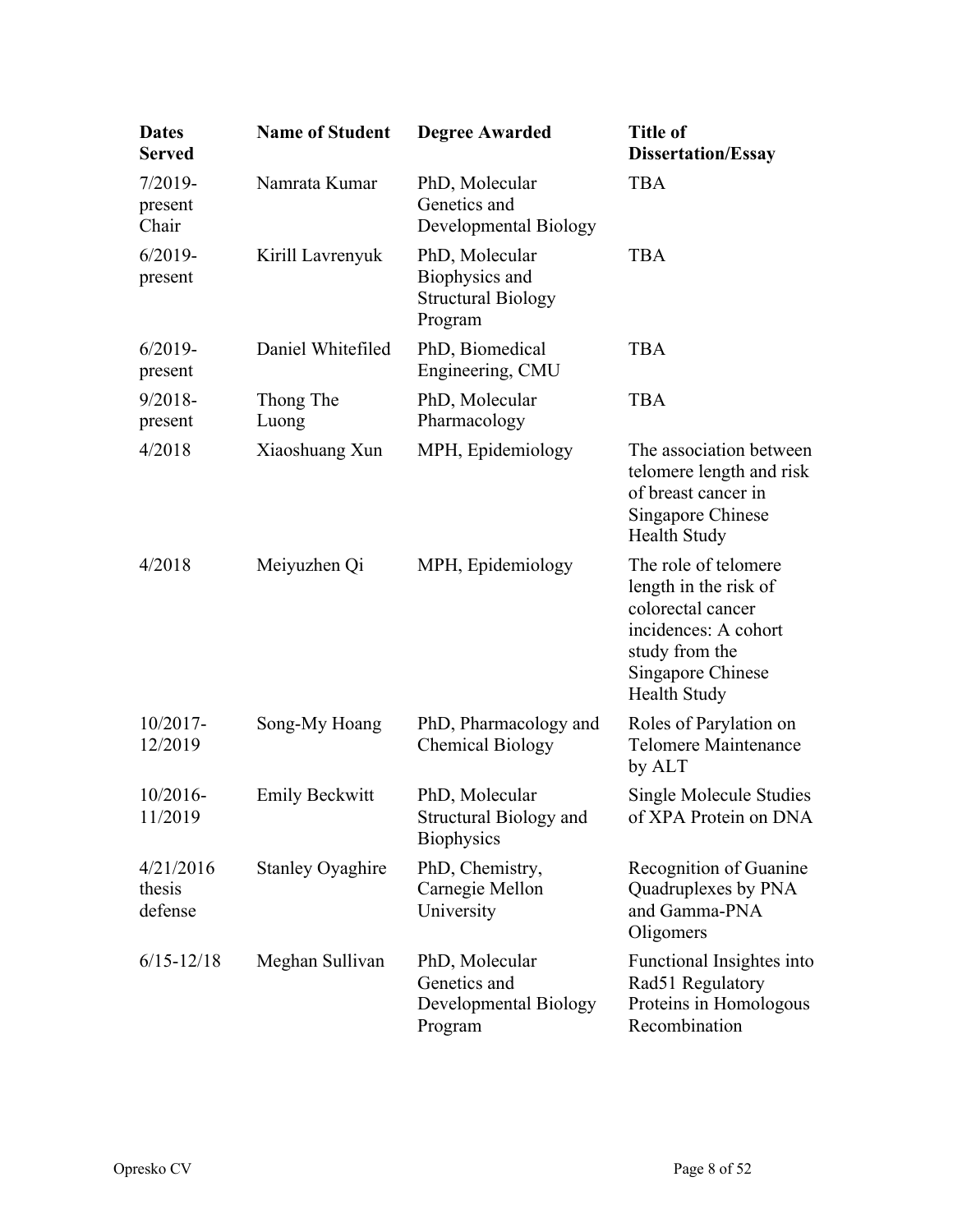| <b>Dates</b><br>Served   | <b>Name of Student</b>   | <b>Degree Awarded</b>                                                | <b>Title of</b><br><b>Dissertation/Essay</b>                                                                                                                                                                                                  |
|--------------------------|--------------------------|----------------------------------------------------------------------|-----------------------------------------------------------------------------------------------------------------------------------------------------------------------------------------------------------------------------------------------|
| $6/14-$<br>6/30/2017     | Muwen Ben<br>Kong        | PhD, Molecular<br><b>Structural Biology and</b><br><b>Biophysics</b> | Single-Molecule Studies<br>of Rad4-Rad23 Reveal a<br>Dynamic DNA Damage<br><b>Recognition Process</b>                                                                                                                                         |
| 2/28/14-<br>8/18/2016    | Kyle Knickelbein         | PhD, Chemical Biology<br>and Pharmacology                            | Mechanisms and Novel<br>Therapeutic Approaches<br>for KRAS-Mediated<br>Resistance to Anti-<br>EGFR Therapy in<br><b>Colorectal Cancer Cells</b>                                                                                               |
| $12/3/2013-$<br>1/2016   | Dushani<br>Palliyaguru   | PhD, Environmental and<br>Occupational Health                        | Characterizing<br>Withaferin A as a novel<br>Nrf2 inducer:<br>implications for liver<br>disease prevention                                                                                                                                    |
| 12/18/2013-<br>7/14/2016 | Sean Carney              | PhD, Molecular<br><b>Structural Biology and</b><br><b>Biophysics</b> | Characterizing excluded<br>strand DNA interactions<br>with hexameric<br>helicases and<br>determining roles in<br>unwinding mechanisms                                                                                                         |
| 8/23/2013-<br>12/2015    | Stephen K. Godin         | PhD, Molecular<br>Genetics and<br>Developement Biology<br>program    | The Shu complex is a<br>conserved regulator of<br>Rad51 filament<br>formation                                                                                                                                                                 |
| 2/3/2012                 | Karin Solvang-<br>Garten | PhD Molecular<br>Medicine                                            | X-ray Repair Cross-<br><b>Complementing Protein</b><br>$1$ – the roles as a<br>scaffold protein in Base<br>excision repair and<br>Single strand break<br>repair<br>Norwegian University of<br>Science and<br>Technology, Trondheim,<br>Norway |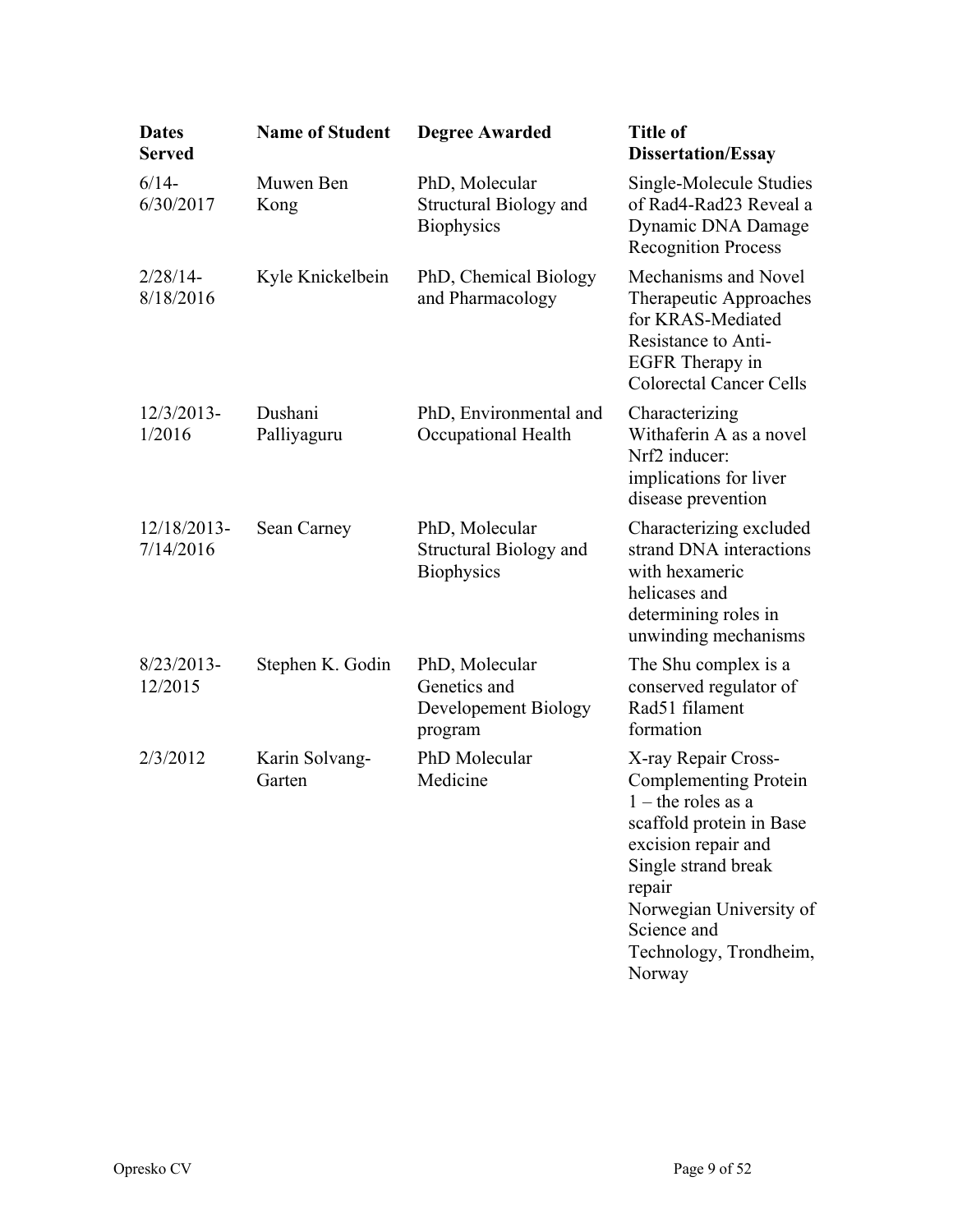| <b>Dates</b><br><b>Served</b> | <b>Name of Student</b>     | <b>Degree Awarded</b>                                        | <b>Title of</b><br><b>Dissertation/Essay</b>                                                                                                                            |
|-------------------------------|----------------------------|--------------------------------------------------------------|-------------------------------------------------------------------------------------------------------------------------------------------------------------------------|
| $4/2010-$<br>6/2012           | Advaitha<br>Madireddy      | <b>PhD Human Genetics</b>                                    | Linking the Multiple<br>Functions of XPF-<br>ERCC1 Endonuclease in<br>DNA Repair to Health<br><b>Outcomes: Cancer and</b><br>Aging                                      |
| $10/2010-$<br>12/2011         | Matt Fagerburg             | PhD Molecular<br>Biophysics and<br><b>Structural Biology</b> | Discern Mechanism of<br>RecA displacement from<br>DNA by PcrA                                                                                                           |
| 10/2009-<br>11/2009           | Nikhil Bhagwat             | <b>PhD Human Genetics</b>                                    | ERCC1-XPF nuclease:<br>roles in the repair of<br>DNA interstrand<br>crosslinks and<br>chemotherapy resistance                                                           |
| $6/2009 -$<br>8/2014          | Brian Graham               | PhD<br>Chemistry                                             | Mechanistic and<br>Functional<br>Characterization of<br>Sulfolobus solfactaricus<br><b>Primosome Components</b>                                                         |
| $1/2009 -$<br>5/2009          | Zuzanna Bukowy             | PhD                                                          | Factors Regulating the<br>Enzymatic Activity of<br><b>WRN</b> Protein<br>Institute of Biochemistry<br>and Biophysics<br>Polish Academy of<br>Science, Warsaw,<br>Poland |
| $2/2009 -$<br>7/2012          | Kristin Klucevsek          | PhD<br><b>Biological Science</b>                             | Investigating the<br>Nuclear Role of the<br>Conserved Ubiquitin<br>Ligase Rkr1                                                                                          |
| $9/2007 -$<br>4/2009          | Antonia Nemec              | PhD<br><b>Environmental Health</b>                           | <b>Signaling Mechanisms</b><br>for Gene Regulation by<br>Metals and Metal<br><b>Mixtures</b>                                                                            |
| $8/2007 -$                    | <b>Brooke</b><br>McClendon | Microbiology and<br><b>Molecular Genetics</b>                | Withdrew                                                                                                                                                                |

# **Service on Comprehensive or Qualifying Examination Committees**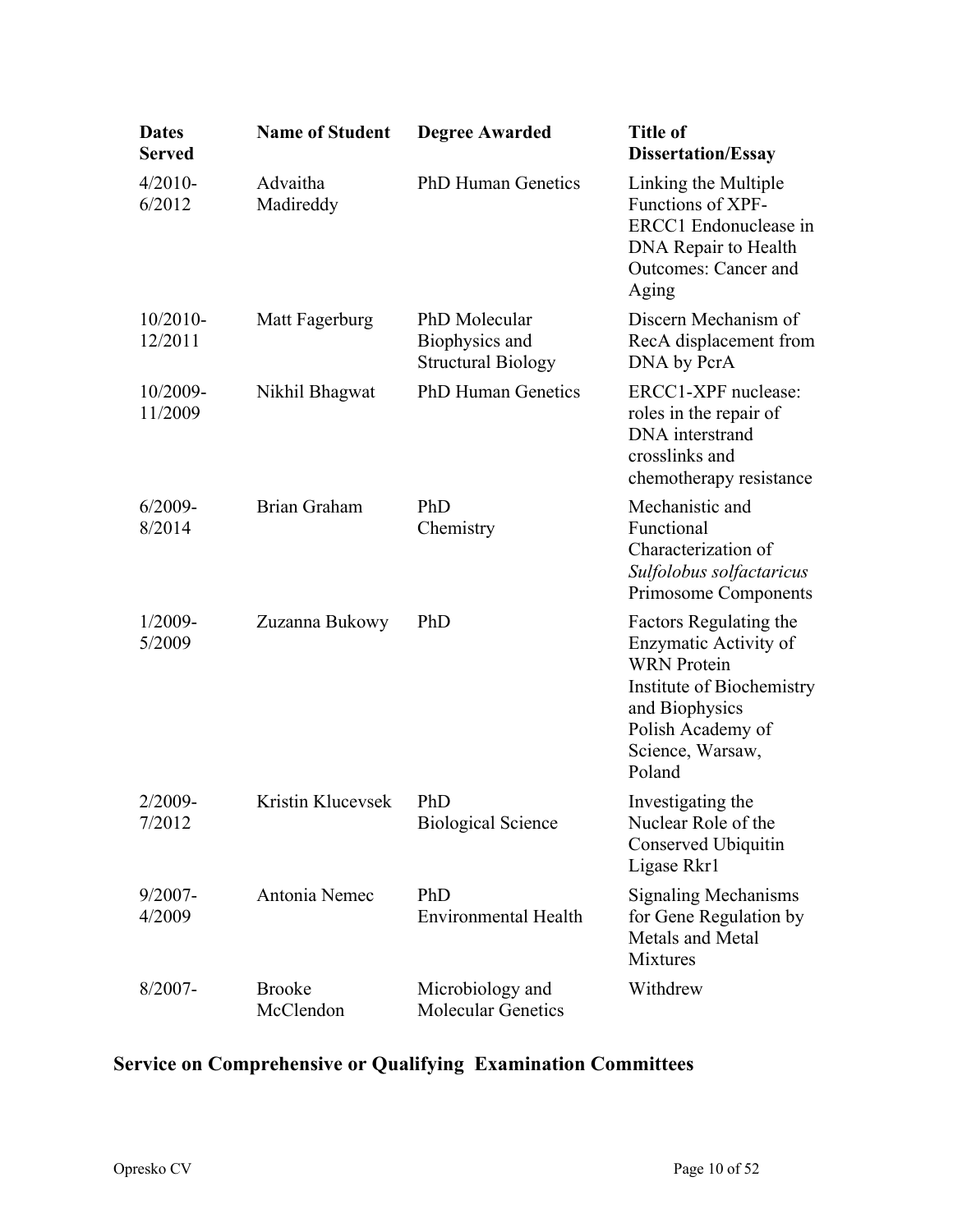| <b>Dates Served</b> | <b>Student Population</b>                                                                      | <b>Type of Exam</b><br>(Qualifying/Comprehensive) |
|---------------------|------------------------------------------------------------------------------------------------|---------------------------------------------------|
| 5/2020              | Priya Raja, PhD student,<br>Molecular Pharmacology                                             | Comprehensive Exam                                |
| 9/2020              | Yu Hong Wang, PhD student,<br>Molecular Biophysics and Structural<br><b>Biology</b>            | Comprehensive Exam                                |
| 8/2020              | Dennis Carl Barden, PhD student,<br>Molecular Pharmacology                                     | Candidacy exam                                    |
| 5/2020              | Mohd Azrin Bin Jamalruddin, PhD<br>student, Molecular Pharmacology                             | Candidacy exam                                    |
| 5/2020              | Hayely Lynn Rein, PhD student,<br>Molecular Pharmacology                                       | Candidacy exam, chair                             |
| 5/2020              | Pattra Chun-On, PhD student,<br><b>Environmental and Occupational</b><br>Health                | Qualifying exam, chair                            |
| 8/2019              | Daniel Whitefield, PhD student,<br>Biomedical Engineering, Carnegie<br>Mellon University       | Qualifying exam                                   |
| 4/2019              | Meghan Matlack, PhD student,<br><b>Environmental and Occupational</b><br>Health                | Qualifying Exam, chair                            |
| 11/2017             | Amrita Sahu, PhD student,<br><b>Environmental and Occupational</b><br>Health                   | Qualifying Exam, chair                            |
| 6/2016              | Emily Beckwitt, PhD student,<br>Molecular Biophysics and Structural<br><b>Biology Program</b>  | Comprehensive Exam, chair                         |
| 6/2016              | Emilie Castronio, PhD student,<br><b>Environmental and Occupational</b><br>Health              | Qualifying Exam, chair                            |
| 6/2014              | Kindra Witlatch, PhD student,<br>Molecular Biophysics and Structural<br><b>Biology Program</b> | Comprehenisve Exam, chair                         |
| 6/2014              | Meghan Sullivan, PhD student,<br>Molecular Genetics and<br>Developmental Biology Program       | Comprehensive Exam                                |
| 11/2014             | Teresa Anguiano, PhD student,<br><b>Environmental and Occupational</b><br>Health               | Qualifying Examination, chair                     |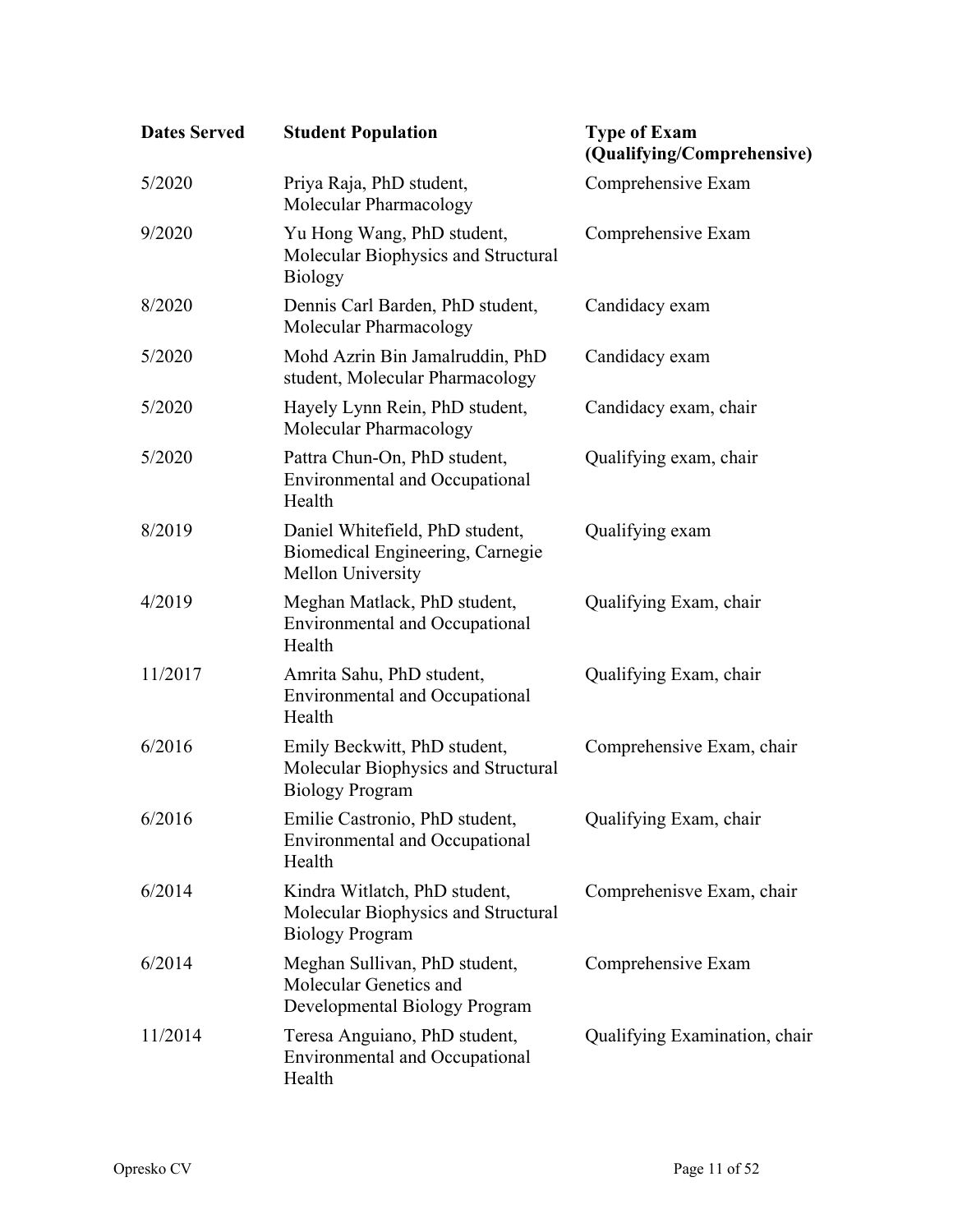| <b>Dates Served</b> | <b>Student Population</b>                                                                    | <b>Type of Exam</b><br>(Qualifying/Comprehensive)          |
|---------------------|----------------------------------------------------------------------------------------------|------------------------------------------------------------|
| 10/24/13            | Amin Cheikhi,, 1 PhD student,<br><b>Environmental and Occupational</b><br>Health             | Qualifying Examination, chair                              |
| 7/29/13             | Stephen K. Godin, 1 PhD student,<br>Molecular Genetics and<br>Developemental Biology program | Comprehensive Examination                                  |
| 7/23/13             | Courtney Roper, 1 PhD EOH<br>student                                                         | Qualifying Examination, chair                              |
| 7/9/13              | Muwen Ben Kong, 1 PhD student,<br>Molecular Biophysics and Structural<br>Biology program     | Comprehensive Examination                                  |
| 12/7/11             | Shilpi Oberoi, 1 PhD EOH student                                                             | Qualifying Examination, chair                              |
| 6/15/10<br>3/30/11  | Advaitha Madireddy, 1 PhD Human<br>Genetics student                                          | <b>Qualifying Examination</b><br>Comprehensive Examination |
| 4/19/10             | Lolita Nidadavolu, 1 MD/PhD<br>Microbiology and Molecular<br>Genetics student                | Comprehensive Examination                                  |
| 1/04/10             | Shannen Liu, 1 PhD EOH<br>Student                                                            | Qualifying Examination,<br>Chair                           |
| 12/10/09            | Brian Graham, 1 PhD<br>Chemistry student                                                     | Comprehensive Examination                                  |
| 12/16/08            | Thomas Biksey, 1 PhD EOH student                                                             | <b>Qualifying Examination</b>                              |
| 11/11/2008          | Pornsri Khlangwiset, 1 PhD EOH<br>student                                                    | <b>Qualifying Examination</b><br>Chair of exam committee   |
| 7/9/2008            | Wazo Myint, 1 PhD MBSB student                                                               | Comprehensive Examination                                  |
| 5/30/2008           | Elisenda Lopez-Manzano, 1 PhD<br><b>EOH</b> student                                          | <b>Qualifying Examination</b>                              |
| 4/22/2008           | Eileen Bauer, 1 PhD EOH student                                                              | <b>Qualifying Examination:</b><br>Chair of exam committee  |
| 3/06/2008           | Andria Robinson,<br>1 PhD Human Genetics student                                             | Qualifying Examination                                     |
| 7/11/2007           | <b>Brooke McClendon</b><br>1 PhD Molecular Genetics and<br>Biochemistry student              | Comprehensive Examination                                  |
| 4/10/2007           | Rama Damerla, 1 PhD Human<br>Genetics, student                                               | <b>Qualifying Examination</b>                              |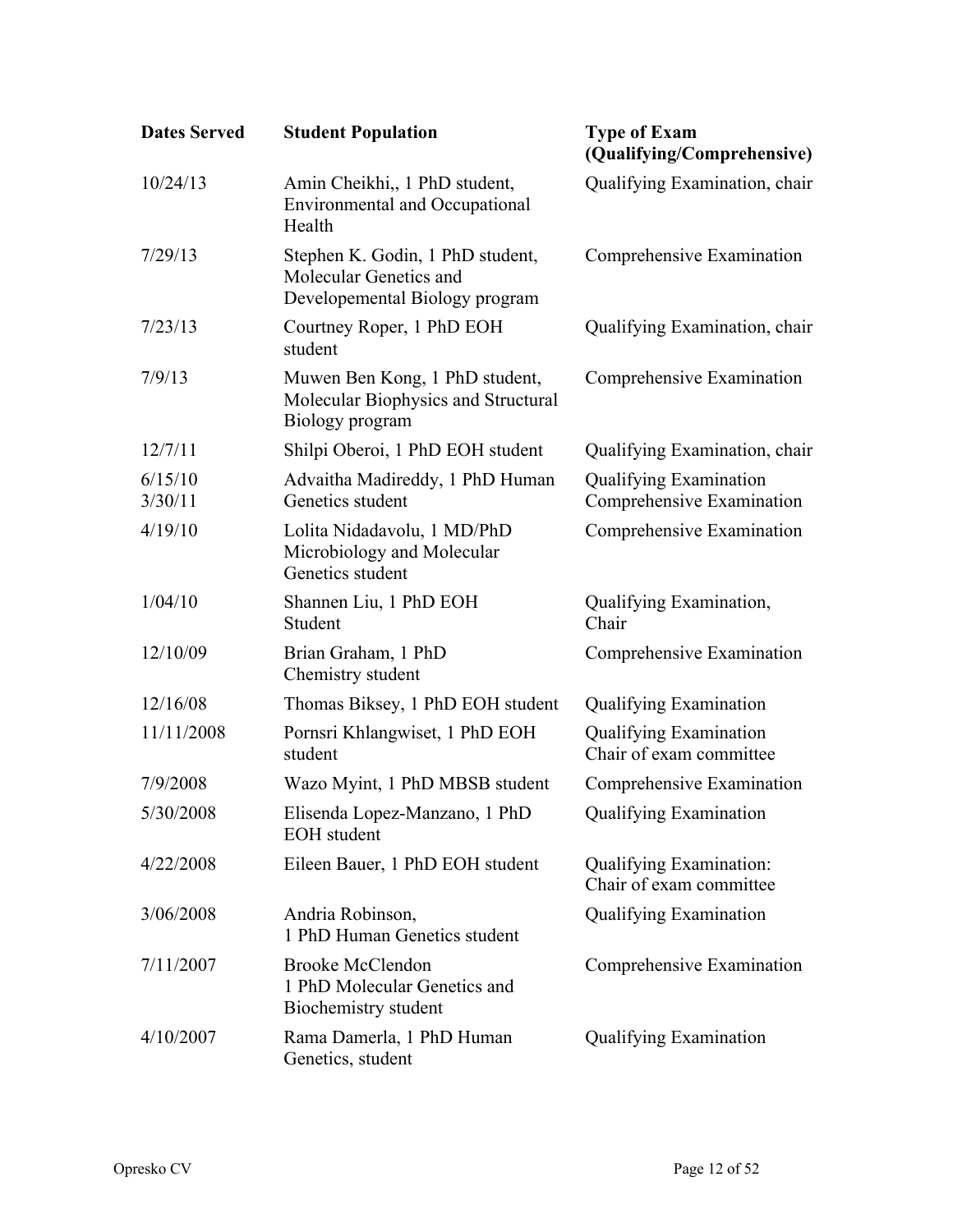| <b>Dates Supervised</b> | <b>Name of Student</b> | <b>Position of Student</b>                                                                                    |
|-------------------------|------------------------|---------------------------------------------------------------------------------------------------------------|
| 12/2019-                | Samantha Sanford       | Postdoctoral fellow                                                                                           |
| $1/2019-$               | Mariarosaria de Rosa   | Postdoctoral fellow                                                                                           |
| $8/2017 -$              | <b>Ryan Barnes</b>     | Postdoctoral fellow                                                                                           |
| 6/2014-12/2018          | Elise Fouquerel        | <b>Assistant Professor, Thomas</b><br>Jefferson University                                                    |
| 8/2015-12/2017          | Arindam Bose           | Principal Scientist, Dept of Rdiation<br>Oncology, Dana Farber Cancer<br>Institute/ Harvard Medical School    |
| $2/2011 - 12/31/14$     | <b>Connor Murphy</b>   | Laboratory Associate, Point Park<br>University, Department of Natural<br>Sciences, Engineering and Technology |
| $9/2007 - 3/2011$       | Fujun Liu              | Associate Director, Head of Product<br>Characterization and Risk Assessment,<br>Takeda, Cambridge, MA         |

## **Supervision of Post-Doctoral Students, Residents, and Fellows**

### **Other Teaching and Training – Mentoring/ Supervising Students**

| <b>Dates</b>                   | <b>Teaching Activity</b>                     | <b>Program/Description</b>                                                                                         |
|--------------------------------|----------------------------------------------|--------------------------------------------------------------------------------------------------------------------|
| 2020 Fall                      | Trey Harkness, PhD<br>rotation student       | <b>IBGP</b> Molecular Pharmacology                                                                                 |
| 2020 Summer                    | Geyon Garcia, PhD<br>rotation student        | MSTP program                                                                                                       |
| 2019 Fall                      | Kaylee Ermine, PhD<br>rotation student       | <b>IBGP Molecular Parmacology</b>                                                                                  |
| 2019 Summer                    | Sachi Dhakal                                 | SURP, MGDB program                                                                                                 |
| 2019 Winter                    | Sanjana Ajay Thosar,<br>PhD rotation student | Molecular Genetics and<br>Developmental Biology graduate<br>program University of Pittsburgh<br>School of Medicine |
| 2018 Fall                      | Pattra Chun-On, PhD<br>rotation student      | Evironmental and Occupational Health                                                                               |
| 2017 Fall                      | Samuel Johnson, PhD<br>rotation student      | Molecular Biophysics and Structural<br>Biology graduate program University<br>of Pittsburgh School of Medicine     |
| 2016-18 Summer,<br>Winder 2019 | Adam Barsok,<br>undergraduate                | Undergraduate internship                                                                                           |
| 2015 Summer                    | Adam Barsouk, high<br>school student         | <b>UPCI</b> Academy                                                                                                |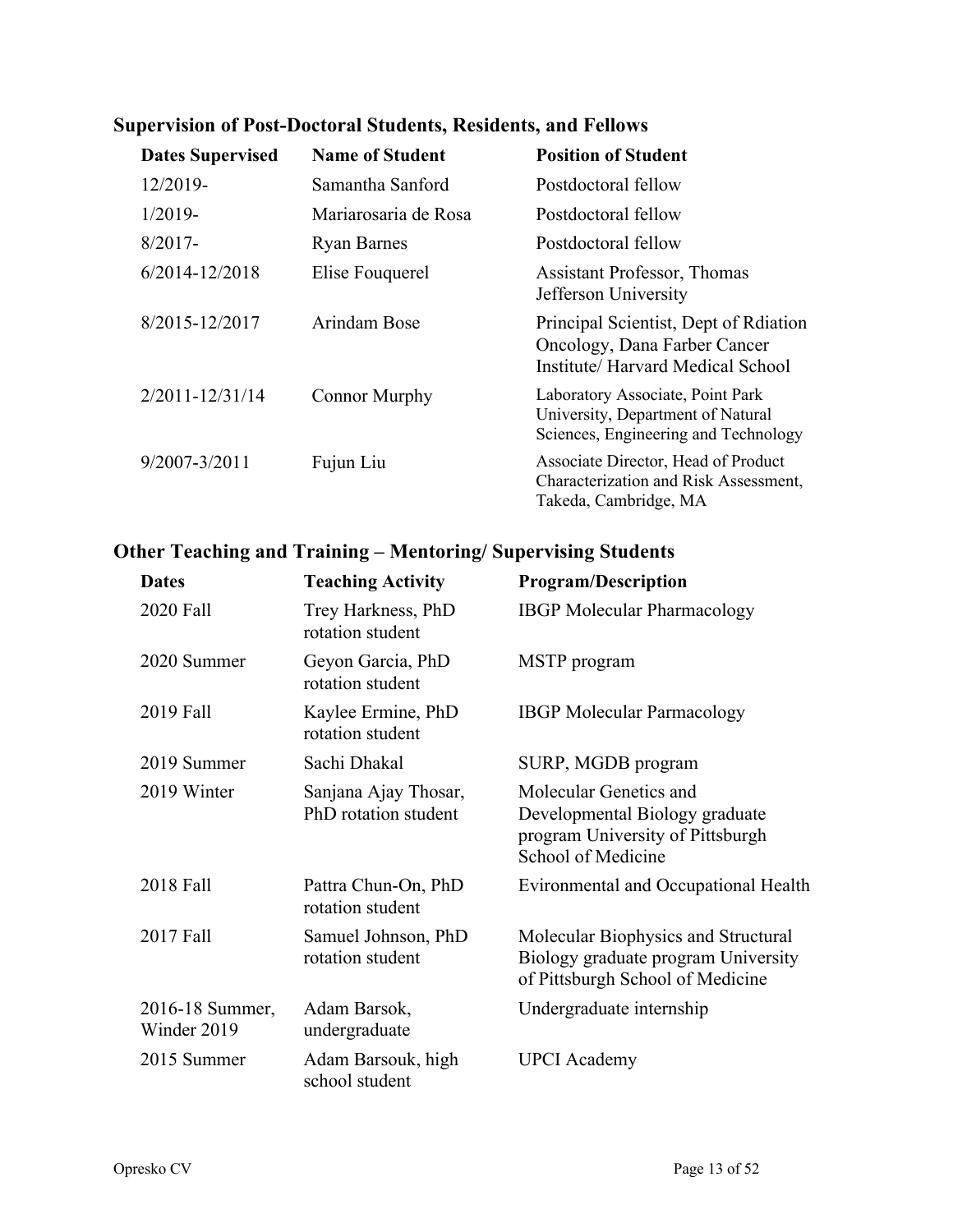| <b>Dates</b>             | <b>Teaching Activity</b>                           | <b>Program/Description</b>                                                                                                                                         |
|--------------------------|----------------------------------------------------|--------------------------------------------------------------------------------------------------------------------------------------------------------------------|
| 2015 Spring              | Lisa Clark, PhD Student<br>in MBSB program         | MBSB MB2 class; student present a<br>research article from a selected<br>mentors' lab                                                                              |
| 2014 Fall                | Lu Yang, rotation<br>medical student               | University of Pittsburgh and Tsinghua<br><b>University Medical Research Scholars</b><br>program                                                                    |
| 2014 Spring              | Meghan Sullivan,<br>rotation PhD student           | Molecular Genetics and<br>Developmental Biology graduate<br>program University of Pittsburgh<br>School of Medicine                                                 |
| 2013 Fall                | Jingei Chen, rotation<br>medical student           | University of Pittsburgh and Tsinghua<br><b>University Medical Research Scholars</b><br>program                                                                    |
| 2013 Fall                | Hanqi Tang, rotation<br>medical student            | University of Pittsburgh and Tsinghua<br><b>University Medical Research Scholars</b><br>program                                                                    |
| 2013 Summer              | Laura Congelio,<br>undergraduate student           | EOH summer undergraduate research<br>program                                                                                                                       |
| 2012 Summer              | Ashley Grinage, high<br>school student             | PITT STEER program, Short Term<br><b>Education Experience in Research</b>                                                                                          |
| 2011 Summer              | Vera Filatova,<br>undergraduate student,           | EOH summer undergraduate research<br>program                                                                                                                       |
| 2011 Spring,<br>Summer   | Cassandra Krise, Human<br>Genetics Masters student | Work study student                                                                                                                                                 |
| 2010 Summer              | Steven Strutt,<br>undergraduate student            | EOH summer undergraduate research<br>program                                                                                                                       |
| 2009 Summer              | Nathan Smith, first year<br>medical student        | Medical Student Training in Aging<br>Research (MSTAR) Program<br>sponsored by The American Federation<br>for Aging Research and the National<br>Institute on Aging |
| 2009 Summer              | Devin Kepchia,<br>undergraduate student            | EOH summer undergraduate research<br>program                                                                                                                       |
| 2009 Winter              | Workshop with GSPH<br>graduate students            | Dean's Day abstract preparation<br>session                                                                                                                         |
| 2008 Summer<br>2008 Fall | Abbe Jackson,<br>undergraduate student             | EOH summer undergraduate research<br>program                                                                                                                       |
| 2006 Summer              | Hannah Colabrese,<br>undergraduate student         | EOH summer undergraduate research<br>program                                                                                                                       |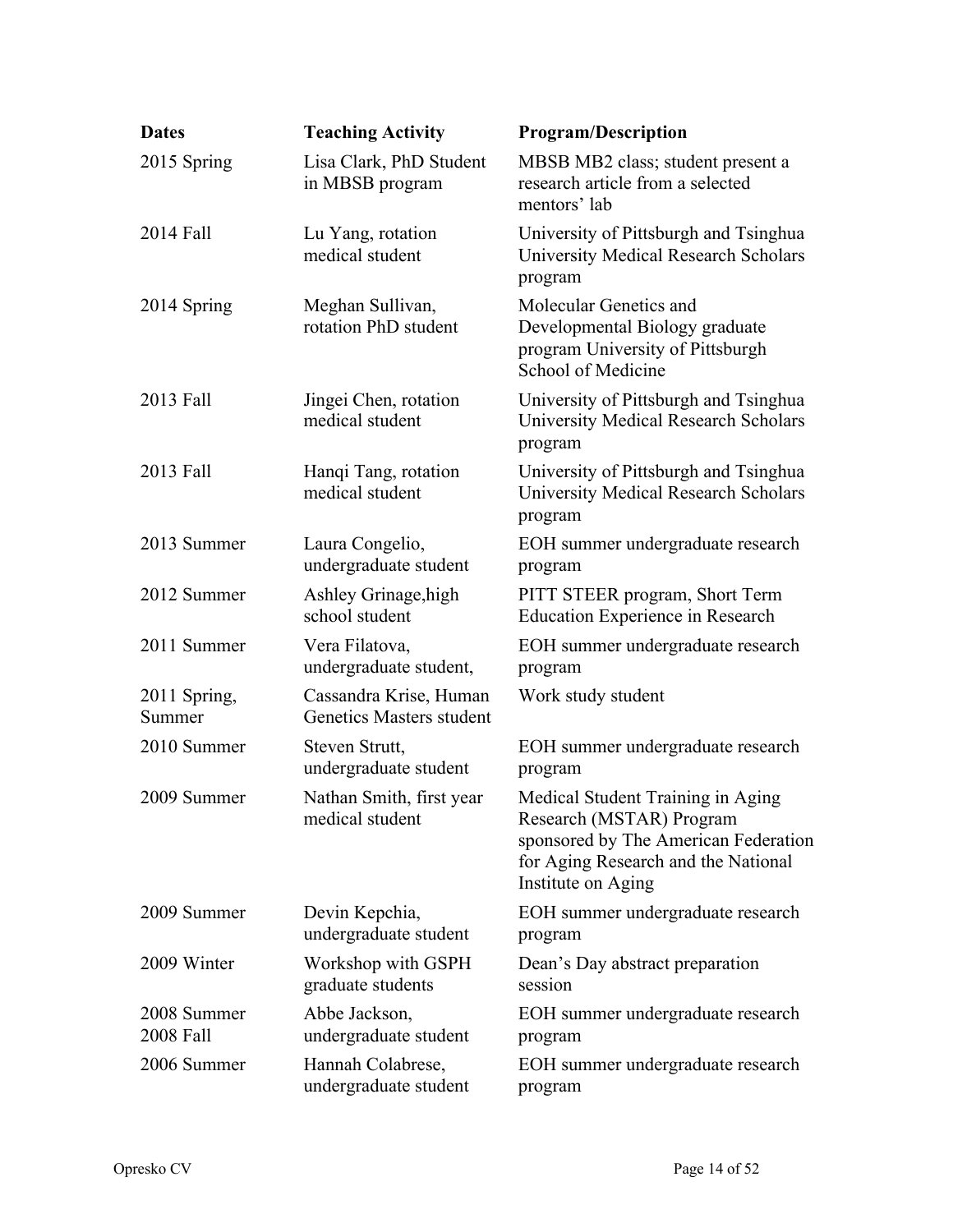| <b>Dates</b>  | <b>Teaching Activity</b>                       | <b>Program/Description</b>                                               |
|---------------|------------------------------------------------|--------------------------------------------------------------------------|
| 2004 Summer   | Shamika Danzy, MS<br>graduate student          | NIH Summer Internship Program                                            |
| $2000 - 2002$ | Jean Philippe Laine,<br>PhD graduate student - | Laboratory of Molecular Gerontology,<br>National Institute on Aging, NIH |
| 2003          | Mentor for high school<br>students             | NIH sponsored Women in Science Day                                       |

#### **Research and Training**

Grants and Contracts Received

### **Principal Investigator**

| Years<br><b>Inclusive</b> | <b>Grant and/or Contract</b><br><b>Number and Title</b>                                                                                                                     | <b>Source</b>                                                | Annual<br><b>Direct</b><br><b>Costs</b> | % Effort |
|---------------------------|-----------------------------------------------------------------------------------------------------------------------------------------------------------------------------|--------------------------------------------------------------|-----------------------------------------|----------|
| <b>Current Support</b>    |                                                                                                                                                                             |                                                              |                                         |          |
| $06/01/19$ -<br>03/31/27  | R35ES030396/Excision<br>Repair of Environmental<br>Telomere Damage                                                                                                          | NIH, NIEHS<br>Score = $10$                                   | \$638,303                               | 50%      |
| $03/08/17$ -<br>02/28/22  | R01CA207342/ Roles of<br>Telomere Oxidative<br>DNA Lesions in<br>Telomere Length                                                                                            | NCI, NIH<br>Co-PI with Sua<br>Myong                          | \$298,115                               | 14%      |
| <b>Past Support</b>       |                                                                                                                                                                             |                                                              |                                         |          |
| 07/01/2017-<br>06/30/20   | R33ES025606/ROS<br>Driven Mitochondrial-<br>Telomere Dysfunction<br>During Environmental<br><b>Stress</b>                                                                   | NIEHS, NIH<br>*co-PI with<br>Ben Van<br>Houten               | \$357,635                               | 6%       |
| $09/20/18 -$<br>09/19/20  | Glenn Award for<br>Research in Biological<br>Mechanisms of Aging -<br>unsolicited                                                                                           | Glenn<br>Foundation for<br>Medical<br>Research               | \$60,000<br>No indirect                 | 0%       |
| $03/20/18$ -<br>03/19/20  | FY18 Aging Institute<br><b>Seed Grant</b><br>Program/Examining the<br>spatio-temporal role of<br>oxidative telomere damage<br>on healthspan and lifespan<br>by optogenetics | <b>UPMC</b> Aging<br>Insitute. Co-PI<br>with Aditi<br>Gurkar | \$7,000<br>No indirect                  | 0%       |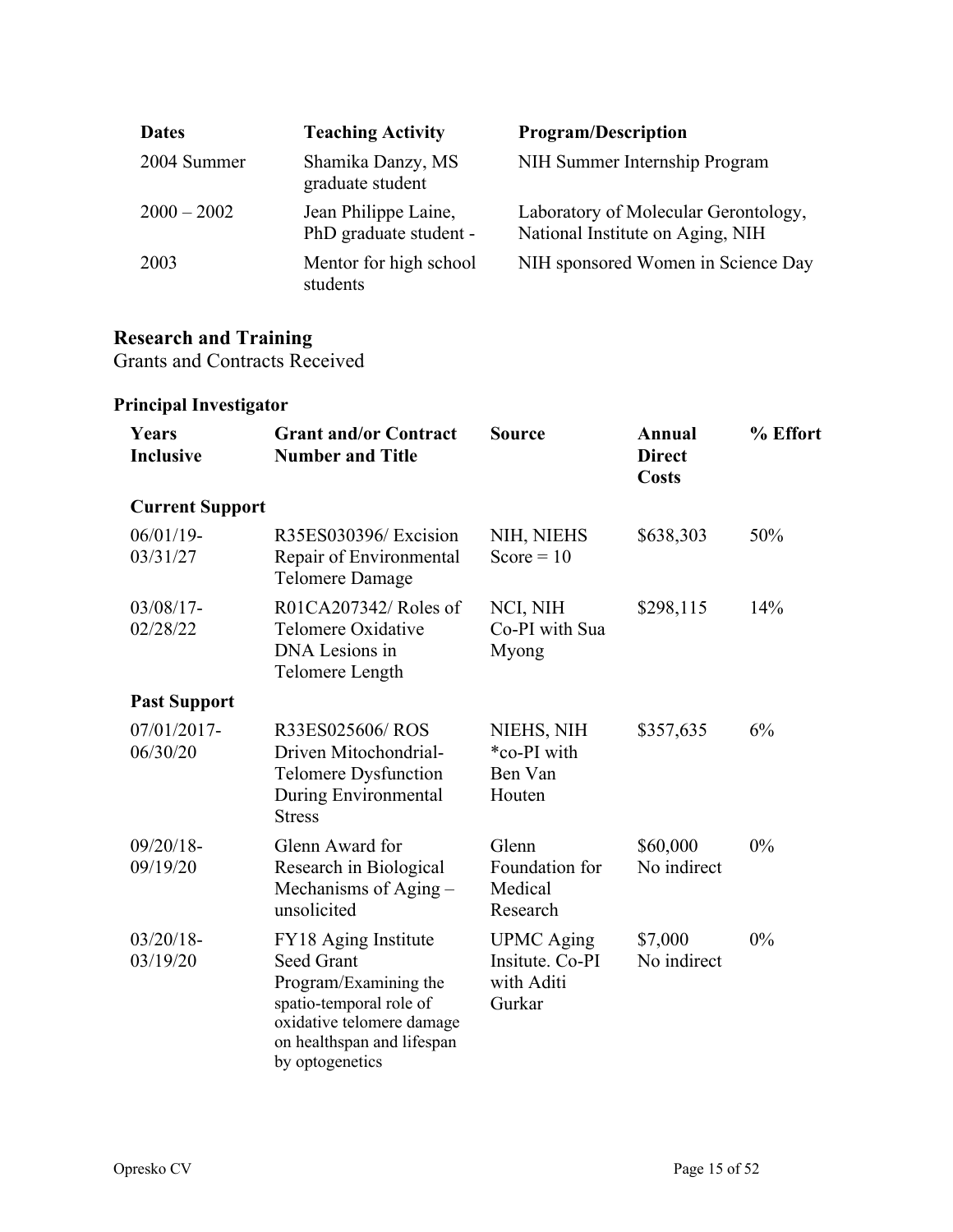| Years<br>Inclusive                     | <b>Grant and/or Contract</b><br><b>Number and Title</b>                                                             | Source                                                                                                                                    | Annual<br><b>Direct</b><br><b>Costs</b> | % Effort |
|----------------------------------------|---------------------------------------------------------------------------------------------------------------------|-------------------------------------------------------------------------------------------------------------------------------------------|-----------------------------------------|----------|
| 09/01/17-<br>05/31/19                  | R01ES028242/<br>Inhibition of telomere<br>maintenance by oxidized<br>DNA precursors                                 | NIEHS, NIH<br>Terminated due<br>to R35                                                                                                    | \$233,716                               | 25%      |
| $09/01/13$ -<br>05/31/19<br><b>NCE</b> | R01ES022944/<br>Mechanisms of<br>Telomere Resistance to<br><b>DNA Lesion Removal</b>                                | NIEHS, NIH                                                                                                                                | \$208,539                               | 22%      |
| $06/01/16$ -<br>05/31/19               | R44GM108187 Phase II<br>- GammaPNA<br>Miniprobes for Telomere<br>Analysis and RNA FISH                              | NIGMS, NIH<br>*Co-PI with<br><b>Bruce</b><br>Arimitage and<br><b>PNA</b><br>Innovations                                                   | \$78,671                                | 10%      |
| $11/01/16$ -<br>10/31/18               | Creating transgenic mice<br>to illuminate roles for<br>mitochondrial and<br>telomere damage in<br>cancer and aging. | Stimulating<br>Pittsburgh<br>Research in<br>Geroscience<br>Pilot Project<br>Award<br>*co-PI with<br>Marcel Bruchez<br>and Greg<br>Delgoff | \$30,000                                | 0%       |
| 02/09/2016-<br>02/08/2017              | Investigating a non-<br>canonical function of<br>DNA polymerase eta in<br>the maintenance of<br>telomere integrity  | Stimulating<br>Pittsburgh<br>Research in<br>Geroscience<br>Pilot Project<br>Award<br>*co-PI with<br>Roderick<br>O'Sullivan                | \$30,000                                | 0%       |
| 03/01/2015-<br>02/28/2017              | R21ES025606/ROS<br>Driven Mitochondrial-<br><b>Telomere Dysfunction</b><br>During Environmental<br><b>Stress</b>    | NIEHS, NIH<br>*co-PI with<br>Ben Van<br>Houten                                                                                            | \$140,209                               | 8%       |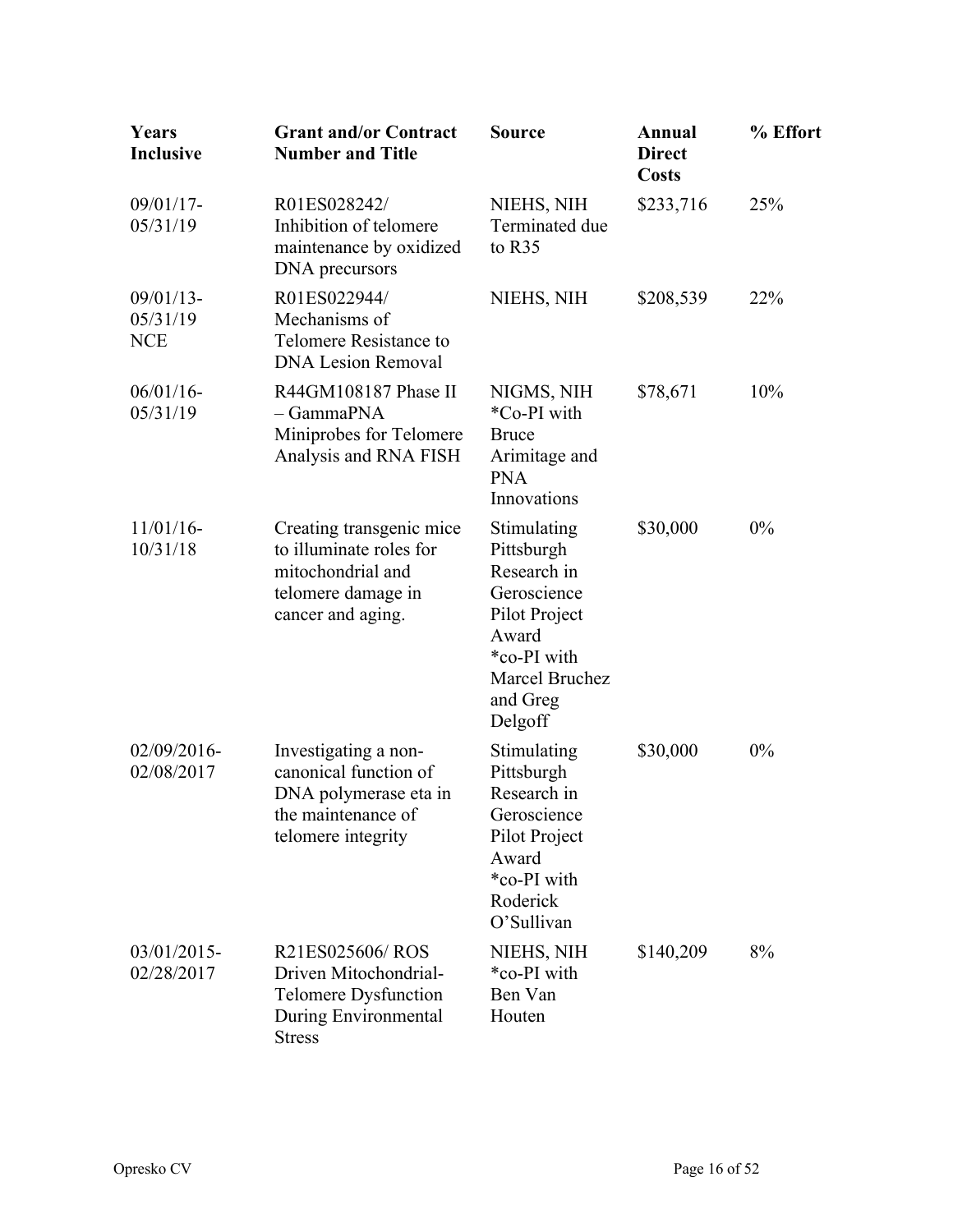| Years<br>Inclusive        | <b>Grant and/or Contract</b><br><b>Number and Title</b>                                                         | <b>Source</b>                                                                                                  | Annual<br><b>Direct</b><br><b>Costs</b> | % Effort                 |
|---------------------------|-----------------------------------------------------------------------------------------------------------------|----------------------------------------------------------------------------------------------------------------|-----------------------------------------|--------------------------|
| $07/2013-$<br>07/2014     | Role of Telomere and<br>Mitochondria Cross-talk<br>in Cellular Aging                                            | University of<br>Pittsburgh<br>Aging Institute<br>Pilot Program<br>*Co-PI with<br><b>Bennett Van</b><br>Houten | \$20,000                                | none                     |
| 07/01/2013-<br>06/30/2015 | R34GM108187/Gamma<br>PNA Miniprobes for<br><b>Telomere FISH</b>                                                 | NIGMS, NIH<br>*Co-PI with<br><b>Bruce</b><br>Arimitage and<br><b>PNA</b><br>Innovations                        | \$50,000                                | 8%                       |
| 07/01/2013-<br>06/30/2015 | R21AG045545/Oxidativ<br>e DNA Base Damage<br>and Repair at Telomeres<br>and the Relevance to<br>Cell Senescence | NIA, NIH<br>*Co-PI with Li<br>Lan                                                                              | \$137,500                               | 10%                      |
| 01/01/2013-<br>12/31/2013 | Mechanisms of<br><b>Telomeric DNA Loss</b><br>and Repair                                                        | University of<br>Pittsburgh<br><b>Bridge Funding</b>                                                           | \$100,000                               | $0\%$                    |
| 08/01/2011-<br>07/31/2012 | Mechanisms of<br><b>Telomeric DNA Loss</b><br>and Repair                                                        | University of<br>Pittsburgh<br><b>Bridge Funding</b>                                                           | \$69,302                                | $0\%$                    |
| 12/01/2010-<br>11/30/2012 | Impact of UV-induced<br>DNA damage on<br>telomere integrity                                                     | The Specialized<br>Program of<br>Research<br>Excellence in<br>Melanoma &<br><b>Skin Cancer</b>                 | \$35,000                                | 5%                       |
| 07/01/2006-<br>06/30/2011 | 1R01ES015052-01/<br>Mechanisms of<br><b>Telomeric DNA Loss</b><br>and Repair                                    | NIEHS, ONES<br>program                                                                                         | \$300,00                                | 80%                      |
| 08/15/2009-<br>07/31/2011 | 3R01ES015052-<br>04S1/"Mechanisms of<br><b>Telomeric DNA Loss</b><br>and Repair"                                | NIEHS/<br>Recovery Act<br>Funds for<br>Administrative<br>Supplement                                            | \$218,268                               | 80%<br>(parent<br>grant) |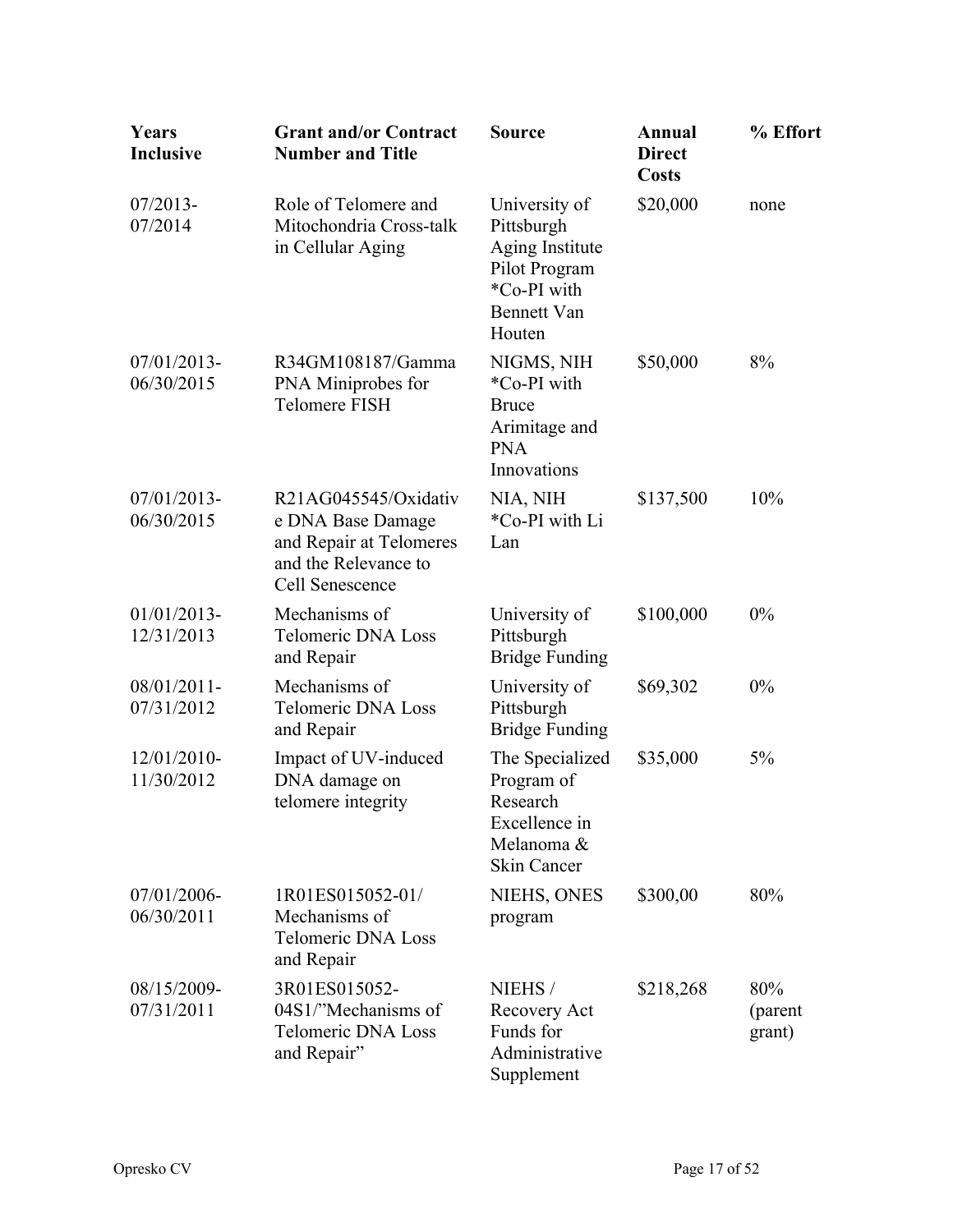| Years<br><b>Inclusive</b> | <b>Grant and/or Contract</b><br><b>Number and Title</b>                                                                                                                                                                                                                                                                                                                                                                                             | <b>Source</b>                                                                                                       | Annual<br><b>Direct</b><br><b>Costs</b> | % Effort         |
|---------------------------|-----------------------------------------------------------------------------------------------------------------------------------------------------------------------------------------------------------------------------------------------------------------------------------------------------------------------------------------------------------------------------------------------------------------------------------------------------|---------------------------------------------------------------------------------------------------------------------|-----------------------------------------|------------------|
| 07/01/2008-<br>06/30/2010 | Relationship of Age-<br><b>Related Cataracts and</b><br>Telomere Length in<br>Human<br>Collaboration with Dr.<br>Ann Newman at the<br>University of Pittsburgh                                                                                                                                                                                                                                                                                      | <b>Small Grants</b><br>Program of the<br>Central<br>Research<br>Development<br>Fund-<br>University of<br>Pittsburgh | \$14,900                                | Supplies<br>only |
| $07/2006 -$<br>06/2010    | Molecular Mechanisms<br>of Telomeric DNA<br><b>Instability Associated</b><br>with the Human<br>Progeroid Werner<br>Syndrome                                                                                                                                                                                                                                                                                                                         | <b>Ellison Medical</b><br>Foundation<br>New Scholars<br>in Aging<br>Program                                         | \$50,000                                | 20%              |
| Oct 18-22 2008            | Awarded to support the<br>symposia on "DNA<br>Damage in<br>Neurodegeneration,<br>Aging and Cancer" and<br>"Consequences of<br>Genotoxic Damage to<br>Mitochondrial DNA"<br>and the plenary lecture<br>by Dr. Jerry Shay on<br>"Aging and Cancer: Are<br>Telomeres and<br>Telomerase the<br>Connection?" at the 39th<br>Annual Meeting of the<br><b>Environmental Mutagen</b><br>Society held October 18-<br>22, 2008 in Rio Grande,<br>Puerto Rico. | <b>Ellison Medical</b><br>Foundation                                                                                | \$10,000                                | $\boldsymbol{0}$ |
| Aug 20-25<br>2009         | Awarded to support the<br>symposia on "DNA<br>Damage Repair and<br>Aging" at the $10th$<br><b>International Conference</b><br>on Environmental<br>Mutagens held in<br>Florence, Italy.                                                                                                                                                                                                                                                              | <b>Ellison Medical</b><br>Foundation                                                                                | \$10,000                                | $\boldsymbol{0}$ |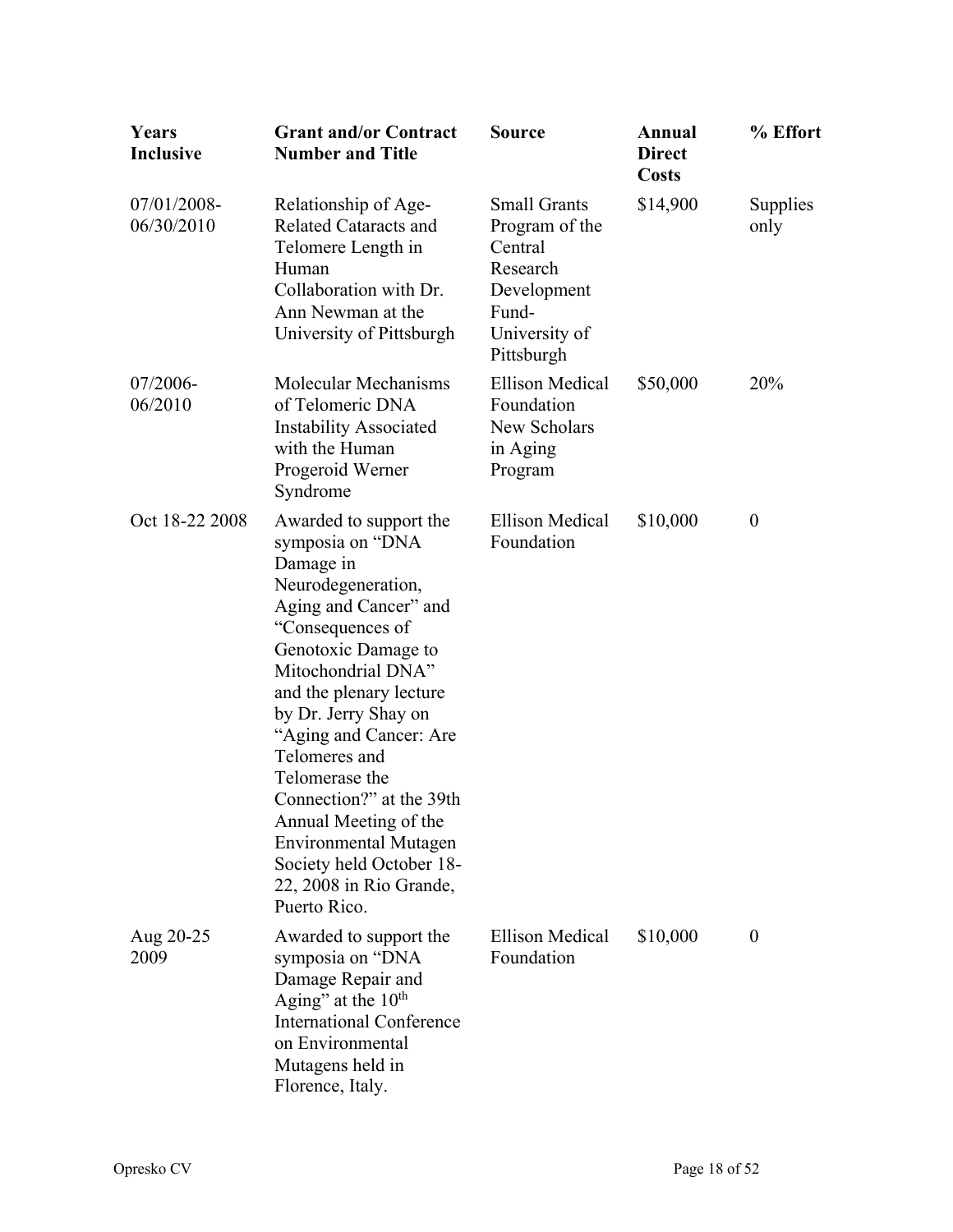### **Co-Investigator or Sponsor on Grants**

| Years<br><b>Inclusive</b> | <b>Grant and/or Contract</b><br><b>Number and Title</b>                                                      | <b>Source</b>                                       | <b>Annual</b><br><b>Direct</b><br><b>Costs</b> | $\frac{0}{0}$<br><b>Effort</b> |
|---------------------------|--------------------------------------------------------------------------------------------------------------|-----------------------------------------------------|------------------------------------------------|--------------------------------|
| <b>Current Support</b>    |                                                                                                              |                                                     |                                                |                                |
| 08/01/20-<br>07/31/25     | P30CA047904/ Cancer<br><b>Center Support Grant</b>                                                           | <b>NCI</b><br>PI: Ferris                            | \$33,730,590<br>(total)                        | $5\%$                          |
| $06/01/20 -$<br>05/31/23  | F32AG067710/ Investigating<br>the Impact of Telomere<br>Specific Oxidative Base<br>Damage in Cellular Aging. | <b>NIA</b><br>PI: R Barnes<br>Sponsor: P<br>Opresko | \$65,300                                       | $\boldsymbol{0}$               |
| $01/01/18$ -<br>12/31/21  | R01GM123246/Sequence<br>and structure specific DNA<br>binding by cohesion and<br>genome stability            | NIGMS, NIH<br>*Hong Wang<br>(PI)                    | \$50,160                                       | 2%                             |
| <b>Past Support</b>       |                                                                                                              |                                                     |                                                |                                |
| $12/01/17$ -<br>11/30/20  | R01ES028686/Damage<br>sensor role of UV-DDB<br>during base excision repair                                   | NIEHS, NIH<br>*Ben Van<br>Houten (PI)               | \$11,929                                       | 4%                             |
| $12/01/16$ -<br>11/30/18  | R21CA212628/Leukocyte<br>telomere length in bladder<br>cancer survivors: diet and<br>exercise trial          | NIA, NIH<br>PI-Bovbjerg                             | \$4,506                                        | 1.5%                           |
| $06/01/14$ -<br>12/31/14  | The Center for Nucleic<br>Acids Science and<br>Technology: An<br><b>Interdisciplinary Research</b><br>Center | <b>DSF</b> Charitable<br>Foundation                 | \$28,000                                       | 0%                             |
| $01/01/11$ -<br>5/31/14   | The Center for Nucleic<br>Acids Science and<br>Technology: An<br><b>Interdisciplinary Research</b><br>Center | <b>DSF</b> Charitable<br>Foundation                 | \$112,334                                      | 0%                             |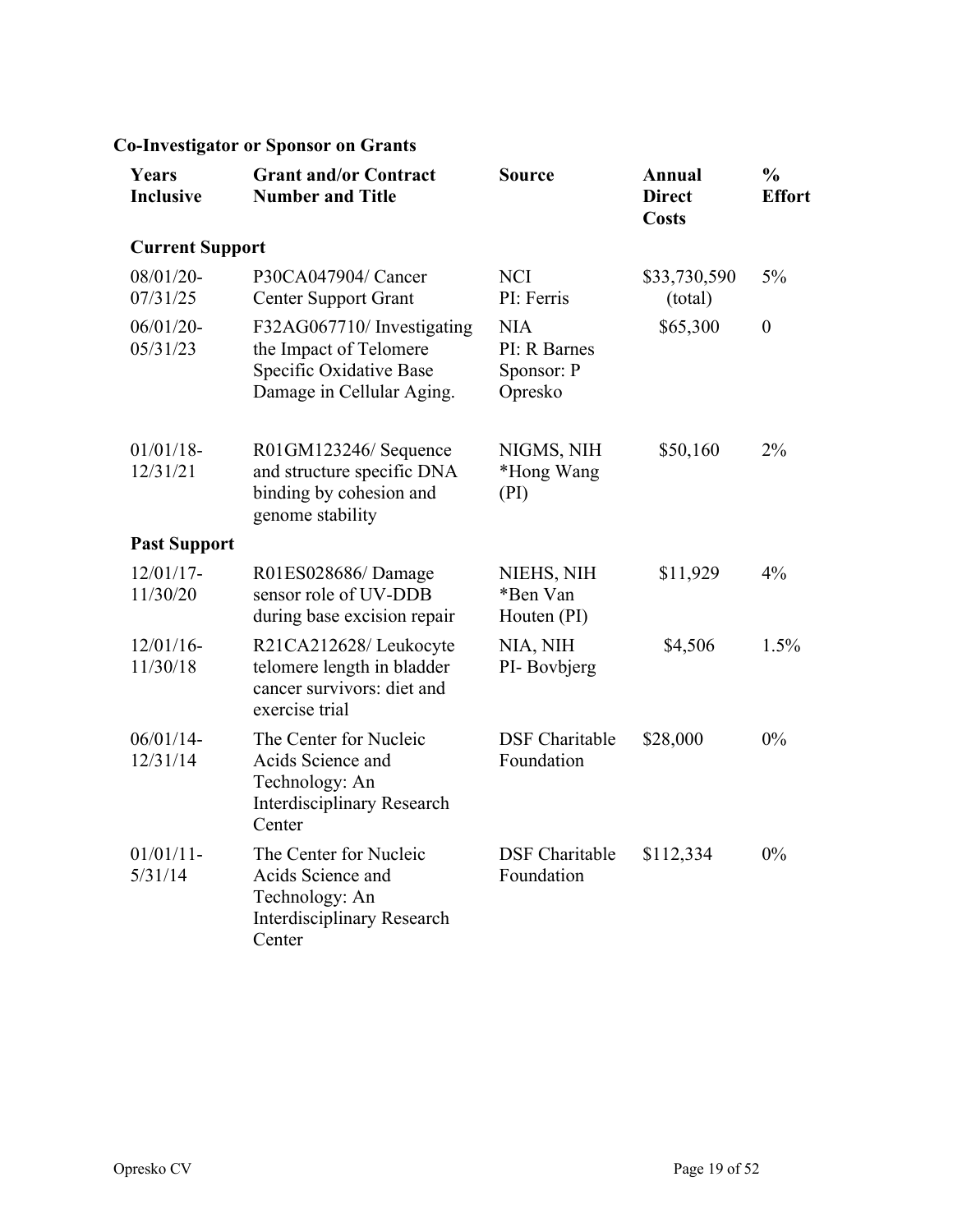| Years<br><b>Inclusive</b>  | <b>Grant and/or Contract</b><br><b>Number and Title</b>                                                                                                              | <b>Source</b> | Annual<br><b>Direct</b><br><b>Costs</b> | $\frac{0}{0}$<br><b>Effort</b> |
|----------------------------|----------------------------------------------------------------------------------------------------------------------------------------------------------------------|---------------|-----------------------------------------|--------------------------------|
| $1/01/2010$ -<br>6/30/2013 | Kirschstein-NRSA<br>Individual Fellowship,<br>1F30AG032861-01A1<br>"Processing of Alternative"<br>Structures in Telomeric<br>DNA"<br>Award to student Gerald<br>Nora | <b>NIA</b>    | \$46,176                                | $0\%$<br>Sponsor               |

## **Invited Lectureships and Major Seminars Related to Your Research**

| <b>Date</b>    | <b>Title of Presentation</b>                                                     | Venue                                                                                                                                                                                  |
|----------------|----------------------------------------------------------------------------------|----------------------------------------------------------------------------------------------------------------------------------------------------------------------------------------|
| April 19, 2021 | How Oxidative Damage<br><b>Impacts Telomere Function</b>                         | University of Pennsylvannia Center<br>for Genome Integrity, Virtual.<br>Invited by Roger Greenberg.                                                                                    |
| Feb 26, 2021   | The Consequences of<br>Oxidative DNA Damage at<br>Telomeres                      | IUPUI, School of Science, Dept. of<br>Biology, invitation from graduate<br>students for guest speaker "whose<br>research has made a significant<br>impact in the biological sciences." |
| Nov 12, 2020   | Role of Oxidative Damage in<br>Telomere Structure and<br>Maintenance             | <b>Nucleic Acid Secondary Structures</b><br>G4s and Beyond. Webinar Series.<br>Universitats Klinikumbonn,<br>University Hospital Bonn,<br>Germany.                                     |
| Oct 26, 2020   | Telomere and Genome<br>Integrity in Cancer and Aging                             | Age-dependent changes in cancer<br>biology, NCI, virtual workshop.                                                                                                                     |
| Sept 24, 2020  | Role of oxidative DNA<br>damage in telomere<br>homeostasis                       | Molecular Biophysics Structural<br><b>Biology Department Seminar</b><br>Series, University of Pittsburgh.<br>Virtual.                                                                  |
| July 27, 2020  | A ONES Journey to the<br><b>RIVER: How NIEHS</b><br><b>Transformed my Career</b> | Invited Keynote for the Outstanding<br>New Environmental Scientist<br>(ONES) Grantee Meeting. Virtual.<br><b>NIEHS</b>                                                                 |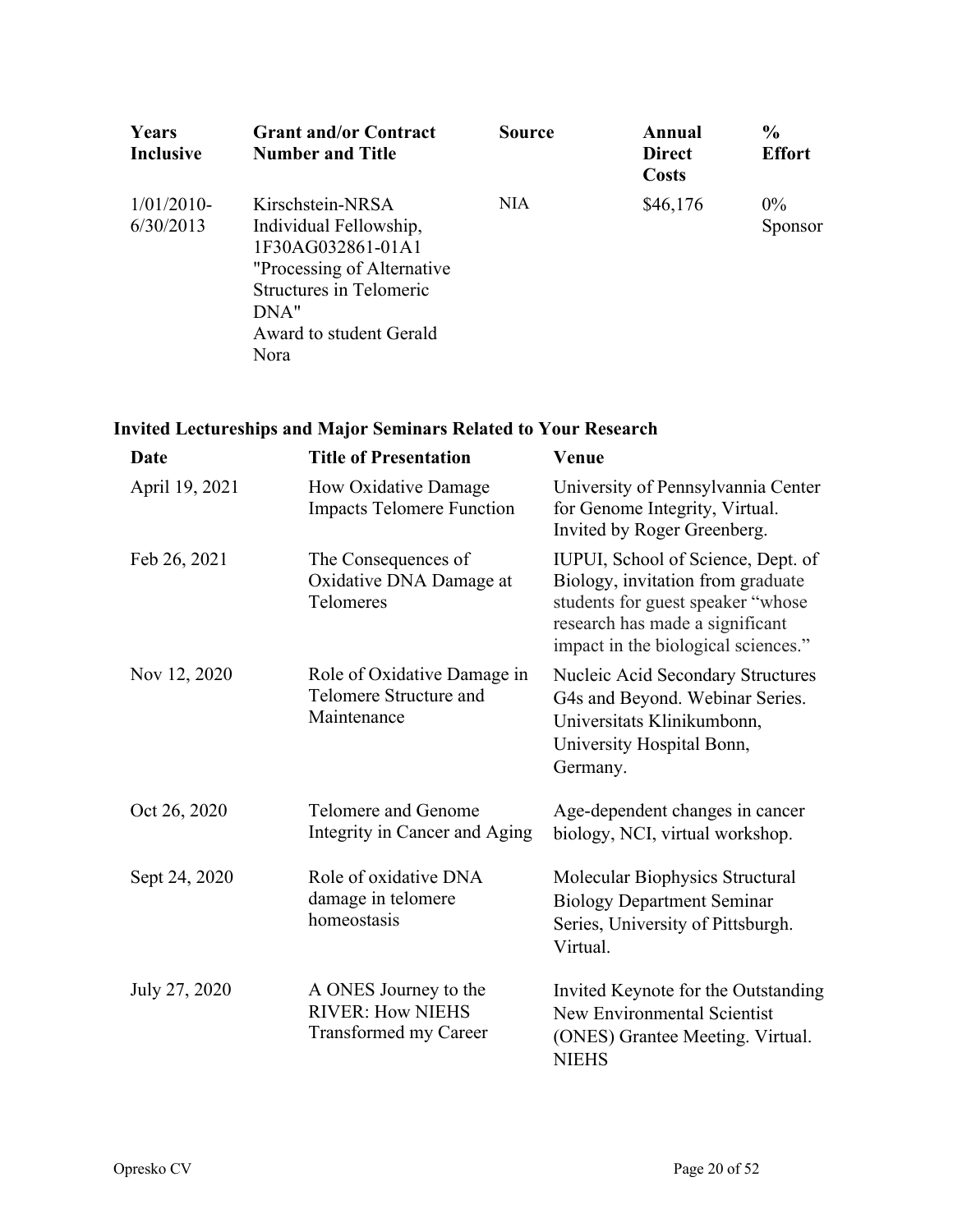| <b>Date</b>       | <b>Title of Presentation</b>                                                                                    | Venue                                                                                                                                                                 |
|-------------------|-----------------------------------------------------------------------------------------------------------------|-----------------------------------------------------------------------------------------------------------------------------------------------------------------------|
| June 18, 2020     | Mechanisms of telomerase<br>inhibition                                                                          | HCC Annual Retreat, Pittsburgh,<br>PA. Cancelled due to COVID19                                                                                                       |
| June 7, 2020      | Oxidative base damage at<br>telomeres promotes telomere<br>loss and crisis                                      | FASEB: The Dynamic DNA<br>Structures in Biology Conference,<br>Nova Scotia, Canada. Postponed<br>due to COVID19                                                       |
| May 19, 2020      | <b>How Oxidative Stress</b><br><b>Accelerates Telomere Loss</b>                                                 | 5th Canadian Symposium on<br>Telomeres and Genome Integrity<br>2020, Canmore, Alberta. Postponed<br>due to COVID19                                                    |
| April 28, 2020    | Impact of Oxidative DNA<br>Damage on Telomere<br>Maintenance                                                    | University of Oslo, Oslo, Norway.<br>Invited by Dr. Hilde Loge Nilsen.<br>Postposed due to COVID19                                                                    |
| March 30, 2020    | The impact of oxidative DNA<br>damage on telomere<br>maintenance                                                | <b>EACR, DNA Damage Responses</b><br>and Cancer: Innovations from<br>Radiobiology to Radiotherapy,<br>Cambridge, UK. Cancelled due to<br>COVID19                      |
| March 17, 2020    | Using chemoptogenetics to<br>study cellular responses to<br>telomeric-specific 8-<br>oxoguanine damage          | DNA Repair Video Conference,<br>NIH. Hosted at the University of<br>Pittsburgh.                                                                                       |
| December 13, 2019 | Investigating How Oxidative<br><b>Stress Accelerates Telomere</b><br>Loss: Implications for Cancer<br>and Aging | Washington University, St. Louis,<br>MO. Invited by Nima<br>Mosammaparast.                                                                                            |
| October 18, 2019  | Using a Molecular Sniper to<br><b>Uncover How Oxidative</b><br><b>Stress Shorten Telomeres</b>                  | Science 2019. University of<br>Pittsburgh, PA.                                                                                                                        |
| October 1, 2019   | Role of oxidative DNA<br>damage in telomere<br>maintenance: Implications for<br>aging and cancer                | University of Pittsburgh, Dept. of<br>Medicine, Pulmonary Allergy and<br>Critical Care Medicine Basic<br><b>Translational Research Conference.</b><br>Invited speaker |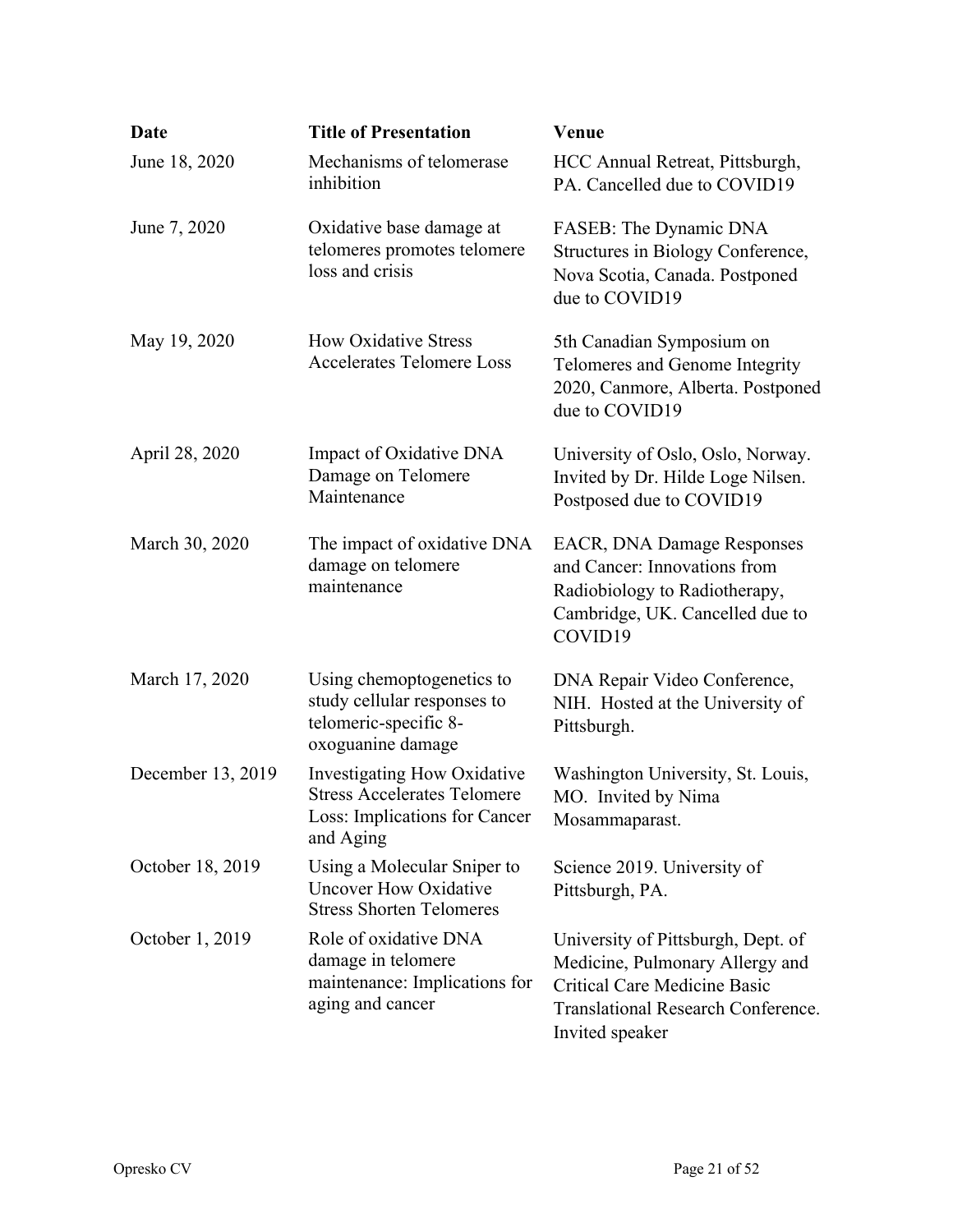| <b>Date</b>        | <b>Title of Presentation</b>                                                                                    | Venue                                                                                                                                                                         |
|--------------------|-----------------------------------------------------------------------------------------------------------------|-------------------------------------------------------------------------------------------------------------------------------------------------------------------------------|
| September 23, 2019 | Novel Precision Tools for<br>Studying DNA Damage and<br>Repair                                                  | 2019 EMGS 50 <sup>th</sup> Annual Meeting,<br>Washington, DC. Invited speaker                                                                                                 |
| June 23, 2019      | The Impact of Oxidative DNA<br><b>Base Damage on Telomere</b><br>Maintenance                                    | Gordon Research Conference on<br>Nucleoside, Nucleotides and<br>Oligonucleotides. Newport, RI.<br>Invited speaker.                                                            |
| May 13, 2019       | Investigating the Role of<br><b>Oxidative Stress in Telomere</b><br>Maintenance                                 | Molecular Biophysics and<br><b>Structural Biology Graduate</b><br>Program Annual Symposium.<br>University of Pittsburgh and<br>Carnegie Mellon U. Invited by<br>PhD students. |
| April 30, 2019     | Targeted oxidative telomere<br>base damage induces growth<br>arrest and senescence in<br>normal human cells     | Telomeres and Telomerase, CSHL<br>meeting. New York. Invited session<br>chair and speaker. Talk delivered<br>by trainee Ryan Barnes as per<br>tradition for this conference.  |
| March 22, 2019     | Investigating How Oxidative<br><b>Stress Accelerates Telomere</b><br>Loss: Implications for Cancer<br>and Aging | Florida International University,<br>Miami, FL. Invited by Dr. Yuan<br>Liu.                                                                                                   |
| February 14, 2019  | Why Our DNA Ages                                                                                                | 14 <sup>th</sup> Annual University of<br>Pittsbrugh Winter Academy.<br>Naples, FL.                                                                                            |
| February 11, 2019  | Induction and Repair of<br>Damage in Telomeres                                                                  | Gordon Research Conference on<br>Mammalian DNA Repair. Ventura,<br>CA.                                                                                                        |
| January 22, 2018   | Telomeres: At the Interface of<br>Cancer and Aging                                                              | <b>UPMC Hillman Cancer Center</b><br>Council Meeting. Pittsburgh, PA                                                                                                          |
| January 17, 2018   | Investigating How Oxidative<br><b>Stress Accelerates Telomere</b><br>Loss: Implications for Cancer<br>And Aging | Brain, Behavoir, and Cancer<br>Seminar Series. The Biobehavioral<br>Oncology Program, UPMC Hillman<br>Cancer Center. Pittsburgh, PA                                           |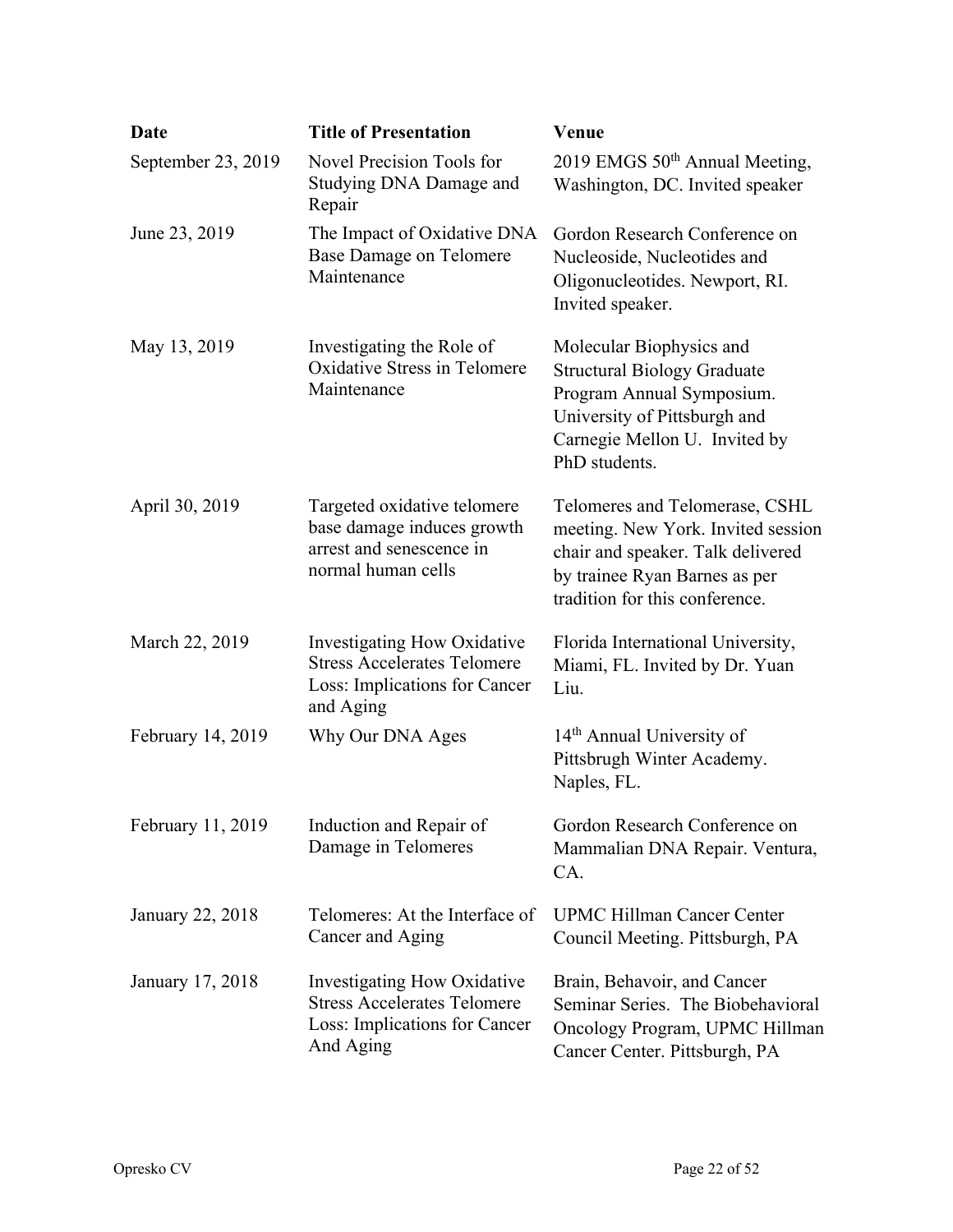| <b>Date</b>      | <b>Title of Presentation</b>                                                                             | <b>Venue</b>                                                                                                                            |
|------------------|----------------------------------------------------------------------------------------------------------|-----------------------------------------------------------------------------------------------------------------------------------------|
| November 2018    | The impact of oxidative DNA<br>lesions on telomere<br>maintenance                                        | Annual meeting of the Society for<br>Redox Biology and Medicine.<br>Chicago, IL.                                                        |
| October 2018     | Telomeres in the Spotlight:<br>Illuminating how stressed out<br>telomeres contribute to disease          | Science 2018. University of<br>Pittsburgh, PA.                                                                                          |
| September 2018   | DNA damage and repair at<br>telomeres: implications for<br>cancer and aging                              | Keynote lecture. Annual meeting<br>of the German DNA Repair<br>Society, Karlsruhe, Germany.                                             |
| <b>July 2018</b> | Investigating how oxidative<br>DNA base damage<br>modulates telomere structure<br>and function           | Dynamic DNA Structures in<br>Biology, FASEB Scientific<br>Research Conferences, St.<br>Bonaventure, NY.                                 |
| May 2018         | Investigating how oxidative<br>DNA base damage alters<br>telomere maintenance                            | EMBO workshop on Telomeres in<br>Health and Human Disease. Troia,<br>Portugal.                                                          |
| February 2018    | Investigating how oxidative<br>stress accelerates telomere<br>loss: implications for cancer<br>and aging | Magee-Womens Research<br>Institute's Work-in-Progress (WIP)<br>Seminar                                                                  |
| November 2017    | Telomeres: At the Interface of<br>Aging and Cancer                                                       | One Book One Community, GSPH,<br>University of Pittsburgh. Invited by<br>Jessica Burke                                                  |
| November 2017    | Telomeres: At the Interface of<br>Aging and Cancer                                                       | Learner series. Inventionland, Fox<br>Chapel, PA. Invited by Mr.<br>Davidson, CEO.                                                      |
| October 2017     | The impact of oxidative stress<br>and DNA damage on telomere<br>maintenance                              | <b>IUBMB</b> Meeting on "Molecular"<br>Aspects of Aging and Longevity".<br>Athens, Greece.<br><b>Invited by Stathis Gonos</b>           |
| October 2017     | A New Tool For Examining<br><b>Crosstalk Between Telomere</b><br>and Mitochondrial<br>Dysfunction        | The 7 <sup>th</sup> Regional Translational<br>Research on Mitochondria,<br>Metabolism, Aging, and Disease<br>Symposium. Pittsburgh, PA. |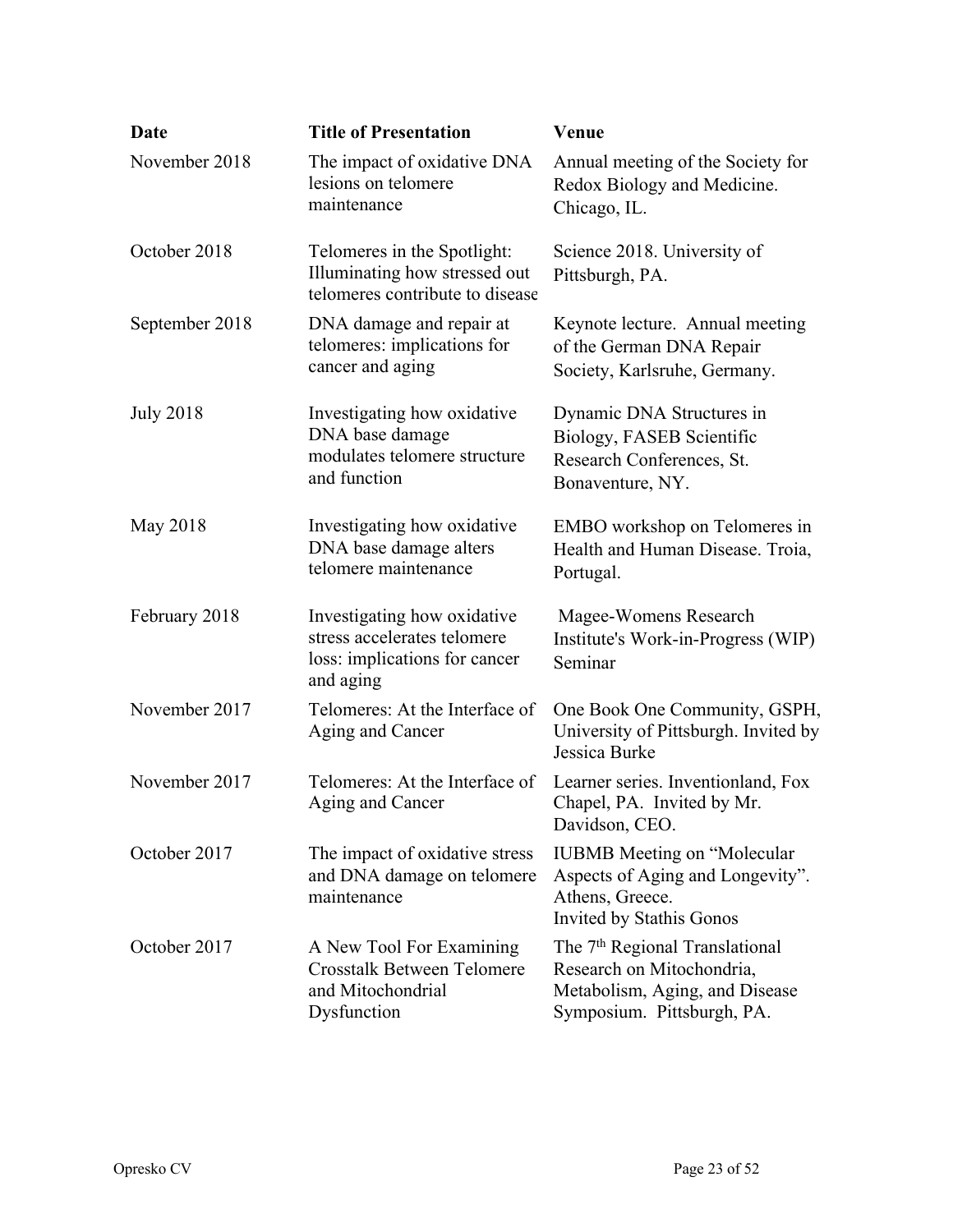| <b>Date</b>    | <b>Title of Presentation</b>                                               | Venue                                                                                                                                                                                                  |
|----------------|----------------------------------------------------------------------------|--------------------------------------------------------------------------------------------------------------------------------------------------------------------------------------------------------|
| September 2017 | Environmental Exposures and<br><b>Telomere Effects</b>                     | Workshop on Exploring Telomeres<br>as Sentinels for Environmental and<br>Psychosocial Stress and<br>Susceptibility, NIEHS and NIA.<br>RTP, NC. Speaker and session<br>chair.                           |
| September 2017 | Oxidative DNA damage and<br>repair at telomeres                            | 48 <sup>th</sup> Annual Meeting of the<br>Environmental Mutagenesis and<br>Genomics Society. Raleigh, NC.<br>Speaker and session chair.                                                                |
| June 2017      | Attacking telomeres and<br>telomerase                                      | 29th Annual UPCI Scientific Retreat<br><b>Satellite Conference: New</b><br>Therapeutic Strategies in Killing<br>Tumor Cells: Exploiting Genome<br>Instability. Pittsburgh, PA. Speaker<br>and Co-chair |
| May 2017       | Excision repair at telomeres                                               | Conference on Nucleotide Excision<br>Repair and Interstrand Cross-link<br>Repair – from molecules to<br>humans. Smolenice, Slovakia.<br>Invited by chair.                                              |
| March 2017     | DNA damage and repair at<br>telomeres                                      | Seminar Series for NIEHS Training<br>Program in Environmental Health<br>Sciences, University of California,<br>Davis, CA. Invited by students.                                                         |
| February 2017  | Dual role for 8-oxoguanine in<br>regulating telomerase activity            | Gordon Research Conference on<br>Mammalian DNA Repair, Ventura,<br>CA. Speaker and session chair.                                                                                                      |
| January 2017   | DNA repair at telomeres and<br>the implications for cancer and<br>aging.   | Department of Pharmacology and<br>Chemical Biology. University of<br>Pittsburgh School of Medicine,<br>seminar series.                                                                                 |
| August 2016    | DNA damage processing at<br>telomeres: maintaining<br>youthful chromosomes | MBSB student orientation research<br>talks, University of Pittsburgh                                                                                                                                   |
| May 2016       | Investigating roles for RecQ<br>helicases in telomere<br>replication       | RECQ2016 – Partnering for<br>progress. $3rd$ international meeting<br>on RECQ helicases in biology and<br>medicine. Seattle, WA.                                                                       |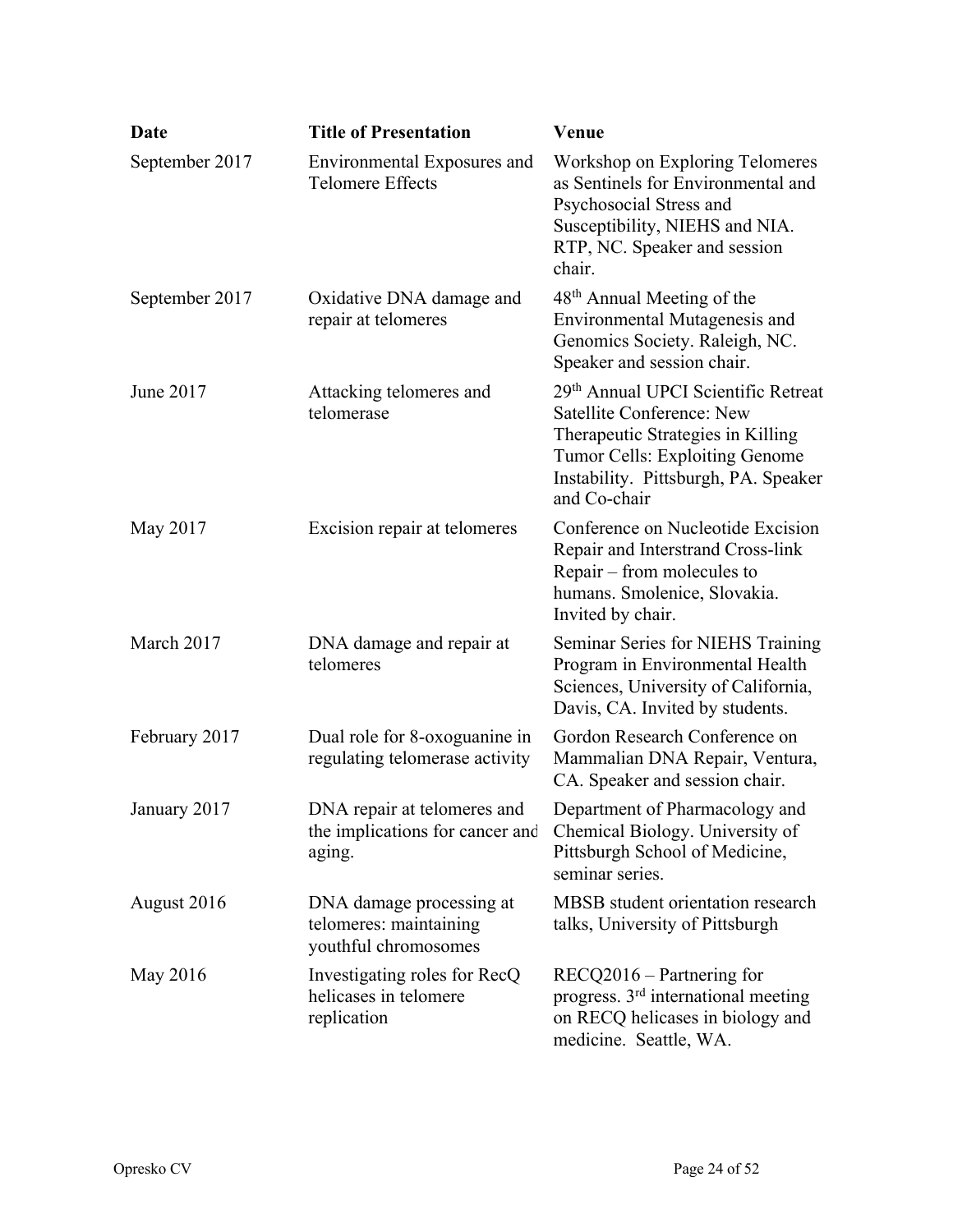| Date           | <b>Title of Presentation</b>                                                                                                       | Venue                                                                                                                        |
|----------------|------------------------------------------------------------------------------------------------------------------------------------|------------------------------------------------------------------------------------------------------------------------------|
| April 2016     | The impact of oxidative DNA<br>damage on telomerase activity<br>and telomere maintenance                                           | <b>EMBO</b> Meeting on Telomeres,<br>Telomerase and Disease. Liege,<br>Belgium. Speaker and session chair.                   |
| March 2016     | The impact of oxidative DNA<br>damage on telomere<br>maintenance and telomerase<br>activity                                        | University of Kansas Medical<br>Center, Kansas City, KS.                                                                     |
| November 2015  | The health consequences of<br>persistent DNA damage:<br>Lessons learned from<br>telomeres.                                         | Special Seminar: The 2015 Nobel<br>Prize in Chemistry. Celebrating the<br>Science of DNA Repair. University<br>of Pittsburgh |
| October 2015   | Roles for telomere<br>maintenance in melanoma risk<br>and melanomagenesis                                                          | International Melanoma Working<br>Group (IMWG), Marseille, France.                                                           |
| October 2015   | How the very tips of<br>chromosomes influence<br>biological systems                                                                | Science 2015, University of<br>Pittsburgh                                                                                    |
| September 2015 | Investigating how oxidative<br>DNA damage influences<br>telomere maintenance                                                       | <b>EMGS Annual Meeting, New</b><br>Orleans, LA.                                                                              |
| June 2015      | Investigating how oxidative<br>DNA damage influences<br>telomere maintenance                                                       | University of Pittsburgh Mini-<br>Symposium on Genome Stability                                                              |
| April 2015     | Structural Dynamics of<br>Telomeric DNA                                                                                            | Molecular Biophysics and<br><b>Structural Biology Department,</b><br>University of Pittsburgh School of<br>Medicine.         |
| March 2015     | Mechanisms of Telomere Loss<br>and Preservation: Implications<br>for Aging and Cancer                                              | EOH Departmental Seminar, which<br>reception to follow. University of<br>Pittsburgh, GSPH.                                   |
| March 2015     | DNA damage processing at<br>telomeres: maintaining<br>youthful chromosomes                                                         | DNA Repair Video Conference,<br>NIH. Hosted at the University of<br>Pittsburgh.                                              |
| March 2015     | How Penn State College of<br>Medicine launched my career<br>in biomedical basic research,<br>and lessons learned along the<br>way. | Penn State College of Medicine<br>Graduate Student Research Forum,<br>Keynote Speaker. Hershey, PA.                          |
| March 2015     | Mechanisms of Telomere Loss<br>and Preservation: Implications<br>for Aging and Cancer                                              | Penn State College of Medicine<br>Graduate Student Research Forum,<br>Keynote Speaker. Hershey, PA.                          |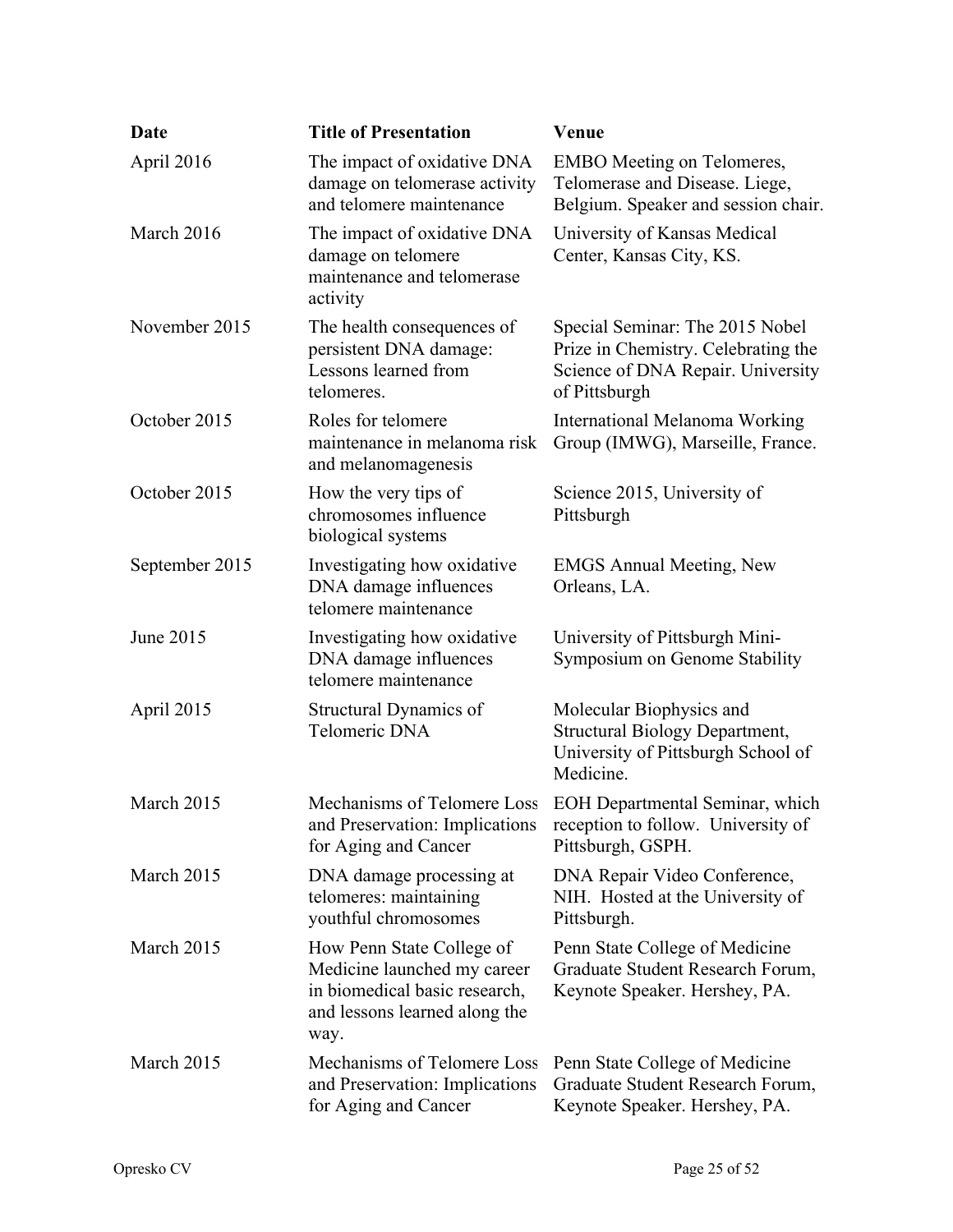| <b>Date</b>    | <b>Title of Presentation</b>                                       | Venue                                                                                                                                           |
|----------------|--------------------------------------------------------------------|-------------------------------------------------------------------------------------------------------------------------------------------------|
| February 2015  | Telomeres are Proficient for<br>Nucleotide Excision Repair         | Gordon Research Conference on<br>Mammalian DNA Repair, Ventura,<br>CA                                                                           |
| January 2015   | Telomeres, oxidative damage<br>and neurodegeneration               | Pittsburgh Institute for Neurological<br>Disorders, Department of<br>Neurology, University of<br>Pittsburgh.                                    |
| December 2014  | Isolating Telomeres for<br>Detection of DNA Damage<br>and Repair   | CNAST, Carnegie Mellon<br>University                                                                                                            |
| November 2014  | Ultraviolet light induced DNA<br>damage and repair at<br>telomeres | UPCI Skin Cancer SPORE, work in<br>progress seminar                                                                                             |
| November 2014  | Relationship of Telomeres<br>with Cancer and Aging                 | Brain, Behavior, and Cancer<br>seminar series. The Behavioral<br>Medicine in Oncology Program.<br>University of Pittsburgh Cancer<br>Institute. |
| September 2014 | Damage and Repair at<br>Telomeres                                  | EMGS Annual Meeting, Orlando,<br>FL.                                                                                                            |
| June 2014      | DNA Damage and Repair at<br>Telomeres and Aging                    | <b>UPCI</b> Aging and Cancer Satellite<br>Conference. Greensburg, PA.                                                                           |
| March 2014     | Defending Telomere Against<br><b>Bulky DNA Lesions</b>             | Gordon Research Conference on<br>DNA damage, mutation and cancer.<br>Ventura, CA. Invited by Phillip<br>Hannawalt.                              |
| December 2013  | Consequences of Telomere<br>Damage                                 | Mitochondria, Aging, and<br>Metabolism monthly seminar<br>series, University of Pittsburgh.<br>Invited by Fabrisia Ambrosio                     |
| December 2013  | Protection against Cr(VI)-<br>induced genomic instability          | 9th Annual mini symposium on<br>metals in biology, Duquesne<br>University, Pittsburgh, PA. Invited<br>by Partha Basu.                           |
| November 2013  | Roles for Translesion DNA<br>Synthesis in Telomere<br>Preservation | 11 <sup>th</sup> International Conference on<br>Environmental Mutagens. Foz do<br>Iguassu, Brazil. Invited by Roger<br>Woodgate.                |
| October 2013   | Mechanisms of Telomeric<br>DNA Loss and Repair                     | Fundamental Aspects of DNA<br>Repair Symposium, Sao Paolo,<br>Brazil. Invited by Carols Menck                                                   |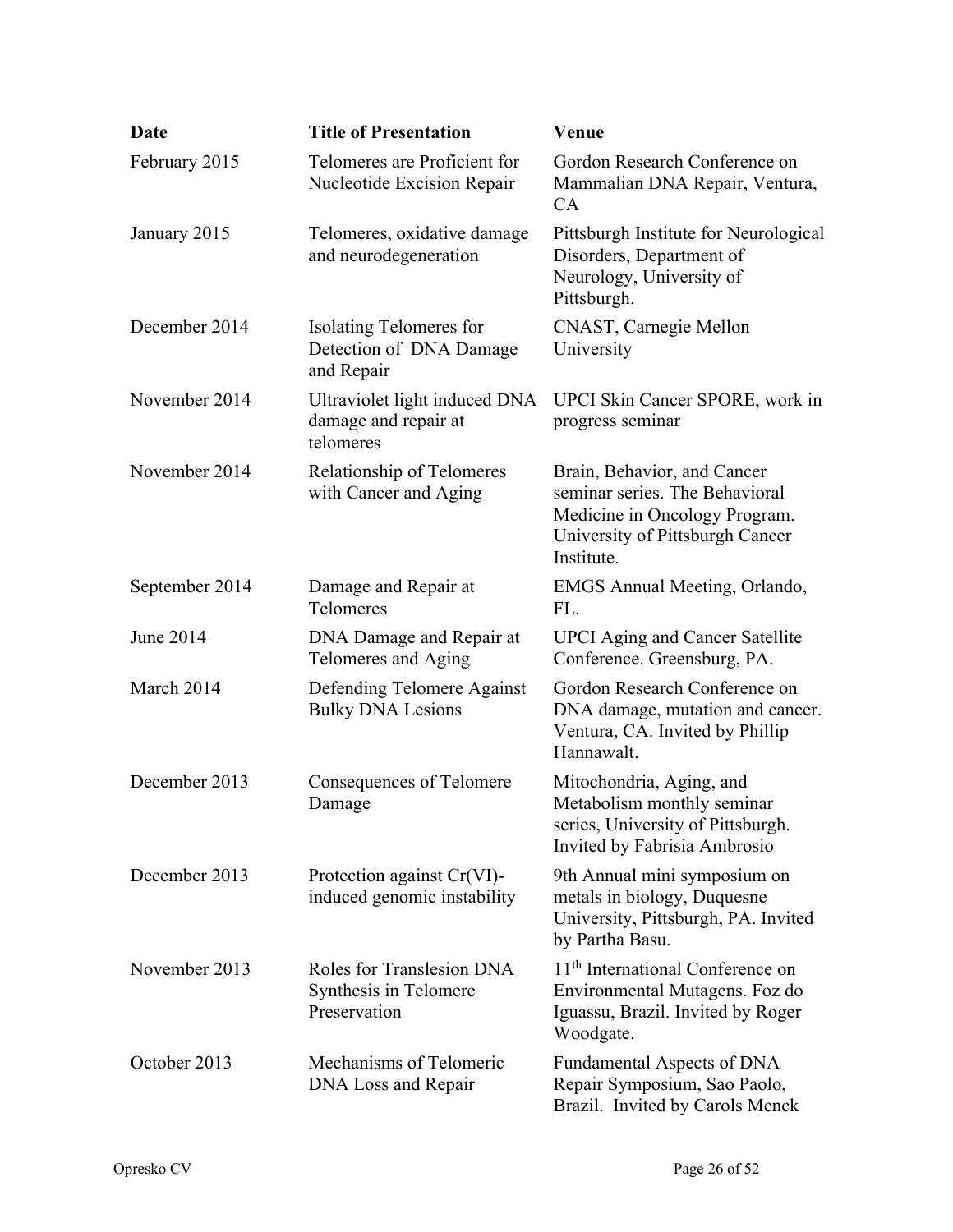| Date             | <b>Title of Presentation</b>                                                                                | <b>Venue</b>                                                                                                                                 |
|------------------|-------------------------------------------------------------------------------------------------------------|----------------------------------------------------------------------------------------------------------------------------------------------|
| October 2013     | Challenges in Replicating<br>Telomeric DNA: Implications<br>for Cancer and Aging                            | Department of Cell Biology, Albert<br>Einstein College of Medicine, NY.<br>Invited by Carl Schildkraut.                                      |
| October 2013     | Mechanisms of Telomere Loss<br>and Preservation: Implications<br>for Aging and Cancer                       | <b>Basic and Translational Research</b><br>Seminar Series, University of<br>Pittsburgh Cancer Institute. Invited<br>by Christopher Bakkenist |
| May 2013         | DNA Polymerase Delta Stalls<br>on Lagging Strand Templates<br>Independently from G-<br>quadruplex Formation | Selected from abstract.<br>Telomere and Telomerase,<br>Cold Spring Harbor Laboratory<br>Meetings, CSH, NY                                    |
| March 2013       | UV Defense Mechanisms At<br>Telomeres                                                                       | Molecular and Cellular Cancer<br>Biology Program Retreat, UPCI,<br>Pittsburgh, PA. Invited by Chris<br><b>Bakkenist</b>                      |
| March 2013       | <b>Investigating Novel Structural</b><br><b>Barriers to Telomeric DNA</b><br>Synthesis                      | National Institute on Aging,<br>Baltimore, MD. Invited by Vilhelm<br>Bohr                                                                    |
| November 2012    | Challenges in Telomeric DNA<br>Replication                                                                  | Vanderbilt University, Nashville,<br>TN. Invited by David Cortez                                                                             |
| <b>July 2012</b> | Mechanisms of Telomeric<br>DNA Loss and Repair                                                              | <b>ONES</b> Awardee Symposium. July<br>10-11. NIEHS, NC.                                                                                     |
| March 2012       | Mechanisms of Telomeric<br>DNA Loss and Repair                                                              | 2012 Gordon Conference on DNA<br>damage, Mutation and Cancer.<br>Invited by organizers. Ventura, CA                                          |
| October 2011     | Unraveling clues for<br>maintaining youthful<br>chromosomes                                                 | Science 2011, University of<br>Pittsburgh                                                                                                    |
| September 2011   | PNAs reveal mechanisms of<br>telomere loss associated with<br>aging and cancer                              | Center for Nucleic Acids Science<br>and Technology Retreat and<br>Symposium on Telomeres and<br>Telomerase, Carnegie Mellon<br>University.   |
| August 2011      | The Impact of UV-induced<br><b>DNA Damage on Telomere</b><br>Integrity                                      | UPCI Skin Cancer SPORE, work in<br>progress seminar                                                                                          |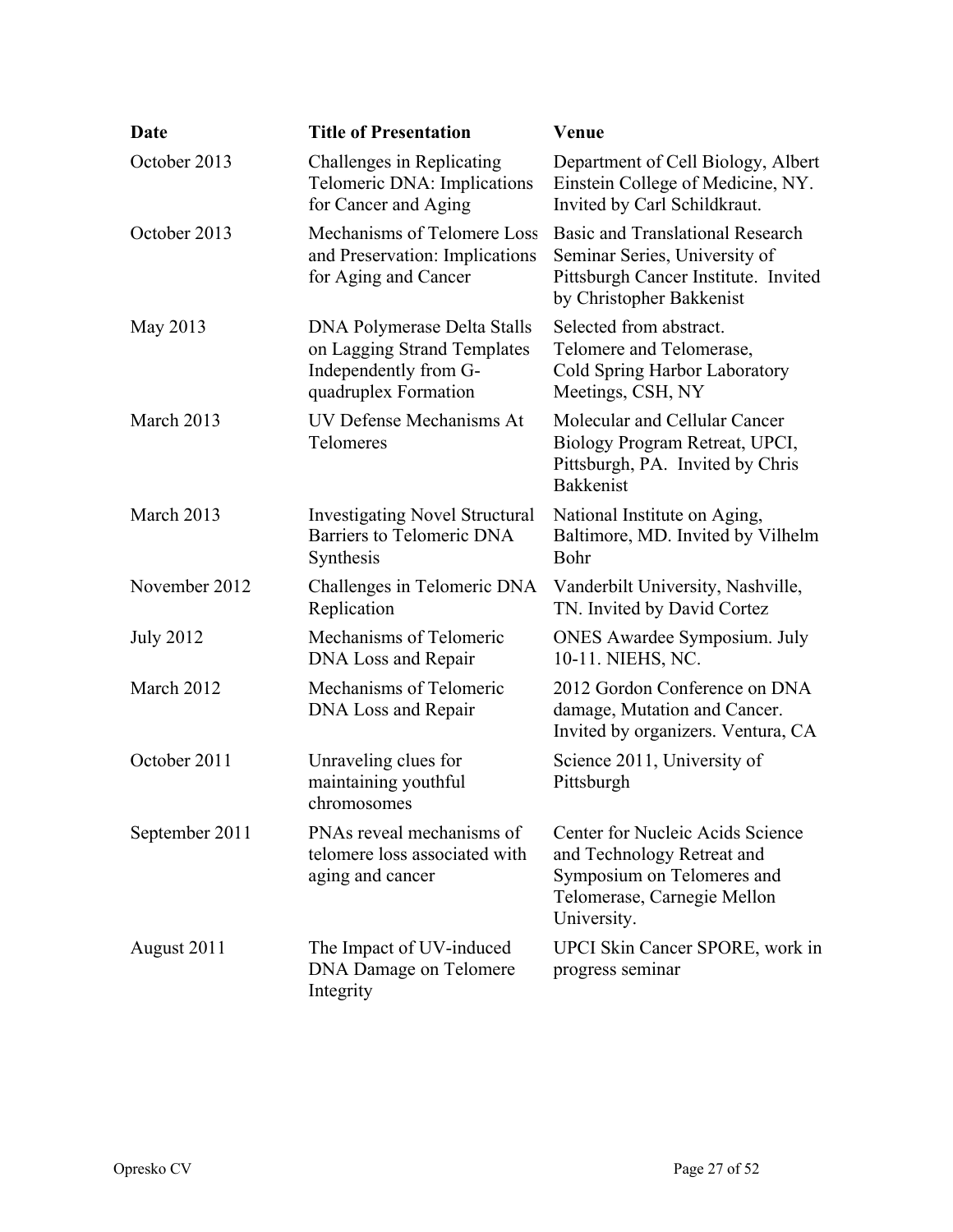| <b>Date</b>      | <b>Title of Presentation</b>                                                                                      | Venue                                                                                                                                                                                                                          |
|------------------|-------------------------------------------------------------------------------------------------------------------|--------------------------------------------------------------------------------------------------------------------------------------------------------------------------------------------------------------------------------|
| August 2011      | Aging and genomic instability.<br>loss of telomeric DNA                                                           | Invitation to present at the 2011<br>Gordon Conference on Cellular and<br>Molecular Mechanisms of Toxicity,<br>Proctor Academy, NH. Invited by<br>Dr. Ruth Roberts. Unable to attend<br>due to conflict with FASEB<br>meeting. |
| August 2011      | Roles for WRN helicase in<br>telomeric DNA replication                                                            | Invitation to present and chair a<br>session at the 2011 FASEB meeting<br>on Helicases and NTP-Driven<br>Nucleic Acid Motors<br>Invited by Drs. James Keck and<br>Eckhard Jankowsky                                            |
| May 2011         | Roles for Telomeres in Aging<br>and Cancer                                                                        | Invitation to present at the "Aging"<br>and Cancer - major medical<br>challenges" in Copenhagen,<br>Denmark. Invited by Drs. Lene<br>Rasmussen and Tinna Stevnsner -<br>unable to attend due to pregnancy                      |
| March 2011       | WRN RecQ helicase<br>suppresses mutagenesis in<br>vectors with telomeric DNA                                      | Ohio State University,<br>Graduate student invitation by<br>April Gocha and by<br>Dr. Joanna Groden - postponed due<br>to pregnancy                                                                                            |
| January 2011     | Base Excision Repair in<br>Telomeric DNA                                                                          | International Workshop on BER,<br>Brain Function and Aging,<br>Hyderabad, India<br>Invited by Dr. Bruce Demple -<br>unable to participate due to<br>pregnancy                                                                  |
| August 2010      | Molecular Mechanisms of<br>Telomeric DNA Instability<br>Associated<br>with the Human Progeroid<br>Werner Syndrome | 2010 Biology of Aging<br>Colloquium, Ellison Medical<br>Foundation, Woods Hole, MA.                                                                                                                                            |
| <b>July 2010</b> | Roles for WRN protein in<br>protection against Cr(VI)<br>induced telomere instability                             | National Institute on Aging,<br>Baltimore, MD<br>Invited by Vilhelm Bohr                                                                                                                                                       |
| March 2010       | The environmental carcinogen<br>$Cr(VI)$ induces telomere<br>damage associated with<br>defective DNA replication  | Gordon Research Conference, DNA<br>Damage, Mutations and Cancer,<br>Ventura, CA                                                                                                                                                |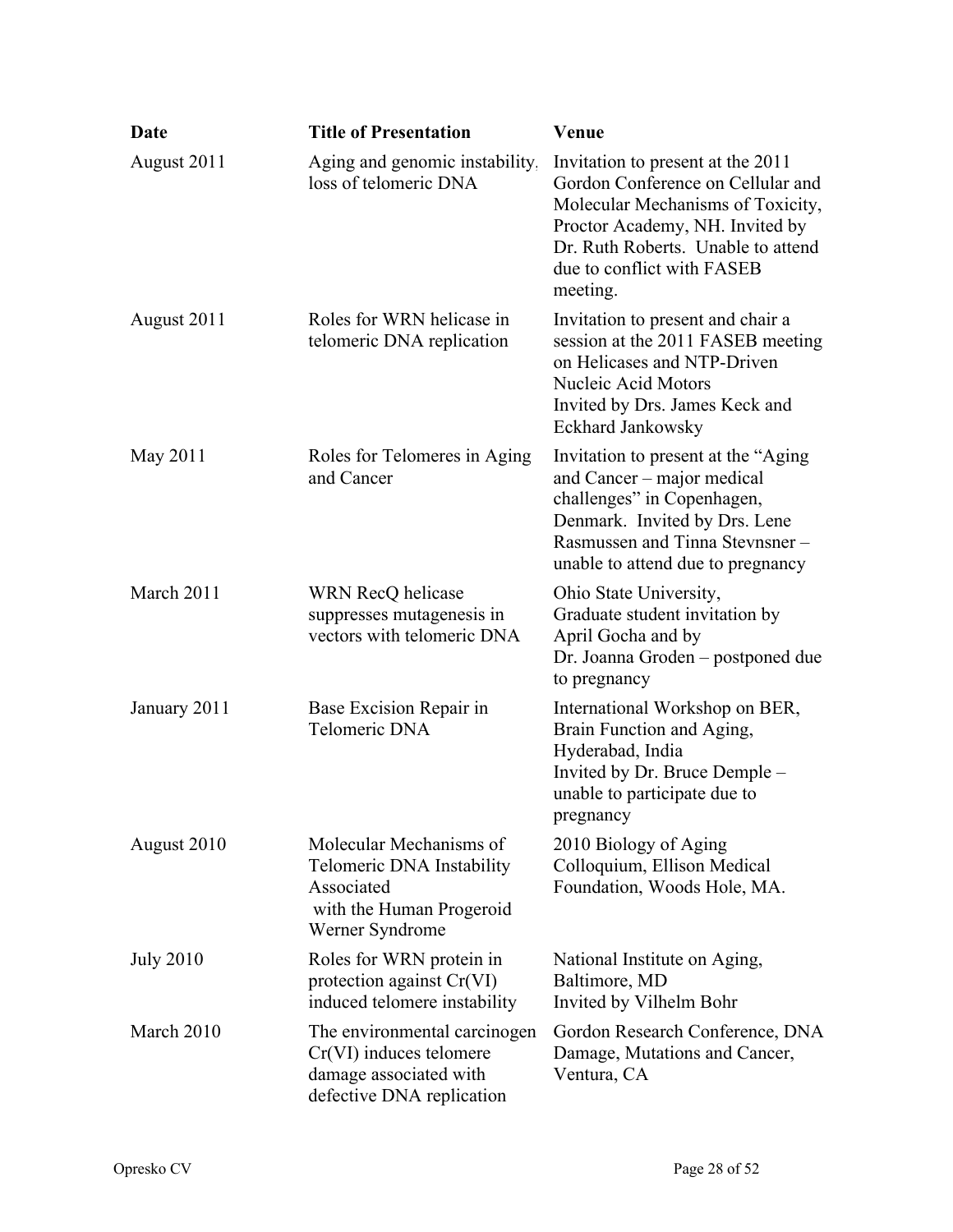| <b>Date</b>      | <b>Title of Presentation</b>                                                                                         | <b>Venue</b>                                                                                                                                                         |
|------------------|----------------------------------------------------------------------------------------------------------------------|----------------------------------------------------------------------------------------------------------------------------------------------------------------------|
| February 2010    | Mechanisms of telomere<br>instability, loss and repair                                                               | DNA Repair and DNA Tumor<br>Viruses Mini-symposium<br><b>UPCI</b> Molecular and Cellular<br>Cancer Biology Program and<br>Cancer Virology Program,<br>Pittsburgh, PA |
| January 2010     | Links between Telomere<br>Instability, Environmental<br>Genotoxins, and Human<br>Disease                             | University of Pittsburgh,<br>Department of Environmental and<br>Occupational Health Seminar,<br>Pittsburgh, PA                                                       |
| November 2009    | Links between Telomere<br>Instability, Genotoxins, and<br>Human Disease                                              | NIEHS, Extramural Research<br>Program, RTP, NC.                                                                                                                      |
| September 2009   | Roles for the Werner<br>Syndrome Protein in Genome<br>Preservation and Protection<br><b>Against Aging and Cancer</b> | University of Southern Maine.<br>Portland, ME. Invited by Dr. John<br>Wise, Sr.                                                                                      |
| August 2009      | <b>Environmental Causes of</b><br><b>Telomere Defects</b>                                                            | 10 <sup>th</sup> International Conference on<br>Environmental Mutagens. Florence,<br>Italy.                                                                          |
| <b>July 2009</b> | Roles for Chromosome Ends<br>in Protection Against Aging<br>and Cancer                                               | University of Pittsburgh, EOH<br>STEER summer student program                                                                                                        |
| June 2009        | Links Between Telomere<br><b>Dysfunction</b> , Premature<br>Aging, and Cancer                                        | 21 <sup>st</sup> Annual UPCI Scientific<br>Retreat, Greensburg, PA                                                                                                   |
| <b>May 2009</b>  | Mechanisms for Preserving<br>Chromosomal Ends in<br><b>Protection Against Premature</b><br>Aging and Cancer          | Institute of Biochemistry and<br>Biophysics, Polish Academy of<br>Sciences, Warsaw, Poland<br>Invited by Dr. Barbara Tudek                                           |
| April 2009       | RPA and POT1 Differentially<br>Modulate WRN Processing of<br>Mobile Telomeric D-loops                                | Telomere and Telomerase,<br>Cold Spring Harbor Laboratory<br>Meetings, CSH, NY                                                                                       |
| March 2009       | Challenges in Telomeric<br>DNA Replication and Repair                                                                | NIEHS, RTP, NC<br>Invited by Dr. Thomas Kunkel                                                                                                                       |
| March 2009       | Mechanisms of Telomeric<br>DNA Loss and Repair                                                                       | 48 <sup>th</sup> Annual Meeting of the Society<br>of Toxicology, Baltimore, MD                                                                                       |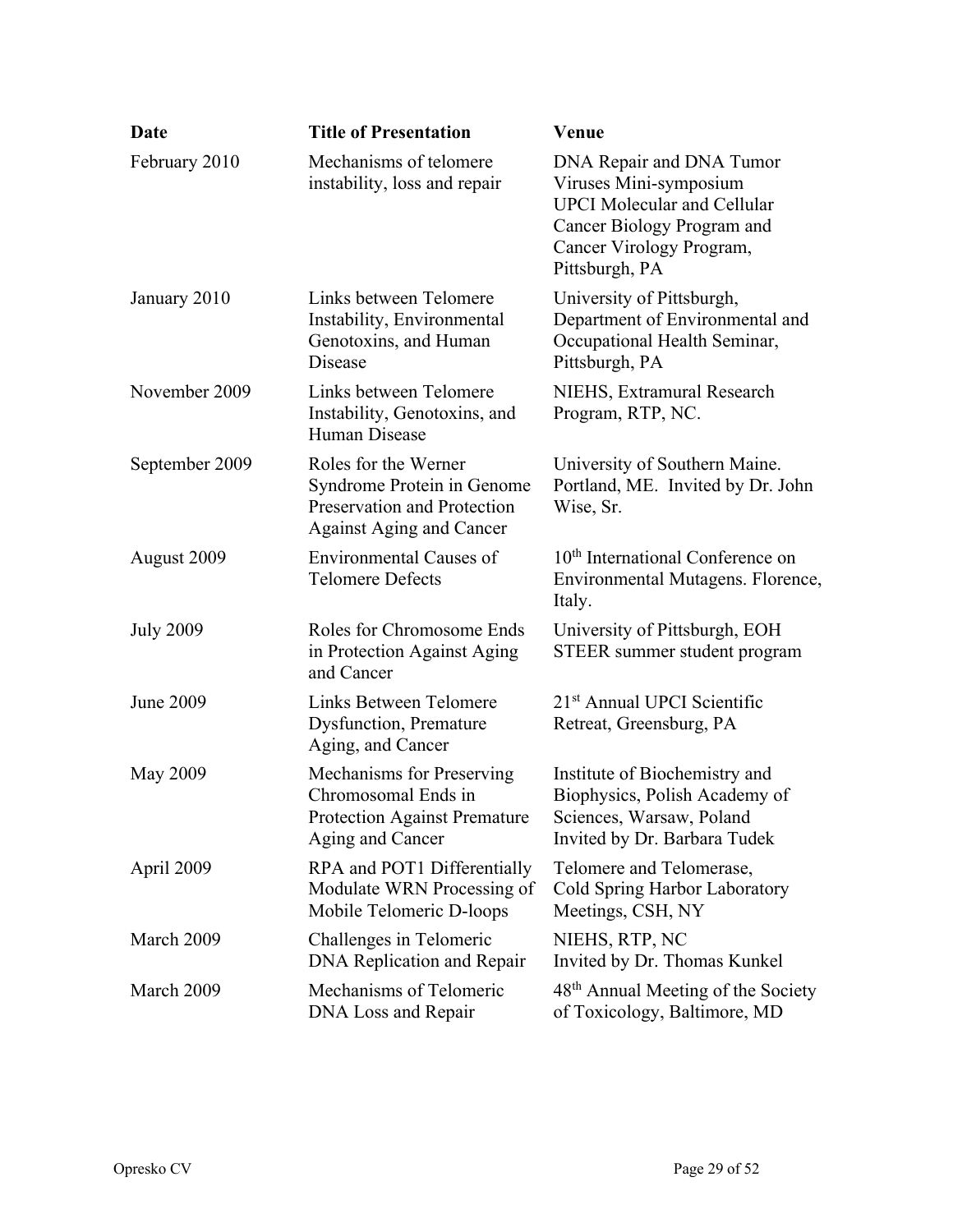| <b>Date</b>     | <b>Title of Presentation</b>                                                                                                | Venue                                                                                                                                      |
|-----------------|-----------------------------------------------------------------------------------------------------------------------------|--------------------------------------------------------------------------------------------------------------------------------------------|
| February 2009   | Werner Syndrome protein<br>processing of recombination<br>repair intermediates at<br>telomeric vs. non-telomeric<br>regions | 3rd US/EU Conference on Repair of<br>Endogenous Genome Damage,<br>Galveston, TX                                                            |
| January 2009    | Modulation of Telomeric<br><b>DNA Structure and Function</b>                                                                | University of Pittsburgh Molecular<br><b>Biophysics and Structural Biology</b><br>graduate program: Faculty<br>presentations               |
| November 2008   | Telomeric DNA Replication<br>and Repair                                                                                     | University of Rochester.<br>Invited by Robert Bambara                                                                                      |
| October 2008    | The Werner Syndrome<br>protein in telomere<br>preservation and repair                                                       | 39th Annual Meeting of the<br>Environmental Mutagen Society,<br>PR.                                                                        |
| <b>May 2008</b> | RecQ Helicase Functions at<br>Telomeres                                                                                     | Molecular and Clinical Mechanisms<br>in Bloom's Syndrome and Related<br>Disorders<br>University of Chicago, IL                             |
| April 2008      | Roles for RecQ helicases in<br>telomere preservation                                                                        | DNA Repair Interest Group<br>Videoconference<br>University of Pittsburgh, PA<br>Invited by Ken Kraemer and<br>Vilhelm Bohr                 |
| December 2007   | Mechanism and Substrate<br>Specificity of POT1<br><b>Stimulation of Werner</b><br>Syndrome Helicase                         | AACR special conference in cancer<br>research: The Role of Telomere and<br>Telomerase in Cancer Research.<br>San Francisco, CA             |
| December 2007   | Links between Telomeres,<br>Human Disease and Aging                                                                         | Division of Pulmonary, Allergy,<br>and Critical Care Medicine<br>University of Pittsburgh School of<br>Medicine. Invited by Dr. Bruce Pitt |
| November 2007   | Faculty research presentation                                                                                               | Graduate School of Public Health,<br>University of Pittsburgh<br>Board of Visitors Meeting                                                 |
| November 2007   | Links between Genomic<br>Instability and Aging                                                                              | Dean's Junior Faculty Seminar<br>Series, GSPH, University of<br>Pittsburgh, PA. Invited by Dr. Don<br><b>Burke</b>                         |
| November 2007   | Molecular mechanisms of<br>telomere instability<br>associated with aging                                                    | Gastroenterology Research Seminar<br>Series, UPMC<br>Invited by Dr. Robert Schoen                                                          |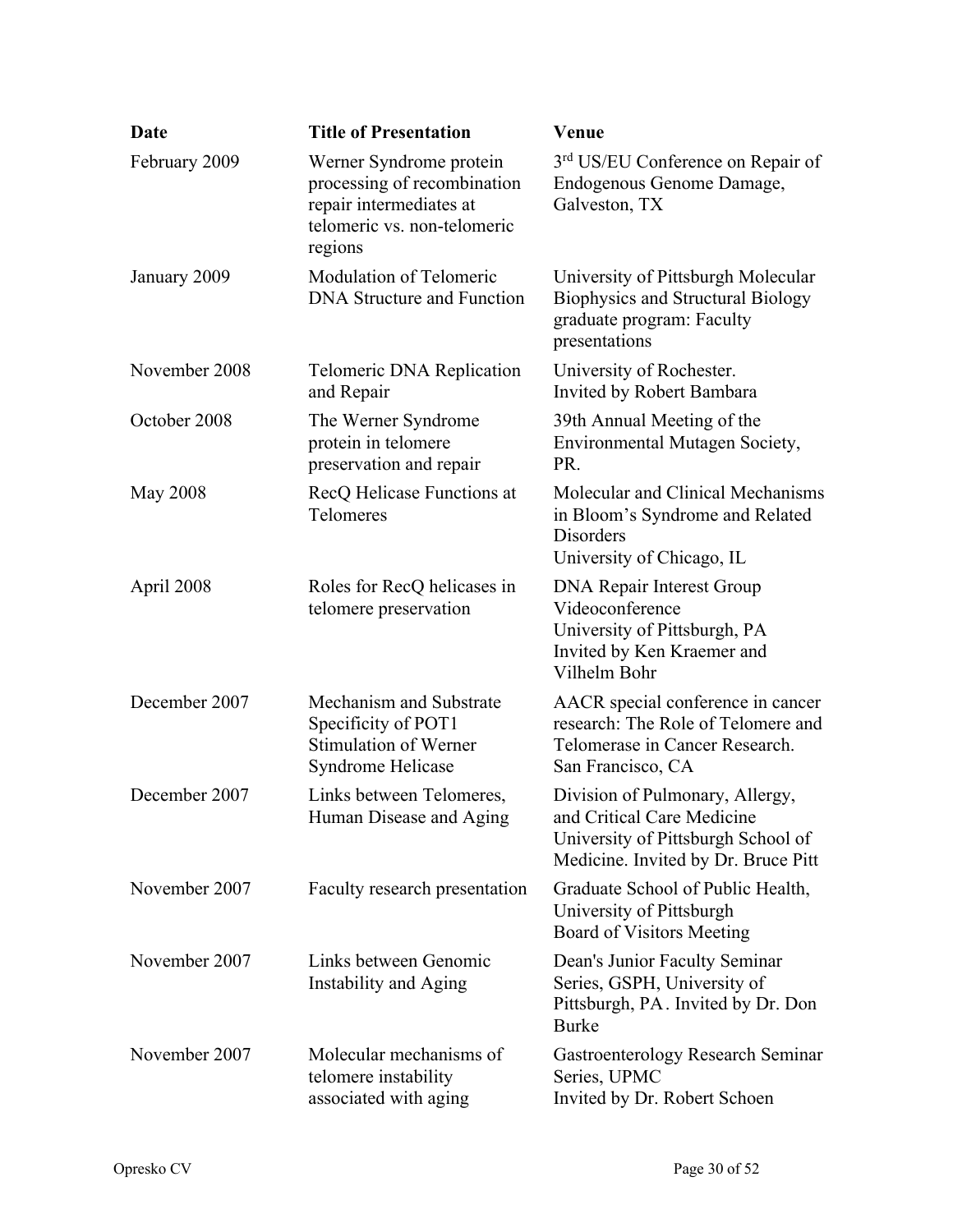| Date           | <b>Title of Presentation</b>                                                                                           | Venue                                                                                                                      |
|----------------|------------------------------------------------------------------------------------------------------------------------|----------------------------------------------------------------------------------------------------------------------------|
| October 2007   | Mechanisms of telomere<br>preservation: links between<br>DNA helicases, premature<br>aging, and cancer                 | Emory University School of<br>Medicine, Department of Pathology<br>Research Seminar, Atlanta, GA<br>Invited by Dr. Jihn Ly |
| October 2007   | Telomeric protein POT1<br>regulated processing of<br>telomeric ends by the<br>Werner syndrome<br>helicase/exonuclease. | 38th Annual Meeting of the<br>Environmental Mutagen Society,<br>Atlanta, GA. Oral presentation.                            |
| October 2007   | Role of Preserving<br>Chromosome Ends in<br>Protection Against Aging<br>and Cancer                                     | Science 2007<br>University of Pittsburgh,<br>Pittsburgh, PA                                                                |
| May 2007       | Roles for the Werner<br>Syndrome Protein in<br><b>Telomere Preservation</b>                                            | 3rd Japan-US DNA Repair<br>Meeting, Akiu, Sendai, Japan.<br>Invited by Akira Yasui.                                        |
| February 2007  | Mechanisms of telomere<br>preservation: links between<br>DNA helicases, premature<br>aging and cancer                  | BC Cancer Research Center,<br>Vacouver, Canada. Invited by Peter<br>Lansdorp.                                              |
| January 2007   | Processing of Telomere Ends<br>by the Werner Syndrome<br>Protein and Telomeric POT1<br>Protein                         | Keystone Symposia on Genomic<br>Instability and DNA Repair,<br>Breckenridge, CO.                                           |
| October 2006   | Roles for the Werner<br>syndrome protein in<br>oncogenic proliferation                                                 | NIA, NIH, Baltimore, MD. Invited<br>by Vilhelm Bohr.                                                                       |
| October 2006   | Molecular mechanisms of<br>telomeric DNA instability<br>associated with premature<br>aging                             | Senior Vice Chancellor's Research<br>Seminar Series, University of<br>Pittsburgh                                           |
| October 2006   | Mechanisms of Telomeric<br>DNA Loss and Repair                                                                         | National Institute on Environmental<br>Science, NIH, meeting for ONES<br>awardees.                                         |
| September 2006 | Mechanisms of telomere<br>preservation: links between<br>DNA helicases and<br>premature aging                          | University of Pittsburgh, Molecular<br><b>Biophysics Seminar Series</b>                                                    |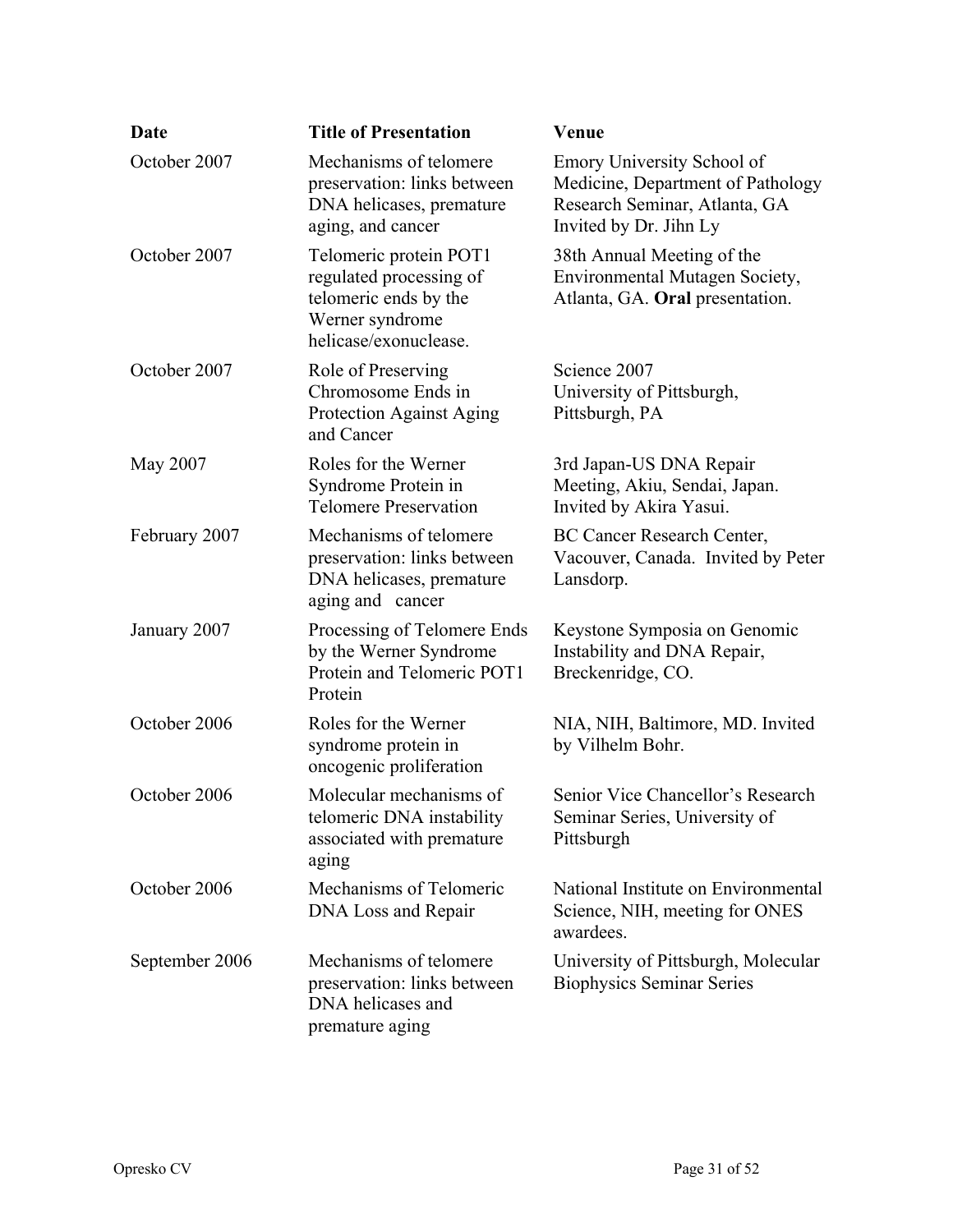| <b>Date</b>                     | <b>Title of Presentation</b>                                                                                 | Venue                                                                                                                                                                                     |
|---------------------------------|--------------------------------------------------------------------------------------------------------------|-------------------------------------------------------------------------------------------------------------------------------------------------------------------------------------------|
| August 2006                     | Cooperation of the Werner<br>syndrome protein and POT1<br>in dissociating telomeric<br><b>DNA</b> substrates | Telomere and Genome Stability<br>2006, International Conference,<br>Villar-sur-Ollon, Switzerland                                                                                         |
| <b>May 2006</b>                 | Mechanisms of Telomeric<br>DNA Loss and Repair                                                               | National Institute of Environmental<br>Health Sciences, NIH, presentation<br>of research proposal                                                                                         |
| May 2006                        | Roles for the Werner<br>Syndrome Protein in<br>Telomere Maintenance                                          | Pittsburgh Chromatin Club, mini-<br>symposium, Pittsburgh, PA                                                                                                                             |
| <b>May 2006</b>                 | Cooperation of RecQ<br>Helicases and Telomeric<br>Proteins in Dissociating<br><b>Telomeric Substrates</b>    | International Workshop on RecQ<br>Helicases and Other Helicases in<br>Telomere Maintenance and Related<br>Pathways,<br>Lansdowne, VA *co-organizer                                        |
| January 2006                    | Werner Syndrome Protein<br><b>Functions at Telomeres</b>                                                     | University of Pittsburgh, Human<br>Genetics Seminar series                                                                                                                                |
| October 2005                    | Mechanisms of Telomere<br>Instability Associated with<br>Premature Aging                                     | University of Pittsburgh Cancer<br>Institute, Basic Research Seminar<br><b>Series</b>                                                                                                     |
| <b>June 2005</b>                | RecQ Helicases and<br>Telomeric DNA Instability                                                              | University of Pittsburgh,<br>Department of Molecular Genetics<br>and Biochemistry                                                                                                         |
| March 2005                      | RecQ Helicases and DNA<br>Repair Pathways at<br>Telomeric DNA                                                | Keystone Symposia on Genome<br>Instability and Repair,<br>Taos, New Mexico                                                                                                                |
| August 2004<br><b>June 2004</b> | Links Between Premature<br>Aging and Telomeres                                                               | 1. University of Pittsburgh Cancer<br>Institute, Pittsburgh, PA;<br>2. University of Pittsburgh,<br>Department of Environmental and<br>Occupational Health Seminar,<br>Pittsburgh, PA     |
| March 2004<br>December 2003     | Investigating Roles for the<br>Werner Syndrome Protein in<br>Telomere Metabolism                             | 1. University of Maryland<br>Biotechnology Institute, Baltimore,<br>MD;<br>2. Yale University School of<br>Medicine, Department of<br>Therapeutic Radiology and Genetic,<br>New Haven, CT |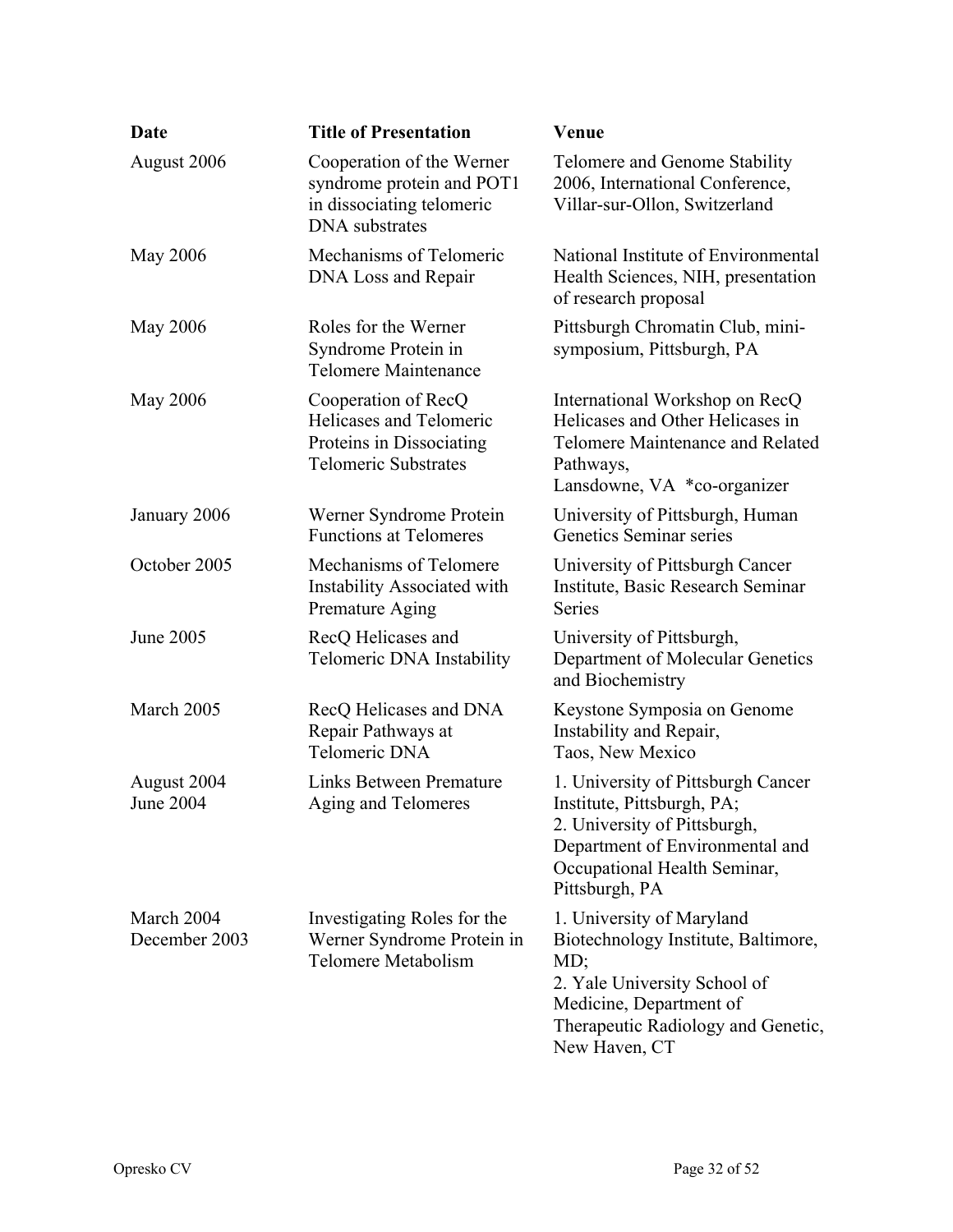| Date                                           | <b>Title of Presentation</b>                                                                | Venue                                                                                                                                                                                                                                                    |
|------------------------------------------------|---------------------------------------------------------------------------------------------|----------------------------------------------------------------------------------------------------------------------------------------------------------------------------------------------------------------------------------------------------------|
| October 2003                                   | Roles for the Werner<br>Syndrome Protein in<br>Telomere Maintenance and<br>Repair           | US- EU DNA Repair Workshop:<br>Endogenous Stress, Lansdowne,<br>VA                                                                                                                                                                                       |
| May 2003                                       | Investigating Roles for the<br>Werner Syndrome Protein in<br>Telomere Metabolism            | International Workshop on Werner<br>Syndrome, Lansdowne, VA                                                                                                                                                                                              |
| February 2003                                  | Potential Role for the<br>Werner Syndrome Protein in<br>Telomere Metabolism                 | University of Aarhus, Department<br>of Chemistry, Aarhus, Denmark                                                                                                                                                                                        |
| February 2002<br>February 2002<br>January 2002 | Potential Roles for the<br>Werner and Bloom<br>Syndrome Proteins in<br>Telomere Maintenance | 1. Medical Research Council,<br>Radiation and Genome Stability<br>Unit, Harwell, Oxfordshire, UK;<br>2. Oxford University, Institute of<br>Mol Med, Oxford, UK;<br>3. Pennsylvania State College of<br>Medicine, Biochemistry<br>Department, Hershey, PA |

# **Other Research and Training Activities**

| Date           | <b>Position</b>         | <b>Description of Activity</b>                                                                                                                   |
|----------------|-------------------------|--------------------------------------------------------------------------------------------------------------------------------------------------|
| February 2021  | Organizer               | Western Pennsylvania (WPA)<br>Environmental Risk Factors for Lung<br>Cancer Mini-Workshop on Mutational<br>Signatures of Exposure. HCC, virtual. |
| December 2020  | Attendee                | Annual Diversity in Faculty Recruitment<br>Workshop, University of Pittsburgh                                                                    |
| January 2019   | <b>Invited Panelist</b> | Cancer and the Environment<br>Symposium: Priorities for Research, Policy<br>and Clinical Practice. Phipps Conservatory,<br>Pittsburgh, PA.       |
| January 2019   | Attendee                | UPMC Hillman Cancer Center:<br>Aging and Cancer Workshop. HCC,<br>Pittsburgh, PA.                                                                |
| September 2017 | <b>Invited Panelist</b> | NIEHS Workshop "Telomere as readout for<br>environmental exposures". NIEHS, RTP,<br>NC.                                                          |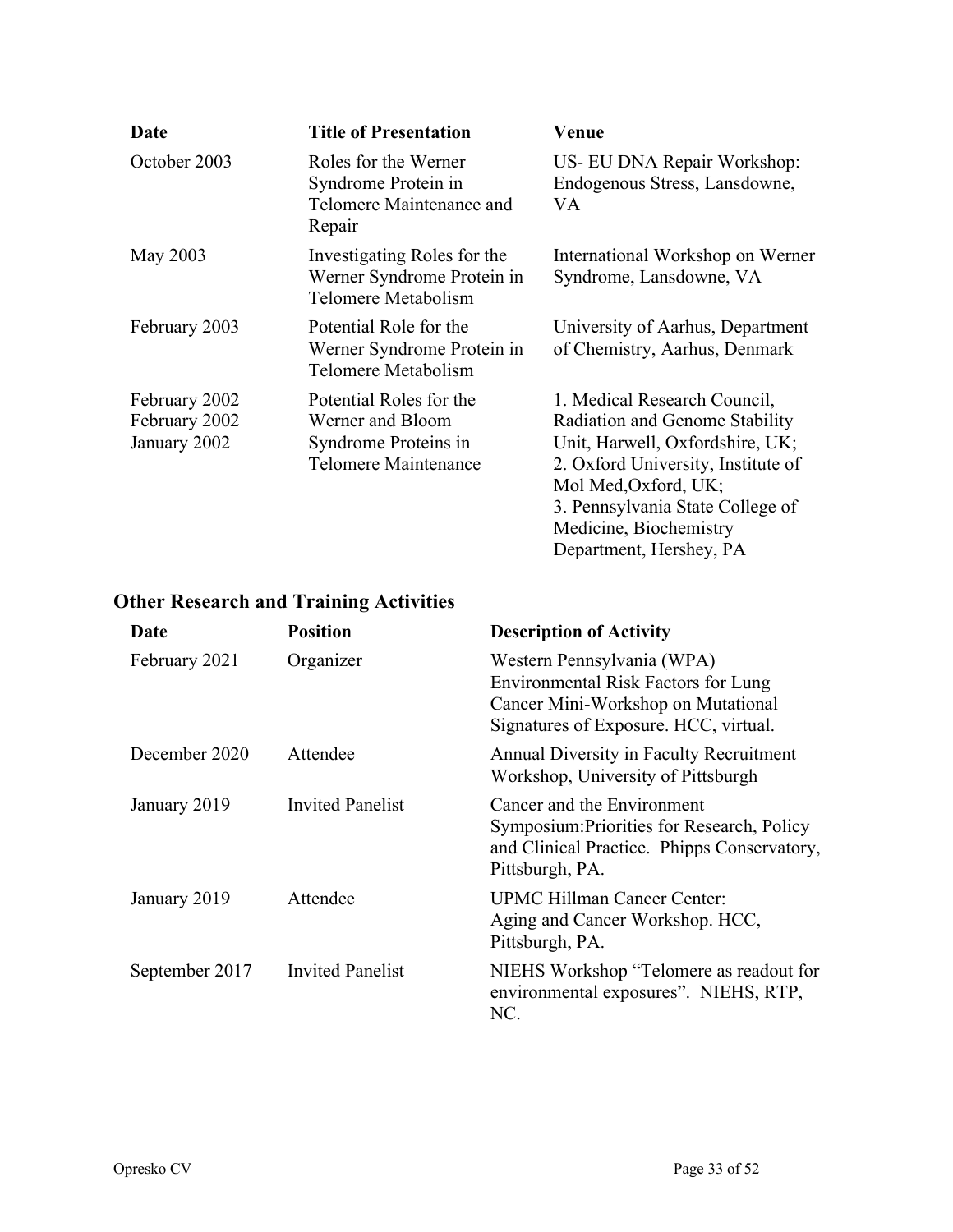| Date          | <b>Position</b>          | <b>Description of Activity</b>                                                                                                                                                                   |
|---------------|--------------------------|--------------------------------------------------------------------------------------------------------------------------------------------------------------------------------------------------|
| May 2017      | <b>Invited Panelist</b>  | Breakout session on "Managing a research<br>career with a family - work/life balance."<br>Conference on Nucleotide Excision Repair<br>and Interstrand Cross-link Repair.<br>Smolenice, Slovakia. |
| February 2017 | <b>Invited Panelist</b>  | 2017 Mammalian DNA Repair Gordon<br>Research Seminar. Career Session.                                                                                                                            |
| December 2016 | Attendee                 | <b>NIEHS Environmental Health Science</b><br>FEST. Durham, NC.                                                                                                                                   |
| October 2016  | <b>Session Moderator</b> | Science 2016: Game Changer, Spotlight<br>Session 15: Development and Aging.<br>University of Pittsburgh.                                                                                         |
| October 2014  | <b>Session Moderator</b> | Science 2014: Sustain It! Spotlight Session<br>"On Again/Off Again Through Epigenetics.<br>University of Pittsburgh.                                                                             |
| March 2011    | Attendee                 | Cancer Genomics and the Impact of Next<br>Generation Sequencing Symposium. UPCI<br>25 <sup>th</sup> anniversary symposia series.<br>Pittsburgh, PA                                               |
| August 2009   | Invited attendee         | 2009 Biology of Aging Colloquium, Ellison<br>Medical Foundation, Woods Hole, MA.                                                                                                                 |
| October 2008  | Attendee                 | Aging and Cancer: Two sides of the same<br>coin. An American Federation for Aging<br>Research Conference. NYC, NY.                                                                               |
| August 2008   | Invited attendee         | 2008 Biology of Aging Colloquium, Ellison<br>Medical Foundation, Woods Hole, MA                                                                                                                  |
| March 2008    | Organizer/ participant   | NIEHS ONES advisory committee meeting<br>to monitor and mentor progress                                                                                                                          |
| Jan 2008      | Attendee                 | GTCbio New Applications in Aging<br>Research Conference, San Diego, CA                                                                                                                           |
| August 2007   | Invited attendee         | 2007 Biology of Aging Colloquium, Ellison<br>Medical Foundation, Woods Hole, MA                                                                                                                  |
| June 2007     | Participant              | One week course on Quantitative<br>Fluorescence Microscopy, CBI University<br>of Pittsburgh, MDIBL, Salisbury Cove,<br>Maine                                                                     |
| February 2007 | Trainee                  | Two weeks of training on telomere length<br>measurement assays in Dr. Peter Lansdorp's<br>laboratory, BC Cancer Research Center,<br>Vancouver, Canada                                            |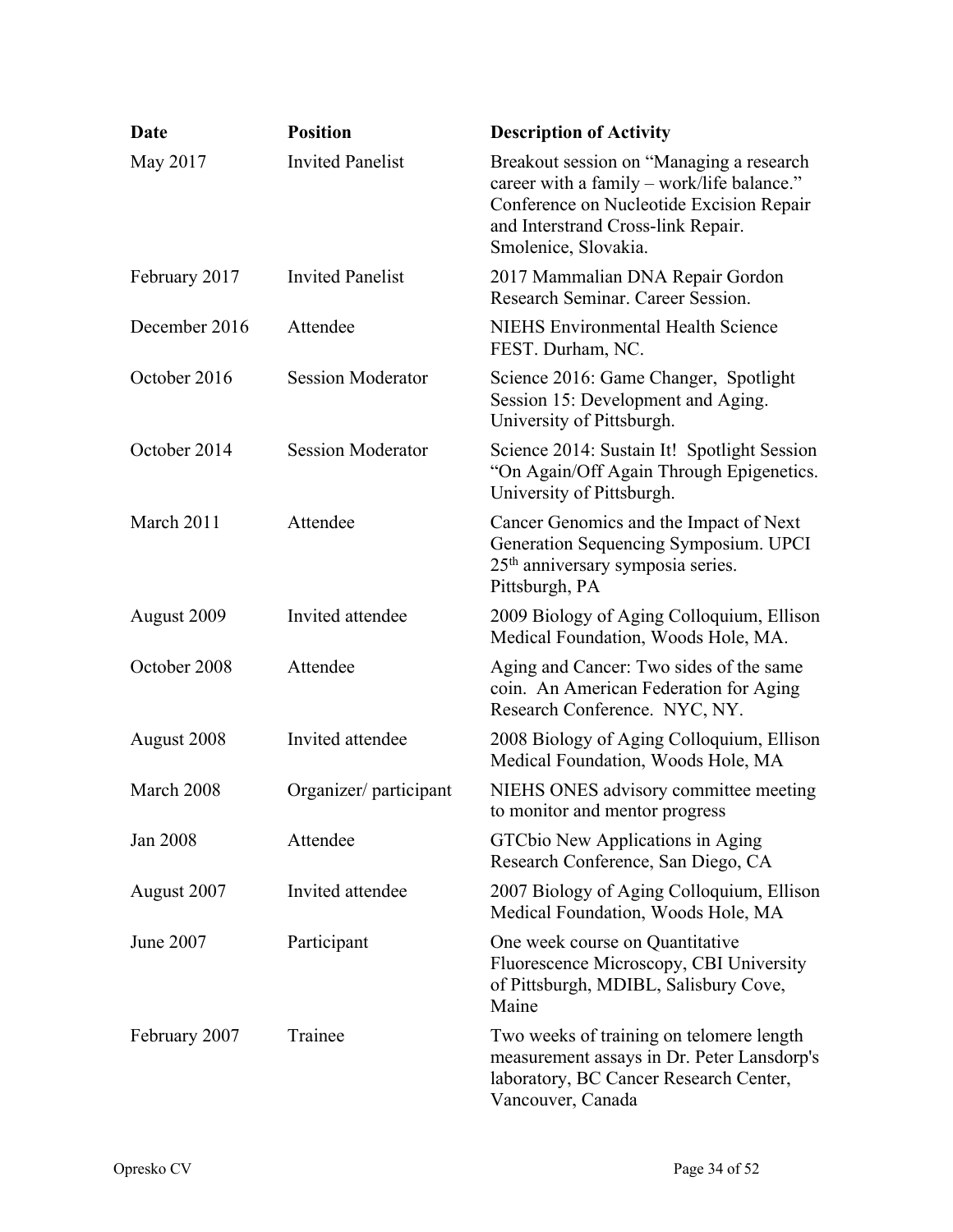| Date             | <b>Position</b>                          | <b>Description of Activity</b>                                                                                |
|------------------|------------------------------------------|---------------------------------------------------------------------------------------------------------------|
| September 2006   | Attendee                                 | 4 <sup>th</sup> Conference on Molecular Mechanisms of<br>Metal Toxicity and Carcinogenesis,<br>Morgantown, WV |
| August 2006      | Invited attendee                         | 2006 Biology of Aging Colloquium, Ellison<br>Medical Foundation, Woods Hole, MA                               |
| Spring 2006      | Nominated and<br>selected to participate | 2.5 day course on Scientific Management<br>Leadership. University of Pittsburgh                               |
| Fall 2003        | Participant                              | Grantspersonship, Survival Skills and Ethics<br>Workshop                                                      |
| <b>July 1999</b> | Participant                              | Pathobiology of Cancer, American<br><b>Association for Cancer Research Workshop</b>                           |

## PUBLICATIONS

### **Refereed Articles**

- 1. Zhu, R-Y, Majumadar, C., Khuu, C., De Rosa, M., **Opresko, P.L.**, David, S.S., and Kool, E.T. Designer Fluorescent Adenine Enable Real-Time Monitoring of MUTYH Activity, *ACS Central Science,* 2020 Oct 28;6(10):1735-42. Epub 2020 Aug 31. PMID: 33145410, PMCID: PMC7596860*.*
- 2. Lee, H.-T., Sanford, S., Paul, T., Choe, J., Bose, A., **Opresko, P.L.**, Myong, S. Positiondependent effect of oxidative damage on telomere conformation and telomerase extension. *Biochemistry,* 2020, Jul 21;59(28):2627-2639. Epub 2020 Jun 29. PMID: 32578995.
- 3. Schaich, M.A., Sanford, S., Welfer, G., Johnson, S.A., Khoang, T.H., **Opresko, P.L**., Freudenthal, B.D. Mechanisms of nucleotide discrimination by telomerase. *eLife,* 2020. June 5;9:e55438. PMID: 32501800, PMCID: PMC7274783.
- 4. Sanford, S., Welfer, G., Freudenthal, B., and **Opresko, P.L**. Mechanisms of telomerase inhibition by oxidized and therapeutic dNTPs. *Nature Communications,* 2020 Oct 20; 11(1):5288. PMID: 33082336, PMCID: PMC7576608.
- 5. Xie, W., Jiao, B., Bai, Q., Ilin, V.A., Sun, M., Burton, C.E., Kolodieznyi, D., Stolz, D.B., **Opresko, P.L.**, St. Croix, C.M., Watkins, S.C., Van Houten, B., Bruchez, M.P., and Burton, E.A. Chemoptognetic ablation of neuronal mitochondria in vivo with spatiotemporal precision and controllable severity. *eLife*, 2020. Mar 17;9:e51845. PMID: 32180546; PMCID: PMC7077989.
- 6. Qian, W., Kumar, N., Roginskaya, V., Fouquerel, E., **Opresko, P.L**., Shiva, S., Watkins, S.C., Kolodieznyi, D., Bruchez, M.P., and Van Houten, B. Chemoptogenetic damage to mitochondria causes rapid telomere dysfunction. *PNAS*, 2019. Sep 10; 116(37):18435- 18444. PMID: 31451640; PMCID: PMC6744920.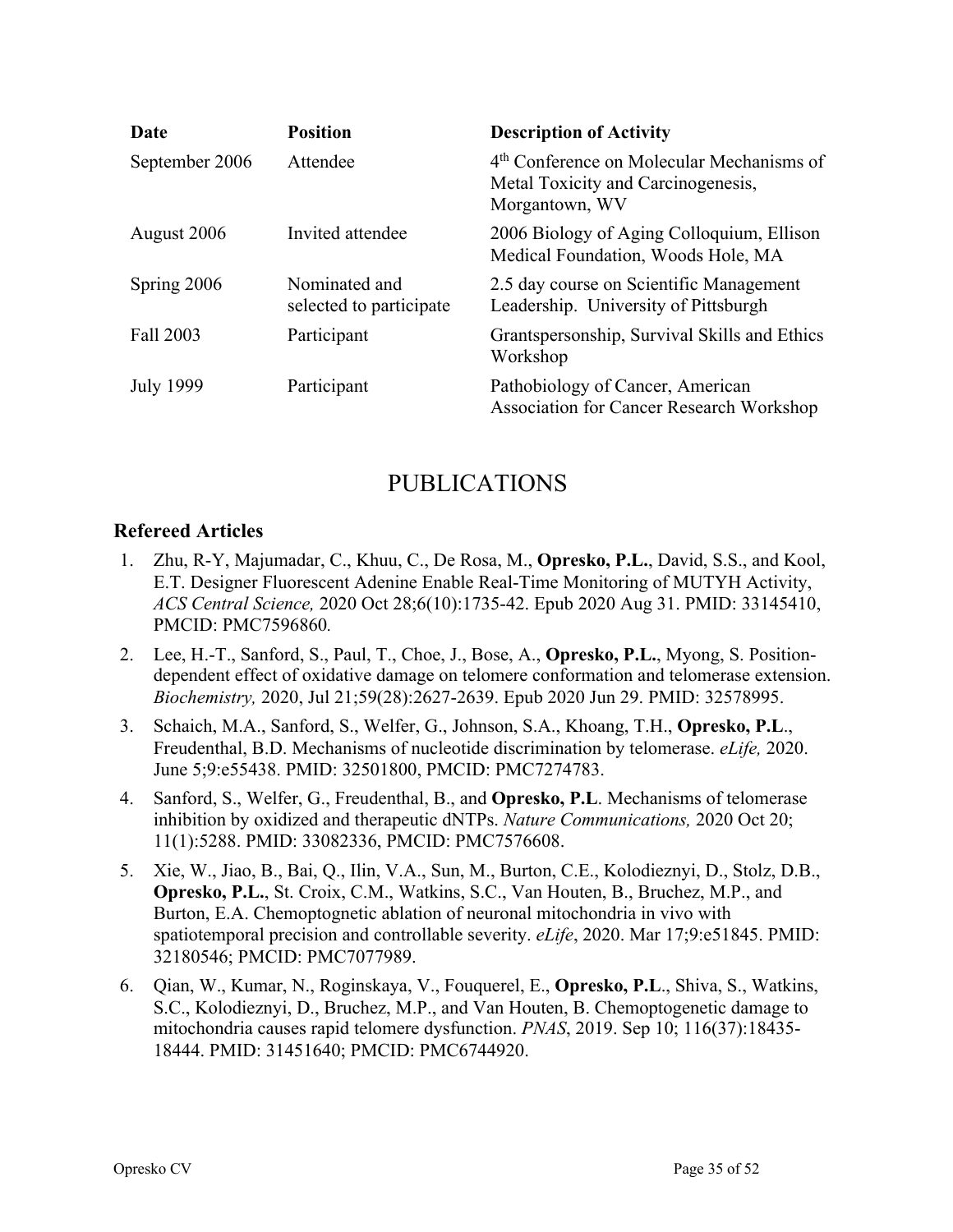- 7. Jang, S., Kumar, N., Beckwitt, E.C., Kong, M., Fouquerel, E., Rapic-Otrin, V., Prasad, R., Watkins, S., Khuu, C., Majumdar, C., David, S.S., Wilson, S.H., **Opresko, P.L.**, and Van Houten, B. Damage sensor role of UV-DDB during base excision repair. *Nat Mol Struc Biol*, 2019 Aug;26(8):695-703. doi: 10.1038/s41594-019-0261-7. Epub 2019 Jul 22. PMID: 31332353; PMCID: PMC6684372.
- 8. Fouquerel, E., Barnes, R.P., Uttam, S., Watkins, S.C., Bruchez, M.P., and **Opresko, P.L**. Targeted and persistent 8-oxoguanine base damage at telomeres promotes telomere loss and crisis. *Molecular Cell,* 2019 Jul 11;75(1):117-130.e6. Epub 2019 May 14. PMID: 31101499; PMCID: PMC6625854*.*
	- Featured in SciShow youtu.be/9gxogiUvVkk
	- The Scientist Magazine Image of the Day- $\frac{https://www.the-scientist.com/image-of-the-}{}$ day/image-of-the-day-sticky-telomeres-65878
	- Selected for F1000Prime, https://f1000.com/prime/735786589?bd=1
- 9. Luu, H.N., Qi, M., Wang, R., Adams-Haduch, J., Miljkovic, I., **Opresko, P. L.,** Jin, A., Koh, WP, Yuan, J.M. Association Between Leukocyte Telomere Length and Colorectal Cancer Risk in the Singapore Chinese Health Study. *Clinical and translational gastroenterology*, 2019. May 22; 10 (5): 1-9. PMID:31117113; PMC: PMC6602767.
- 10. Robinson, A.R., Yousefzadeh, M.J., Rozgaja, T.A., Wang, J., Li, X. , Tilstra, J.S., Feldman, C.H., Gregg S.Q., Johnson, C.H., Skoda, E.M., Frantz, M.-C., Bell-Temin, H., Pope-Varsalona, H., Gurkar, A.U., Nasto, L.A., Robinson, R.A.S., Fuhrmann-Stroissnigg, H., Czerwinska, J., McGowan, S.J.,Cantu-Medellin, N., Harris, J.B., Maniar, S., Ross, M.A., Trussoni, C.E., F. LaRusso, N.F., Cifuentes-Pagano, E., Pagano, P.J., Tudek, B., Vo, N.V., Rigatti, L.H., **Opresko, P.L.**, Stolz, D.B., Watkins, S.C., Burd, C.E., St. Croix, C.M., Siuzdak, G., Yates, N.A., Robbins, P.D., Wang, Y., Wipf, P., Kelley, E.E. and Niedernhofer, L.J. Spontaneous DNA damage to the nuclear genome promotes senescence, redox imbalance and aging. *Redox Biology*, 2018. 17: 259-273. PMID: 29747066; PMCID: PMC6006678
- 11. Yuan, J. M., Beckman, K. B., Wang, R., Bull, C., Adams-Haduch, J., Huang, J. Jin, A., **Opresko, P**., Neuman, A.B., Zheng, M.L, Fench, M., Koh, W.P. Leukocyte telomere length in relation to risk of lung adenocarcinoma incidence: Findings from the Singapore Chinese Health Study. *International journal of cancer*, 2018. *142*(11), 2234–2243. PMID: 29318605; PMCID: PMC5893405.
- 12. Orenstein, A., Berlyoung, A.S., Rastede, E.E., Pham, H.H., Fouquerel, E., Murphy, C.T., Leibowitz, B.J., Yu, J., Srivastava, T., Armitage, B.A., and **Opresko, P.L**.  $\gamma$ PNA FRET Pair Miniprobes for Quantitative Fluorescent In Situ Hybridization to Telomeric DNA in Cells and Tissue. *Molecules*, 2017. 22(12). Pil: E2117. PMID: 29207465.
- 13. Jenkins, F.J., Kerr, C.M., Fouquerel, E., Bovbjerg, D.H., **Opresko, P.L**. Modified Terminal Restriction Fragment Analysis for Quantifying Telomere Length Using In-gel Hybridization. *JOVE*, 2017. (125), e56001, doi:10.3791/56001.
- 14. Zhou, J., Chan, J., Lambele, M., Yusufzai, T., Stumpff, J., **Opresko, P.L**., Thali, M., and Wallace, S.S. NEIL3 repairs telomere damage during S phase to secure chromosome segregation at mitosis. *Cell Reports*, 2017. 20: 2044-2056. PMID:28854357.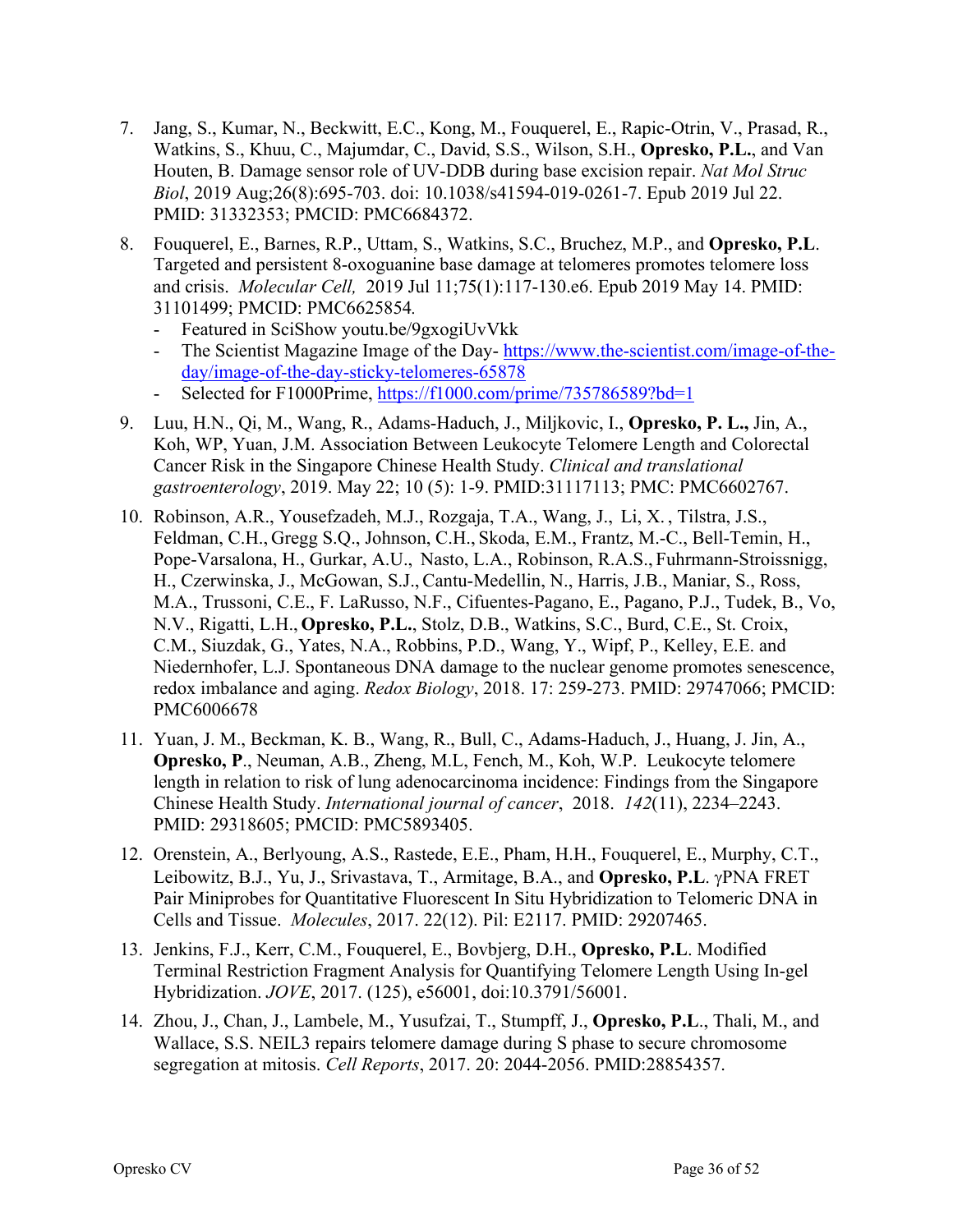- 15. Lee, H.-T., Bose, A., Lee, C.-Y., **Opresko, P.L**, and Myong, S. Molecular mechanisms by which oxidative DNA damage promotes telomerase activity. *Nucleic Acids Research*, 2017. 45: 11752-11765. PMID: 28981887.
- 16. Fouquerel, E., Lormand, J.\*, Bose, A.\*, Lee, H.-T., Kim, G.S., Li, J., Sobol, R.W., Freudenthal, B.D., Myong, S., and **Opresko, P.L**. Oxidative guanine base damage regulates human telomerase activity. *Nature Structural & Molecular Biology*, 2016. 23: 1092-1100. PMID 27820808. PMCID: PMC5140714.
	- News and Views "The origin of oxidized guanine resolves the puzzle of oxidationinduced telomere-length alteration". Jaya Sarkar and Yie Liu. NSMB, 2016. 23: 1070-1071.
- 17. Garcia-Exposito, L\*., Bournique, E.\*, Bergoglio, V.\*, Bose, A., Barroso-Gonzalez, J.-B., Zhang, S., Roncaioli, J.L., Lee, M.Y., Wallace, C.T., Watkins, S.C., **Opresko, P.L.**, Hoffmann, J.-S., and O'Sullivan, R.J. Proteomic profiling reveals a specific role for translesion DNA polymerase eta in the alternative lengthening of telomeres. *Cell Reports*, 2016. 17: 1858-1871. PMID 27829156. \* these authors contributed equally.
- 18. Tippana, R., Hwang, H., **Opresko, P.L**., Bohr, V.A., and Myong, S. Single molecule imaging reveals a common mechanism shared by G-quadruplex resolving helicases. *PNAS*, 2016. 113: 8448-53. PMID: 27407146. PMCID: PMC4968719.
- 19. Lin, J., Countryman, P., Chen, H., Pan, H., Fan, Y., Jiang, Y., Kaur, P., Wang, M., Gurgel, G., You, C., Piehler, J., Kad, N., Riehn, R., **Opresko, P.L.**, Smith, S., Tao, Y., and Wang, H. Functional interplay between SA1 and TRF1 in telomeric DNA binding and DNA-DNA pairing. *Nucleic Acids Research*, 2016. 44: 6363-76. PMID: 27298259. PMCID: PMC5291270.
- 20. Lee, S., **Opresko, P**., Pappo, A., Kirkwood, J.M., and Bahrami, A. Association of TERT promoter mutations with telomerase expression in melanoma. *Pigment Cell Melanoma Research*, 2016. 29: 391-3. PMID: 26928778. PMCID: PMC5248652.
- 21. Kaur, K., Wu, D., Lin, J., Countryman, P., Bradford, K.C., Erie, D.A., Riehn, R., **Opresko, P.L**., and Wang, H. Enhanced electrostatic force microscopy reveals higherorder DNA looping mediated by the telomeric protein TRF2. *Scientific Reports*, 2016. 6:20513. PMID: 26856421; PMCID: PMC4746636.
- 22. Parikh, D., Fouquerel, E., Murphy, C.T., Wang, H., and **Opresko, P.L**. Telomeres are partly shielded from ultraviolet-induced damage and proficient for nucleotide excision repair of photoproduct. *Nature Communications*, 2015. 6:8214. PMID:26351258; PMCID:PMC4566151.
- 23. Pope-Varsalona, H., Liu, F.-J., Guzik, L., and **Opresko, P.L**. Polymerase  $\eta$  suppresses telomere defects induced by DNA damaging agents. *Nucleic Acids Research*, 2014. 42: 13096-109. PMID:25355508; PMCID: PMC4245935.
- 24. Murphy, C.T., Gupta, A., Armitage, B.A., and **Opresko, P.L**. Hybridization of Gquadruplex forming peptide nucleic acids to guanine rich DNA templates inhibits DNA polymerase η extension. *Biochemistry*, 2014. 53: 5315-22; PMID: 25068499.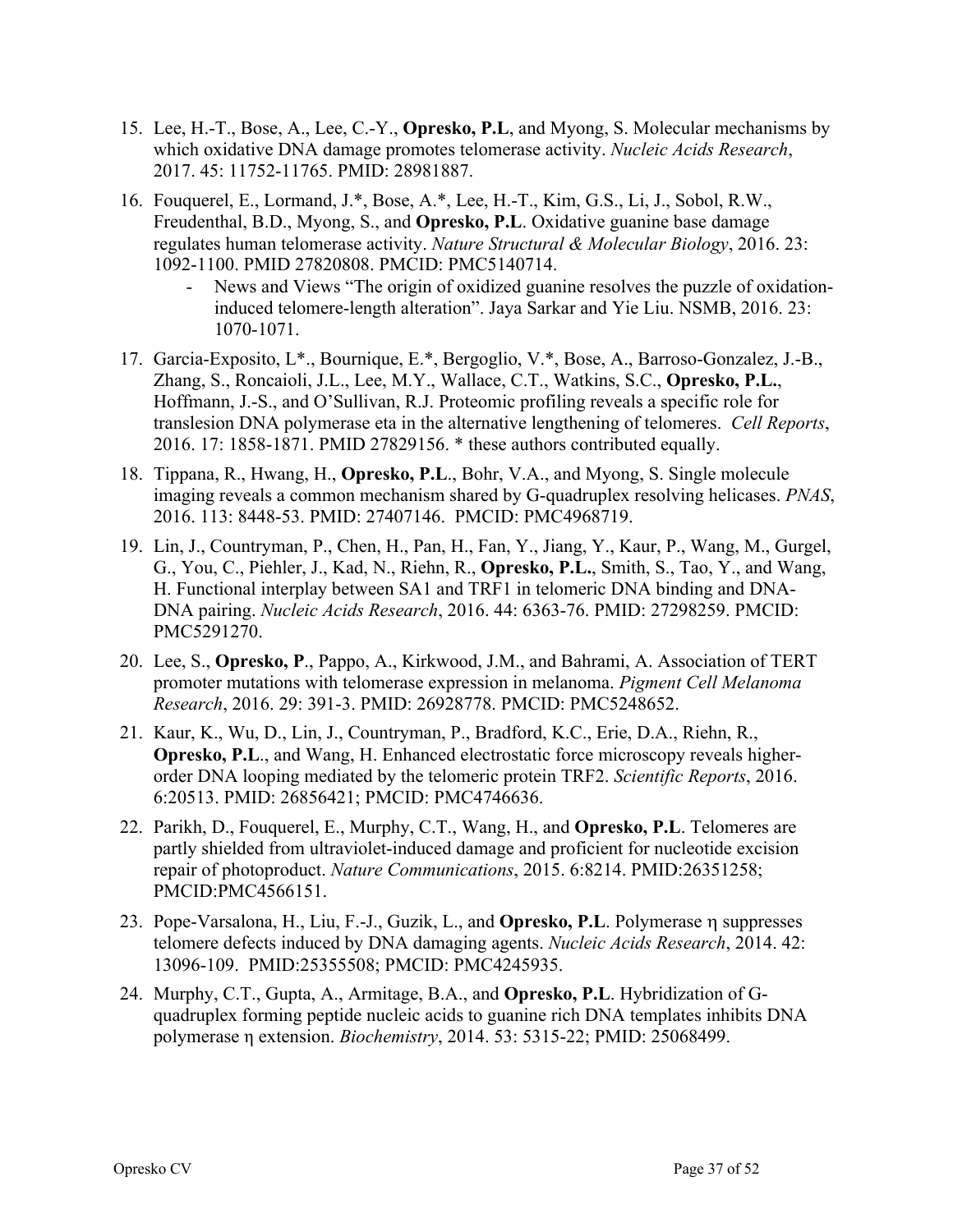- 25. Pham, H.H., Murphy, C.T., Sureshkumar, G., Ly, D.H., **Opresko, P**.L., and Armitage, B.A. Cooperative Hybridization of GammaPNA Miniprobes to a Repeating Sequence Motif and Application to Telomere Analysis. *Organic and Biomolecular Chemistry*, 2014. 12: 7345-54. PMID: 25115693; PMCID: PMC4162129.
- 26. Hwang, H., **Opresko, P.L.**, and Myong, S. Single-molecule real-time detection of telomerase extension activity. *Scientific Reports*, 2014, 12: 7345-54. PMID: 25263700; PMCID: PMC41788293.
- 27. Hwang, H., Kreig, A., Calvert, J., Lormand, J., Kwon, Y., Delay, J.M., Sung, P., **Opresko, P.L**., Myong, S. Telomeric overhang length determines structural dynamics and accessibility to telomerase and ALT-associated proteins. *Structure*, 2014. 22: 842-53. PMID: 24836024; PMCID: PMC4067947.
- 28. Lin, J., Countryman, P., Buncher, N., Kaur, P., E., L., Zhang, Y., Gibson, G., You, C., Watkins, S.C., Piehler, J., **Opresko, P.L.**, Kad, N.M., and Wang, H. TRF1 and TRF2 use different mechanisms to find telomeric DNA but share a novel mechanism to search for protein partners at telomeres. *Nucleic Acids Research*, 2014. 42: 2493-504. PMID: 24271387; PMCID: PMC3936710.
- 29. Lormand, J.D., Buncher, N., Murphy, C.T., Kaur, P., Lee, M.Y., Burgers, P., Wang, H., Kunkel, T.A., and **Opresko, P.L**. DNA Polymerase d Stalls on Telomeric Lagging Strand Templates Independently from G-quadruplex formation*. Nucleic Acids Research*, 2013. 41: 10323-33. PMID: 24038470; PMCID: PMC3905856.
- 30. Adler, N., Pantell, M.S., O'Donovan, A., Blackburn, E., Cawthon, R., Koster, A., **Opresko, P**., Newman, A., Harris, T.B., Epel, E. Educational attainment and late life telomere length in the Health, Aging and Body Composition Study. *Brain Behav Immun*., 2013. 27: 15-21. PMID: 22981835; PMCID: PMC3543785.
- 31. Hwang, H., Buncher, N., **Opresko, P.L**., Myong, S. POT1-TPP1 regulates telomeric overhang structural dynamics. *Structure,* 2012*.* 20: 1872-80. PMID: 22981946; PMCID: PMC4109716.
- 32. Damerla, R.R., Knickelbein, K.E., Strutt, S., Liu, F.J., Wang, H., **Opresko, P.L**. Werner Syndrome protein suppresses the formation of large deletions during the replication of human telomeric repeats. *Cell Cycle*, 2012. 11: 3036-44. PMID: 22871734; PMCID: PMC3442914.
- 33. Miller, A.S., Balakrishnan, L., Buncher ,N.A., **Opresko, P.L**\* and Bambara, R.A\*. Telomere proteins POT1, TRF1 and TRF2 Augment Long Patch Base Excision Repair In Vitro. *Cell Cycle*, 2012. 11: 998-1007. \* co-corresponding authors. PMID: 22336916; PMCID: PMC3323798
- 34. Choi, S., Wang, W., Ribeiro, A.J., Kalinowski, A., Gregg, S.Q., **Opresko, P.L**., Niedernhofer, L.J., Rohde G.K., Dahl K.N. Computational image analysis of nuclear morphology associated with various nuclear-specific aging disorders. *Nucleus*, 2011. 6: 570-9. PMID:22127259; PMCID: PMC3324345.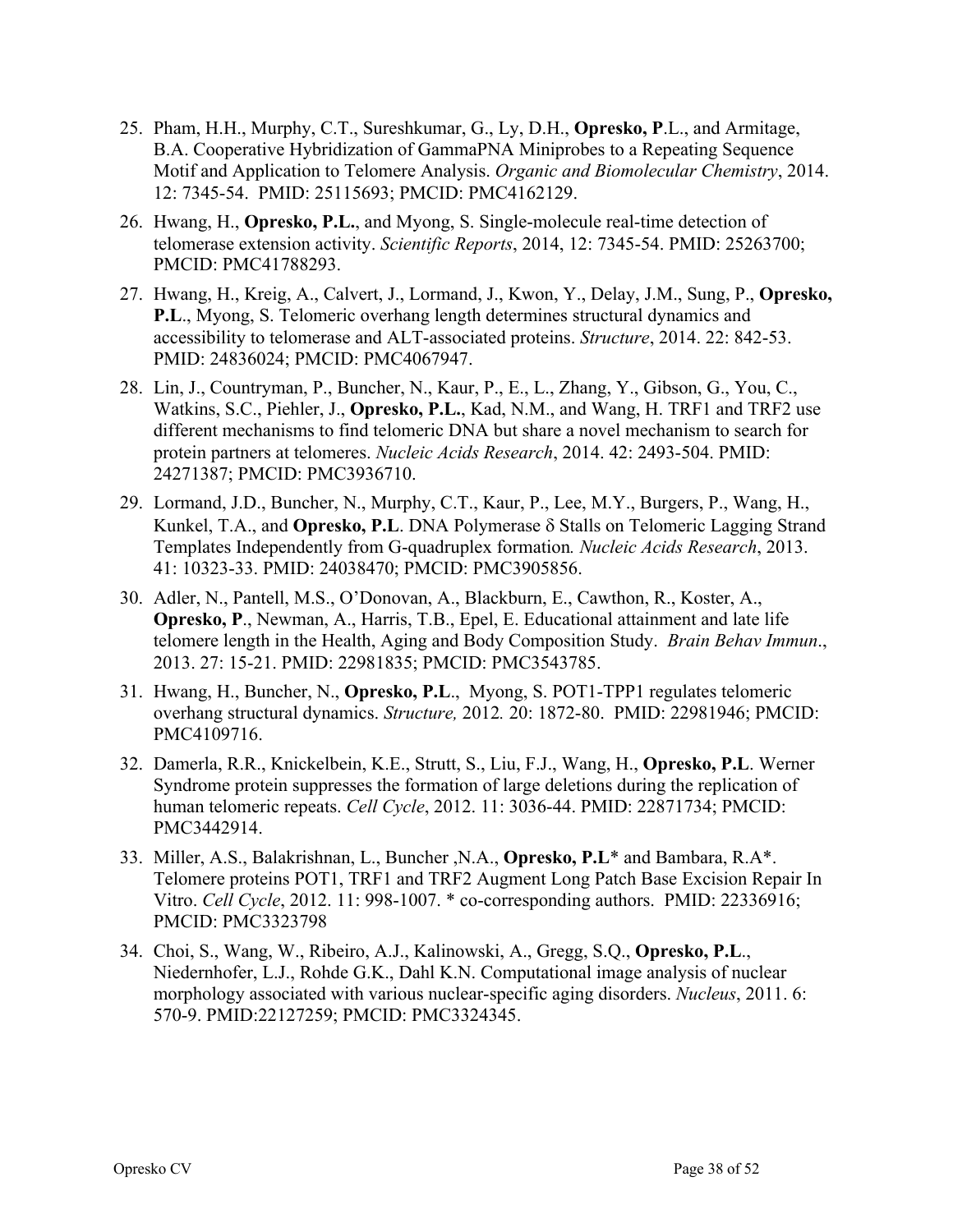- 35. O'Donovan, A., Pantell, M.S., Puterman, E., Dhabhar, F.S., Blackburn, E.H., Yaffe, K., Cawthon, R.M., **Opresko, P.L**., Hsueh, W.C., Satterfield, S., Newman, A.B., Ayonayon, H.N., Rubin, S.M., Harris, T.B., Epel, E.S. Cumulative inflammatory load is associated with short leukocyte telomere length in the health, aging and body composition study. *PLoS ONE*, 2011. 6: e19687. PMID: 21602933; PMCID: PMC3094351.
- 36. Sanders, J.L., Iannaccone, A., Boudreau, R.M., Conley, Y.P., **Opresko, P.L**., Hsueh, W.C., Cummings, S.R., Cawthon, R.M., Harris, T.B., Nalls, M.A., Kritchevsky, S.B., Newman, A.B. The association of cataract with leukocyte telomere length in older adults: Defining a new marker of aging. *J Gerontol A Biol Sci Med Sci,* 2011. 66A : 639-645. PMID:21382885; PMCID: PMC3110909.
- 37. Wang , H., Nora, G.J., Ghodke, H., and **Opresko, P.L**. Single Molecule Studies of Physiologically Relevant Telomeric Tails Reveals POT1 Mechanism for Promoting Gquadruplex Unfolding. *J. Biological Chemistry*, 2011. 286: 7479-89. PMID: 21183684; PMCID: PMC3045003.
- 38. Liu, F.J., Barchowsky, A., and **Opresko, P.L**. The Werner Syndrome protein suppresses telomeric instability caused by chromium (VI) induced DNA replication stress. *PLoS ONE,* 2010. 5:e11152. PMID: 20585393; PMCID: PMC2886837.
- 39. Damerla, R.R., Knickelbein, K.E., Kepchia, D., Jackson, A., Armitage, B.A., Eckert, K.A. and **Opresko, P.L**. Telomeric repeat mutagenicity in human somatic cells is modulated by repeat orientation and G-quadruplex stability, *DNA Repair,* 2010. 9:1119-29. PMID: 20800555; PMCID: PMC2988439.
- 40. Kusumoto-Matsuo, R., **Opresko, P.L**., Ramsden, D., Tahara, H. and Bohr, V.A. Cooperation DNA-PKcs and WRN helicase in the maintenance of telomeric D-loops. *Aging*, 2010. 2:274-84. PMID: 20519774; PMCID: PMC2898018.
- 41. Nora, G., Buncher A., and **Opresko, P.L.** Telomeric protein TRF2 protects Holliday junctions with telomeric arms from displacement by the Werner Syndrome helicase. *Nucleic Acids Research*, 2010. 38: 3984-98. PMID: 20215438; PMCID: PMC2896529.
- 42. Shah, S., **Opresko, P.**, Meng, X., Lee, M.Y., and Eckert, K.A. DNA structure and the Werner protein modulate human DNA polymerase delta-dependent replication dynamics within the common fragile site FRA16D. *Nucleic Acids Research*, 2010. 38: 1149-62. PMID: 1996954; PMCID: PMC2831333.
- 43. Sowd, S., Wang, H., Pretto, D., Chazin, W.J. and **Opresko, P.L**. Replication Protein A Stimulates the Werner Syndrome Protein Branch Migration Activity. *Journal of Biological Chemistry*, 2009. 284: 34682-91. PMID: 19812417; PMCID: PMC2787331
- 44. Liu, F.J., Barchowsky, A., and **Opresko, P.L**. The Werner Syndrome Protein Functions in Repair of Cr (VI)-induced Replication Associated DNA Damage. *Toxicological Sciences*, 2009. 110: 307-18. PMID: 19487340; PMCID: PMC2708597.
- 45. Sanders, J.L., Cauley, J.A., Boudreau, R.M., Zmuda, J.M., Strotmeyer, E.S., **Opresko, P**.L., Hsueh, W.C., Cawthon, R.M., Li R., Harris, T.B., Kritchevsky, S.B., Newman, A.B. Leukocyte Telomere Length is Not Associated with BMD, Osteoporosis, or Fracture in Older Adults: Results from the Health, Aging and Body Composition Study. *J Bone Mineral Research*. 2009. 9:1531-6. PMID: 19338455; PMCID: PMC2730927.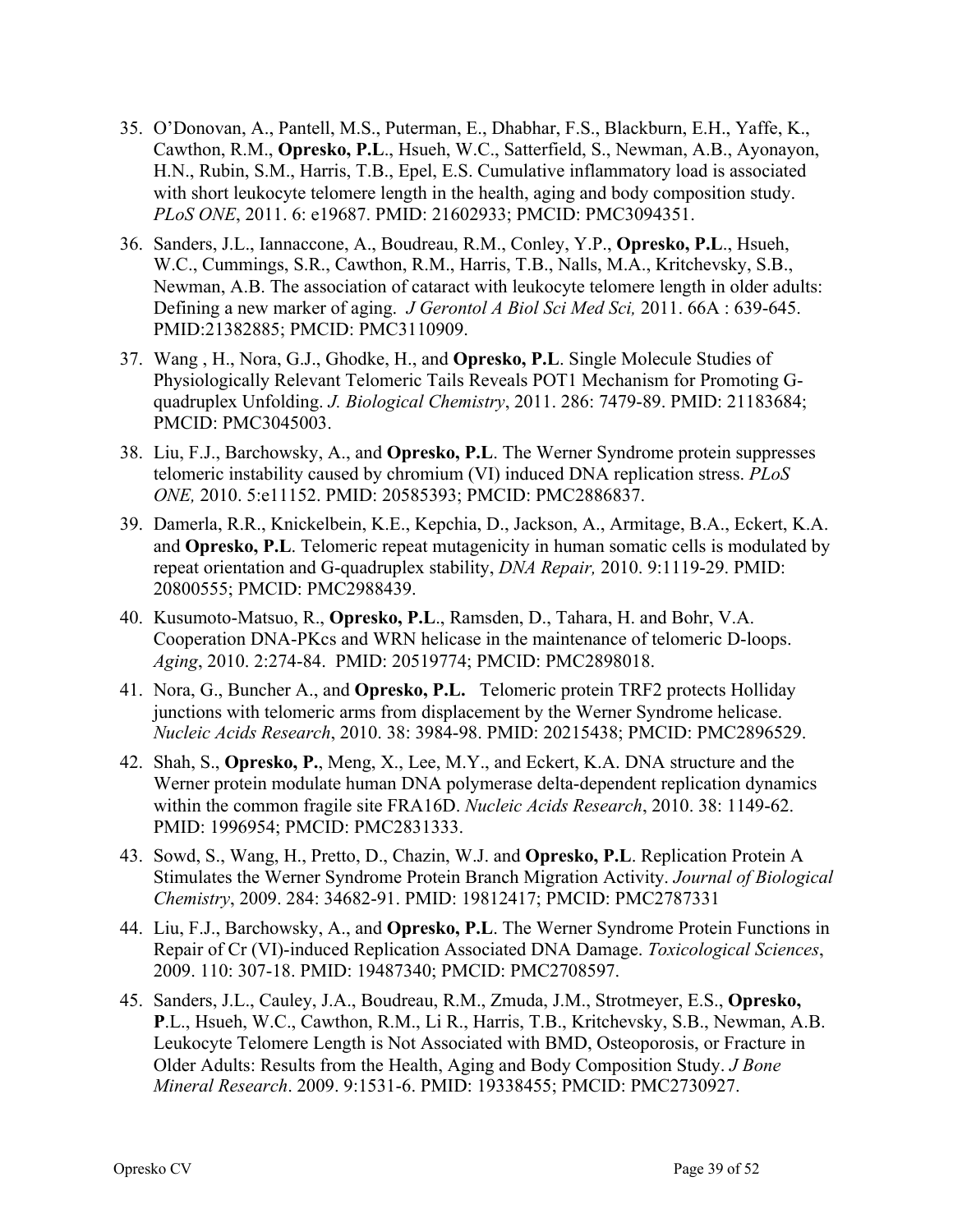- 46. **Opresko, P.L.**, Sowd, G., and Wang, H. The Werner syndrome helicase/exonuclease processes mobile D-loops through branch migration and degradation. *PLoS ONE.* 2009. 4:e4825. PMID: 19283071; PMCID: PMC2653227.
- 47. Sowd, G., Lei, M., and **Opresko, P.L.** Mechanism and Substrate Specificity of Telomeric Protein POT1 Stimulation of the Werner Syndrome Helicase. *Nucleic Acids Research.*  2008. 36: 4242-56. PMID: 18583366; PMCID: PMC2490755.
- 48. **Opresko, P.L.**, Calvo, J.P. and von Kobbe, C. Role for the Werner Syndrome protein in the promotion of tumor cell growth. *Mechanisms of Aging and Development*, 2007. 128: 423-36. PMID: 17624410.
- 49. Eller, M.S., Liao, X., Liu, S., Hanna, K., Backvall, H., **Opresko, P.L.**, Bohr, V.A., Gichrest, B.A. A role for WRN in telomere-based DNA damage responses. Proc Natl Acad Sci USA. 2006. 103(41):15073-8. PMID: 17015833; PMCID: PMC1586178.
- 50. Cheng, W.H., Kusumoto, R., **Opresko, P.L.,** Sui, X., Huang, S., Nicolette, M.L., Paull, T.T., Campisi J., Seidman, M., Bohr V.A. Collaboration of Werner syndrome protein and BRCA1 in cellular responses to DNA interstrand cross-links. *Nucleic Acids Research.* 2006. 34: 2751-2760. PMID: 16714450; PMCID: PMC1464112.
- 51. Zhang, P., Furukawa, K., **Opresko, P.L.,** Xu, X., Bohr, V.A. and Mattson, M.P. TRF2 dysfunction elicits DNA damage responses associated with senescence in proliferating neural cells and differentiation of neurons. *Journal Neurochemistry.* 2006. 97: 567-581. PMID: 16539655.
- 52. Harrigan, J.A., Wilson, D.M., Prasad, R., **Opresko, P.L.,** Beck, G., May, A., Wilson, S.H. and Bohr, V.A. The Werner syndrome protein operates in base excision repair and cooperates with DNA polymerase β. *Nucleic Acids Research.* 2006. 34: 745-754. PMID: 16449207; PMCID: PMC1356534.
- 53. Muftuoglu, M., Wong, H. K., Imam, S.Z., Wilson, D.M. III, Bohr, V.A. and **Opresko, P.L.** Telomere Repeat Binding Factor 2 Interacts with Base Excision Repair Proteins and Stimulates DNA Synthesis by DNA Polymerase β. *Cancer Research.* 2006. 66: 113-124. PMID: 16397223.
- 54. **Opresko, P.L.,** Mason, P.A., Podell, E.R., Lei, M., Hickson, I.D., Cech, T.R. and Bohr, V.A. POT1 Stimulates RecQ Helicases WRN and BLM to Unwind Telomeric DNA Substrates. *Journal Biological Chemistry.* 2005. 280: 32069-80. PMID: 16030011.
- 55. **Opresko, P.L.**, Fan, J., Danzy, S., Wilson, D.M. III, and Bohr, V.A. Oxidative damage in telomeric DNA disrupts recognition by TRF1 and TRF2. *Nucleic Acids Research*. 2005. 33: 1230-9*.* PMID: 15731343; PMCID: PMC549571.
- 56. **Opresko, P.L.**, Otterlei, M, Graakjær, J., Bruheim, P., Dawut, L., Kølvraa, S., May, A., Seidman, M.M. and Bohr, V.A. The Werner syndrome helicase and exonuclease cooperate to resolve telomeric D-loops in a manner regulated by TRF1 and TRF2. *Molecular Cell*. 2004. 14: 763-774.
- 57. Cheng W.H., **Opresko, P.L.**, von Kobbe, C., Arthur, L.M., Komatsu, K., Seidman, M.M, Carney, J.P. and Bohr, V.A. Linkage between Werner syndrome protein and the Mre11 complex via Nbs1. *Journal Biological Chemistry.* 2004. 279: 21169-21176.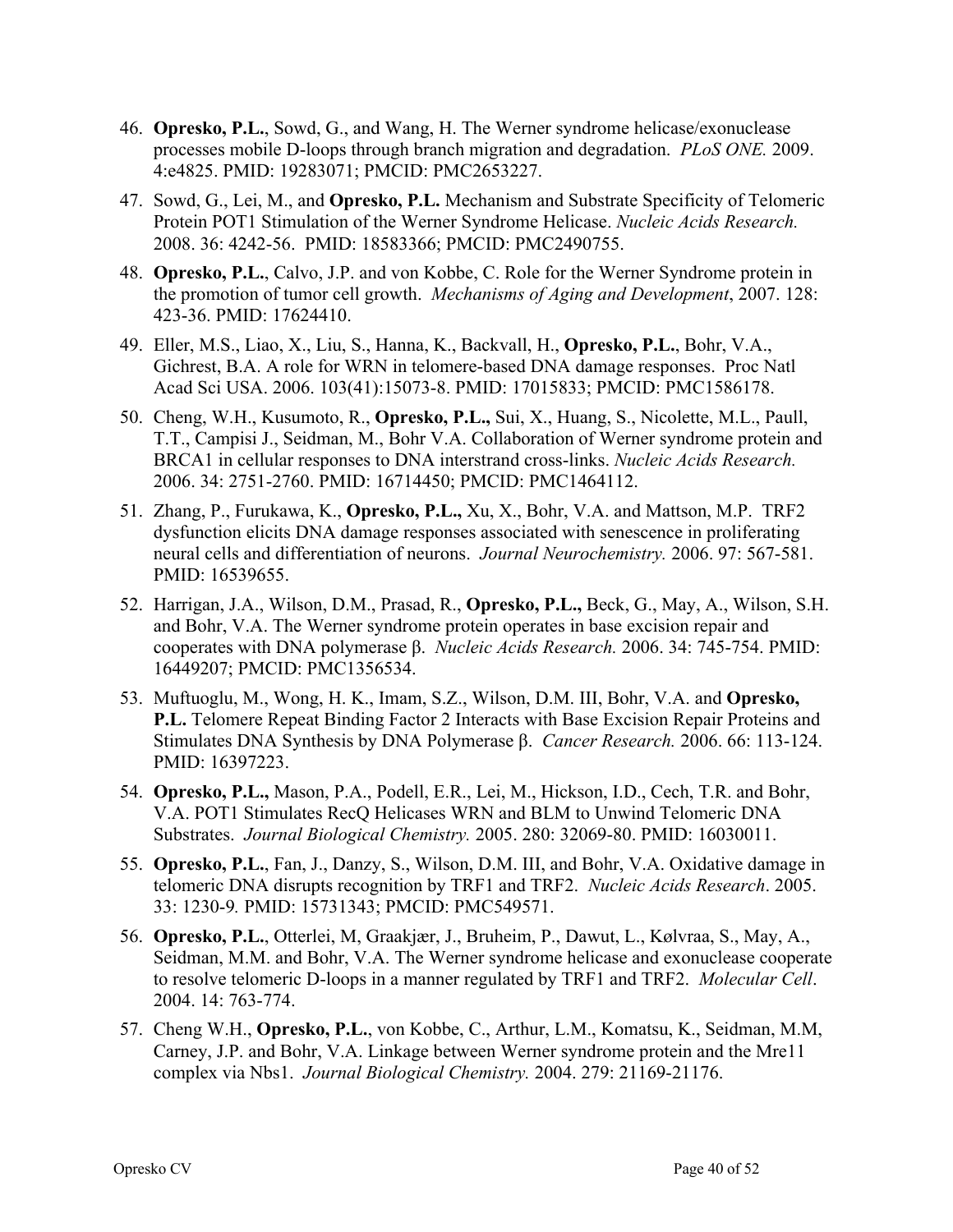- 58. von Kobbe, C., Harrigan, J.A., May, A., **Opresko, P.L.,** Dawut, L., Cheng, W.H. and Bohr, V.A. A central role for the WRN/PARP-1 complex in the poly (ADP-Ribosyl)lation pathway after DNA damage. *Molecular and Cellular Biology.* 2003. 23: 8601-8613.
- 59. Laine, J.P.\*, **Opresko, P.L.\*,** Indig, F.E, Harrigan, J.A., von Kobbe, C. and Bohr, V.A. Werner protein stimulates topoisomerase I DNA relaxation activity. *Cancer Research*. 2003. 63: 7136-7146. \*authors contributed equally; PMID: 14612507.
- 60. Cheng, W.-H., von Kobbe, C., **Opresko, P.L.,** Ren, J., Kufe, D. and Bohr, V.A. Werner Syndrome protein phosphorylation by Abl tyrosine kinase regulates its activity. *Molecular and Cellular Biology.* 2003. 23: 6385-6395.
- 61. Harrigan, J.A., **Opresko, P.L.,** von Kobbe, C., Kedar, P.S., Prasad, R., Wilson, S.H., and Bohr, V.A. The Werner syndrome protein stimulates DNA polymerase  $\beta$  strand displacement synthesis via its helicase activity. *Journal Biological Chemistry.* 2003. 278: 22686-22695.
- 62. **Opresko, P**.**L.**, von Kobbe, C., Laine, J.-P., Harrigan, J., Hickson, I.D., and Bohr, V.A. Telomere binding protein TRF2 binds to and stimulates the Werner and Bloom syndrome helicases. *Journal Biological Chemistry.* 2002. 277: 41110-41119.
- 63. von Kobbe, C., Karmakar, P., Dawut, L., **Opresko, P.L.**, Zeng, X., Brosh, R.M. Jr., Hickson, I.D, and Bohr, V.A. Colocalization, physical, and functional interaction between Werner and Bloom syndrome proteins. *Journal Biological Chemistry.* 2002. 277: 22035- 33044.
- 64. **Opresko, P.L.**, Laine, J.-P., Brosh, R.M Jr., Seidman, M.M. and Bohr, V.A. Coordinate action of the helicase and 3' to 5' exonuclease of Werner Syndrome protein*. Journal Biological Chemistry.* 2001. 276: 44677-44687.
- 65. Brosh, R.M., Jr., von Kobbe, C., Sommers, J.A., Karmakar, P., **Opresko, P.L.**, Piotrowski, J., Dianova, I., Dianov, G.L., and Bohr, V.A. Werner syndrome protein interacts with human flap endonuclease 1 and stimulates its cleavage activity*. EMBO Journal.* 2001. 20: 5791-5801.
- 66. **Opresko, P.L.,** Shiman, R. and Eckert, K.A. Hydrophobic interactions in the hinge domain of DNA polymerase  $\beta$  are important but not sufficient for maintaining fidelity of DNA synthesis. *Biochemistry.* 2000. 39: 11399-11407.
- 67. **Opresko, P.L.**, Sweasy, J.B., and Eckert, K.A. The mutator form of polymerase  $\beta$  with amino acid substitution at tyrosine 265 in the hinge region displays an increase in both base substitution and frame shift errors. *Biochemistry.* 1998. 37: 2111-2119.
- 68. Eckert, K.A., and **Opresko, P.L.** DNA polymerase mutagenic bypass and proofreading of endogenous DNA lesions. *Mutation Research.* 1999. 424: 221-236.
- 69. Eckert, K.A., Hile, S.E. and **Vargo, P.L.** Development and use of an *in vitro* HSV-*tk* forward mutation assay to study eukaryotic DNA polymerase processing of DNA alkyl lesions. *Nucleic Acids Research.* 1997. 25: 1450-1457.

#### **Books and Book Chapters**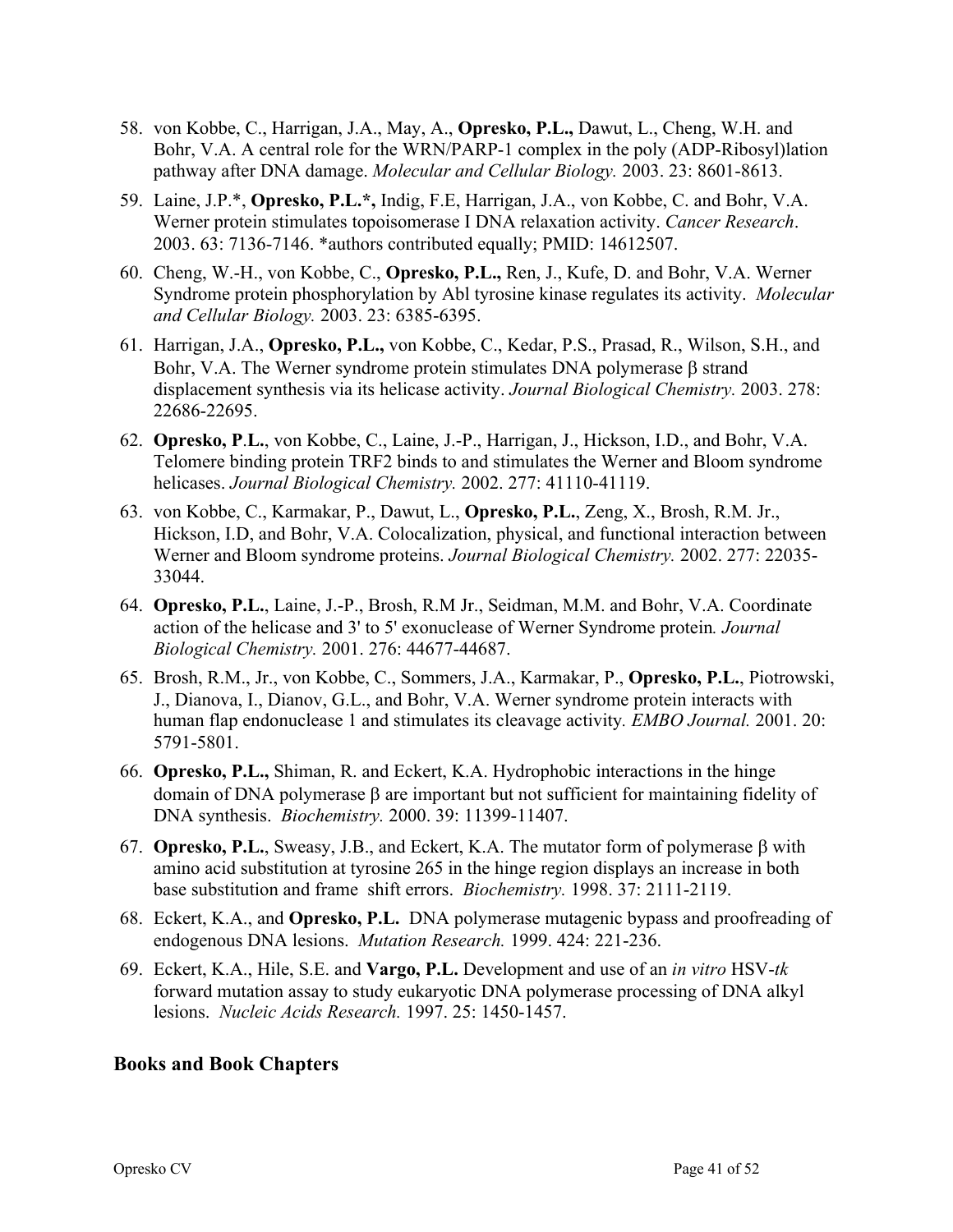- 1. Barnes, R.P., Thosar, S.A., Fouquerel, E., **Opresko, P.L.** *Targeted Formation of 8 oxoguanine in Telomeres*. DNA damage signaling and repair. Methods in Molecular Biology. Editor Nima Mosammaparast, in revision.
- 2. Fouquerel, E., and **Opresko, P.L.** *Analysis of telomere length and aberrations by quantitative FISH*. Molecular Toxicology Protocols. Methods in Molecular Biology. Third edition. Editors Phouthone Keohavong, Kamaleshwar Singh, and Weimin Gao. Springer publishers. 2020; 2102: 237-249. PMID: 31989559.
- 3. Fouquerel, E., Barnes, R.P, Wang, H., and **Opresko, P.L.** *Measuring UV Photoproduct Repair in Isolated Telomeres and Bulk Genomic DNA*. DNA Repair: Methods and Protocols. Methods in Molecular Biology. Editors Lata Balakrishnan and Jason Stewart. Springer publishers. 2019; 1999: 295-306. PMID: 31127586; PMCID: PMC6886745.
- 4. Brosh, RM, Jr., **Opresko, P.L**., and Bohr, V.A. Enzymatic Mechanism of the WRN Helicase/Nuclease. *Methods in Enzymology*. San Diego, CA: Academic Press. 2006. 409: 52-85. PMID:16793395.
- 5. **Opresko, P.L.**, Harrigan, J.A., Cheng, W.H., Brosh, R.M., and Bohr, V.A. Proposed biological functions for the Werner syndrome protein in DNA metabolism. *Molecular Mechanisms of Werner's Syndrome*, Georgetown, TX: Landes Bioscience, 2004. Chapter 8, 10 pgs.
- 6. Cheng, W.-H., **Opresko, P.L.**, von Kobbe, C., Harrigan, J.A. and Bohr, V.A. The human Werner syndrome as a model for aging. *In Topics in Current Genetics.* Berlin: Springer. 2003. 239-268.
- 7. Bohr, V.A, and **Opresko, P.L**. Genomic instability in human premature aging. *Aging at the Molecular Level*. Netherlands: Kluwer Academic Publishers. 2003. 65-77.

### **Review Articles**

- 1. Sanford, S.L., Welfer, G.A., Freudenthal, B.D., **Opresko, P.L**. How DNA damage and non-canonical nucleotides alter the telomerase catalytic cycle. *DNA Repair Special Issue*, submitted.
- 2. Barnes, R.P., Fouquerel, E., **Opresko, P.L**. The impact of oxidative DNA damage and stress on telomere homeostasis. *Mechanisms of Ageing and Development*. 2019, 177: 37- 45. PMID: 29604323. PMCID:PMC6162185.
- 3. Fouquerel, E., **Opresko, P**. Convergence of the Nobel fields of telomere biology and DNA Repair. *Photochemistry and Photobiology*. 2017. 93: 229-237. PMID: 27861975. PMCID: PMC5315637.
- 4. Fouquerel, E., Parikh, D., **Opresko, P**. DNA damage processing at telomeres: The ends justify the means. *DNA Repair special issue.* 2016. 44:159-68. PMID: 2723313.
- 5. **Opresko, P.L\***, Shay, J.W\*. Telomere-Associated Aging Disorders. *Ageing Research Reviews.* 2017. 33: 52-66. PMID: 27215853. \*Co-corresponding authors.
- 6. Croteau, D.L., Popuri, V., **Opresko, P.L.**, Bohr, V.A. Human RecQ Helicases in DNA Repair, Recombination and Replication. *Annu Rev Biochem*. 2014. 83: 519-52. PMID: 24606147.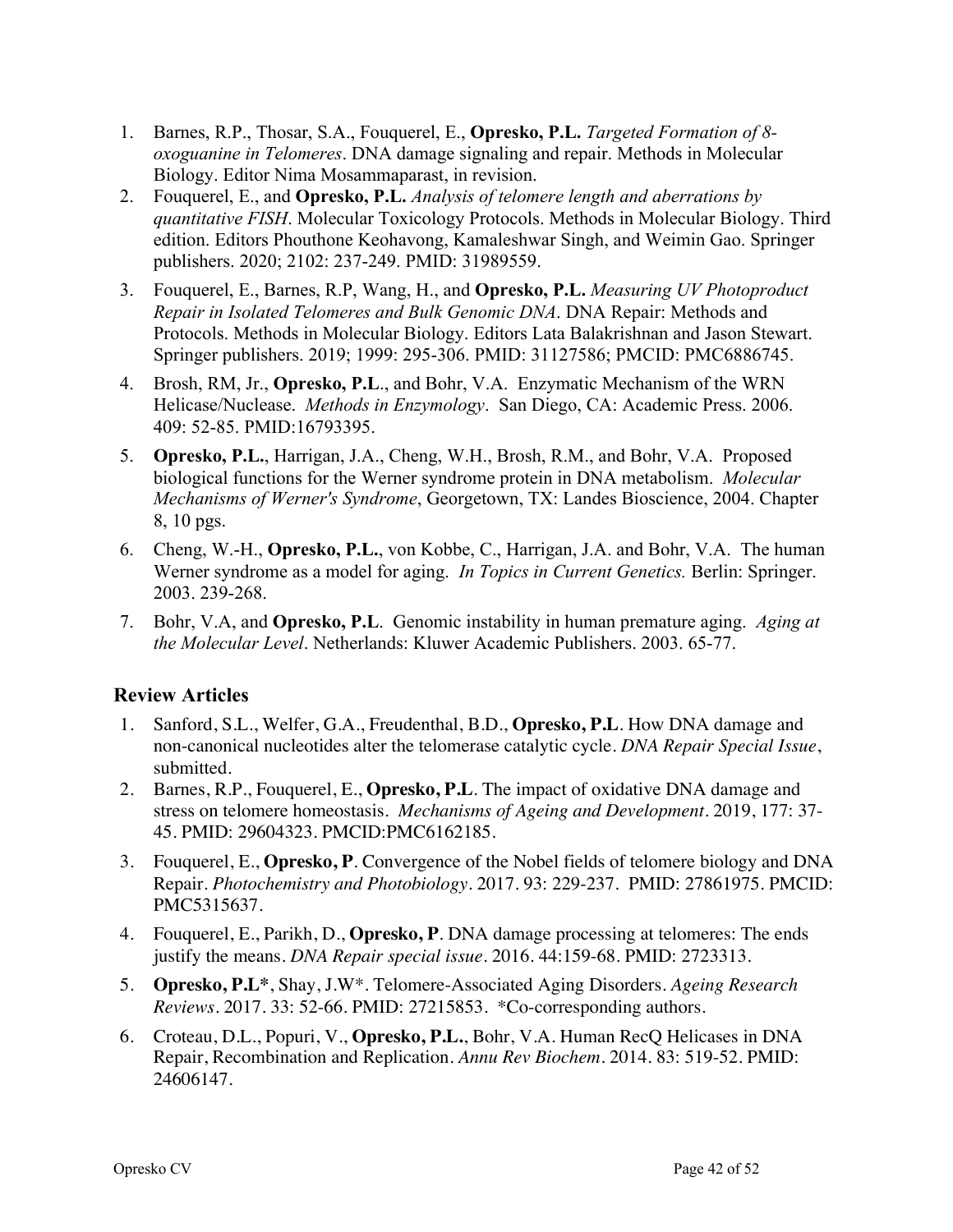- 7. Lin, J., Kaur, P., Countryman, P., **Opresko, P.L**., Wang, H. Unraveling secrets of telomeres: One molecule at a time. *DNA Repair*. 2014. 20: 142-53. PMID: 24569170.
- 8. **Opresko, P.L**. Telomere ResQue and Preservation. Roles for the Werner Syndrome protein and other RecQ helicases**.** *Mechanisms of Aging and Development*, Special Issue on Telomeres. 2008. 129: 79-90. PMID: 18054793.
- 9. Lee, J.W., Harrigan, J.A., **Opresko, P.L.**, and Bohr, V.A. Pathways and functions of the Werner syndrome protein. *Mechanisms of Aging and Development.* 2005. 126: 79-86.
- 10. **Opresko, P.L.**, Cheng, W.H., and Bohr, V.A. At the junction of RecQ helicase biochemistry and human disease. *Journal Biological Chemistry.* 2004. 279: 18099-18102.
- 11. **Opresko, P.L**., Cheng, W.H., von Kobbe, C., Harrigan, J.A., and Bohr, V.A. Werner syndrome and the function of the Werner protein; what they can teach us about the molecular aging process. *Carcinogenesis.* 2003. 24: 791-802.
- 12. Bohr, V.A., Brosh, R.M., von Kobbe, C., **Opresko, P.L**., and Karmakar, P. Pathways defective in the human premature aging disease Werner syndrome. *Biogerontology*. 2002. 3: 89-94.

### SERVICE

#### **Service to School and University**

| Years                             | Committee                                                                                 | <b>Position</b> |
|-----------------------------------|-------------------------------------------------------------------------------------------|-----------------|
| <b>UPMC Hillman Cancer Center</b> |                                                                                           |                 |
| $2019$ -present                   | Junior faculty mentoring committee for Jacob Stewart<br>Ornstein                          | Member          |
| $2018$ -present                   | Strategic Vision Team 1: Environmental Risk Factor<br>Role in W PA Cancer                 | Co-Chair        |
| $2018$ -present                   | <b>UPMC Hillman Cancer Center Genome Stability</b><br>Program                             | Co-leader       |
| $2018$ -present                   | Women's Task Force, UPMC Hillman Cancer Center                                            | Member          |
| $2018$ -present                   | Excellence in Education and Training Committee,<br><b>UPMC Hillman Cancer Center</b>      | Member          |
| $2018$ -present                   | Cancer Genomics Facility Advisory Committee, UPMC<br><b>Hillman Cancer Center</b>         | Member          |
| 2020-21                           | Faculty Search Committee, UPMC Hillman Cancer<br>Center, GS program, Structural Biologist | Co-Chair        |
| 2014                              | Melanoma Program Faculty Search Committee, UPMC<br><b>Hillman Cancer Center</b>           | Member          |
| 2010, 13, 18                      | Faculty Search Committee, UPMC Hillman Cancer<br>Center, MCCB program                     | Member          |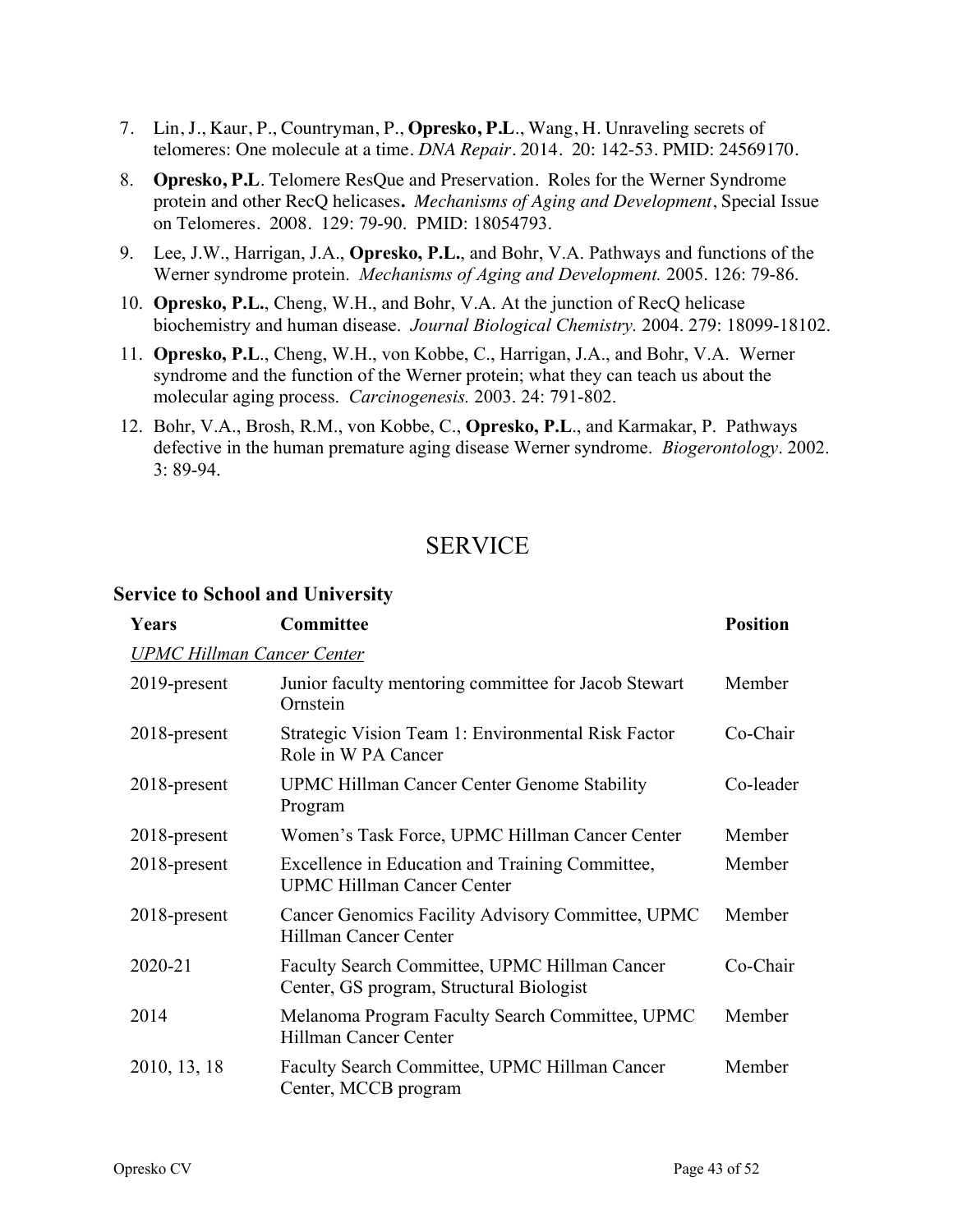| <b>Years</b>               | Committee                                                                                                                               | <b>Position</b> |
|----------------------------|-----------------------------------------------------------------------------------------------------------------------------------------|-----------------|
| 2009, 2015-19              | Judging committee for poster award at the University of<br>Pittsburgh Cancer Institute Annual Retreat                                   | Member          |
| 2006-2018                  | UPMC Hillman Cancer Center Molecular and Cellular<br><b>Cancer Biology Program</b>                                                      | Member          |
|                            | <b>University of Pittsburgh Graduate School of Public Health (GSPH)</b>                                                                 |                 |
| 2019-2020                  | Search Committee for tenure stream position in the<br>Department of Epidemiology                                                        | Member          |
| 2017-2018                  | Search Committee for tenure stream position in the<br>Department of Epidemiology                                                        | Member          |
| $2017$ -present            | Faculty Appointment, Promotion, and Tenure<br>Committee. GSPH                                                                           | Member          |
| 2015-present               | <b>GSPH Educational Policies and Curriculum Committee</b>                                                                               | Alternate       |
| 2008-2014                  | <b>GSPH Educational Policies and Curriculum Committee</b>                                                                               | Member          |
| 2008                       | <b>GSPH</b> Academic Integrity Committee                                                                                                | Member          |
| 2006, 13, 15,<br>$17 - 18$ | GSPH Dean's Day Student Research Competition:<br>Delta Omega Poster and Rosenkranz Awards                                               | Judge           |
|                            | University of Pittsburgh Department of Environmental and Occupational Health (EOH)                                                      |                 |
| 2020-2021                  | Search Committee for tenure stream position in<br>Department of Environmental and Occupational Health<br>- Environmental Epidemiologist | Member          |
| 2020-present               | <b>EOH Research Excellence Committee</b>                                                                                                | Member          |
| 2016-2017                  | Search Committee for Chair of EOH                                                                                                       | Member          |
| 2008-2014                  | EOH summer undergraduate internship program,<br>committee to select interns                                                             | Member          |
| 2008-2013                  | Department of EOH STEER high school student<br>summer internship. Committee to select interns                                           | Member          |
| 2006-present               | <b>EOH Graduate Advisory Committee</b>                                                                                                  | Member          |
| 2006-2019                  | <b>EOH Curriculum Committee</b>                                                                                                         | Member          |
|                            | <u><b>University of Pittsburgh School of Medicine</b></u>                                                                               |                 |
| 2006-present               | Medical Scientist Training Program (MSTP) at the<br>University of Pittsburgh and Carnegie Mellon<br>University (MD/PhD program)         | Member          |
| $2016$ -present            | MSTP selection and admissions committee                                                                                                 | Member          |
| 2014-present               | School of Medicine Interdisciplinary Biomedical<br>Graduate Program in Molecular Genetics and<br>Developmental Biology                  | Member          |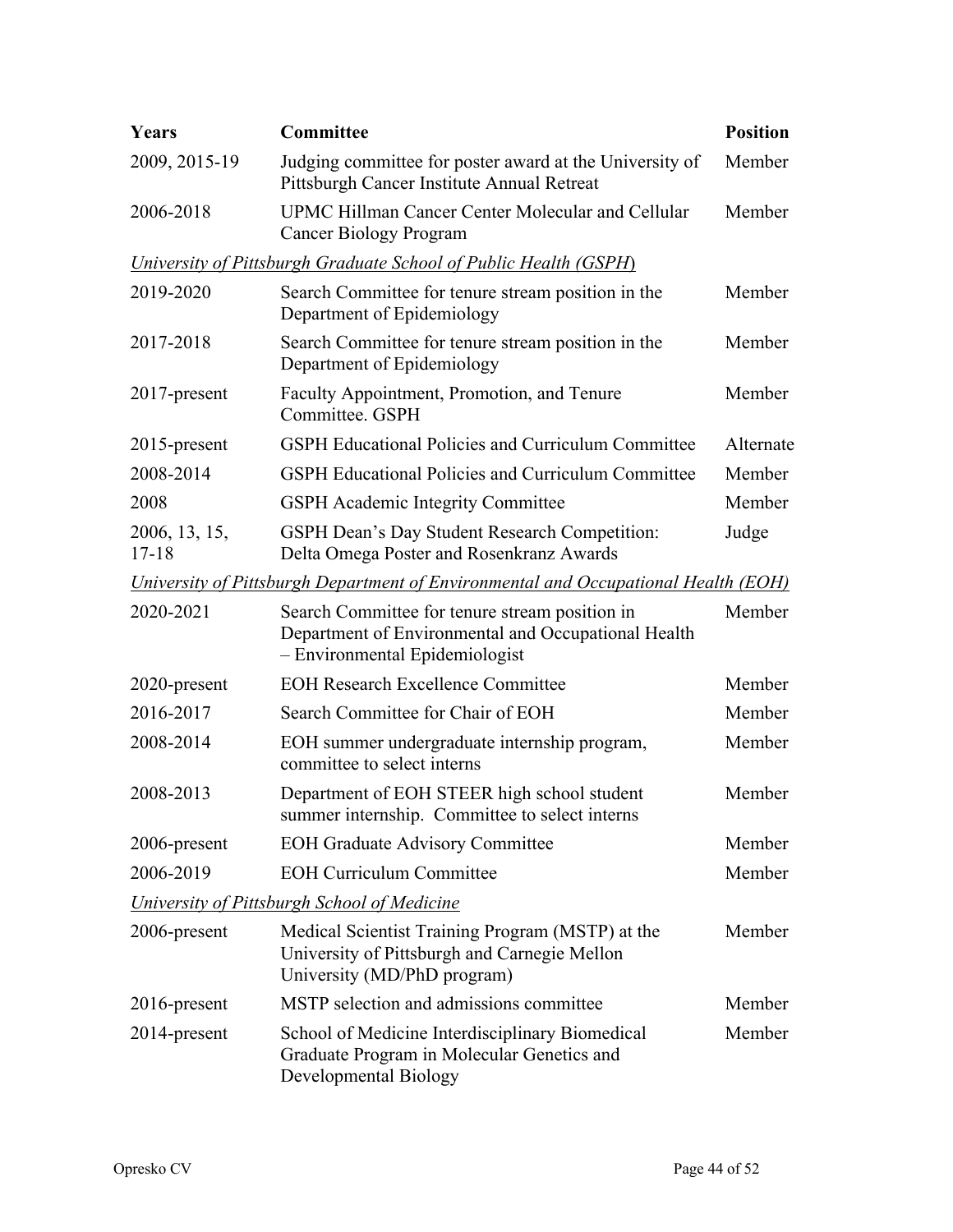| Years                               | Committee                                                                                                                                                                                   | <b>Position</b>     |
|-------------------------------------|---------------------------------------------------------------------------------------------------------------------------------------------------------------------------------------------|---------------------|
| 2006-present                        | Graduate Program in Molecular Biophysics and<br>Structural Biology (MBSB) at the University of<br>Pittsburgh and Carnegie Mellon University                                                 | Member              |
| 2009-present                        | <b>MBSB</b> Graduate Program Oversight and Evaluation<br>Committee                                                                                                                          | Member              |
| 2009                                | Interview applicants for the MBSB Graduate Program                                                                                                                                          | Interviewer         |
| University of Pittsburgh Activities |                                                                                                                                                                                             |                     |
| May 2020                            | <b>Radiation Safety Committee</b>                                                                                                                                                           | Member              |
| April 2015                          | Women in Medicine and Science Forum                                                                                                                                                         | Mentor              |
| February 2010                       | Workshop "Advancing to an Academic Position: Being<br>Prepared for the Job Market"                                                                                                          | Invited<br>Panelist |
| May 2009                            | 2009 UPPDA Postdoctoral Data & Dine Symposium                                                                                                                                               | Participant         |
| April 2008                          | 2008 Course in Scientific Management and Leadership<br>University of Pittsburgh<br>Session: "Challenges and Barriers to Academic Career<br>Success: What are They and How to Overcome Them" | Invited<br>Panelist |
| Carnegie Mellon University          |                                                                                                                                                                                             |                     |
| 2014-present                        | Executive Board, The Center for Nucleic Acids Science<br>and Technology, Carnegie Mellon University                                                                                         | Member              |
| 2010-present                        | Center For Nucleic Acids Science And Technology,<br>(CNAST) Carnegie Mellon University                                                                                                      | Invited<br>member   |
| <b>Community Activities</b>         |                                                                                                                                                                                             |                     |
| April 30, 2019                      | AACR/AACI Hill Day, meet with lawmakers                                                                                                                                                     | Participant         |
| <b>July 2013</b>                    | Interviewed for the Pittsburgh Post Gazette for<br>comment in the article "Biologist says he's on track to<br>reversing aging process". - David Templeton                                   | Interviewee         |
| <b>July 2011</b>                    | Interviewed by WTAE local news regarding new<br>telomere length tests as a longevity biomarker in<br>humans                                                                                 | Interviewee         |
| November 2008                       | Interviewed for the Pittsburgh Post Gazette "The<br>Thinkers" column. Nov 3 issue "Researcher Seeks"<br>Clues to Aging in Our DNA" – Mark Roth                                              | Interviewee         |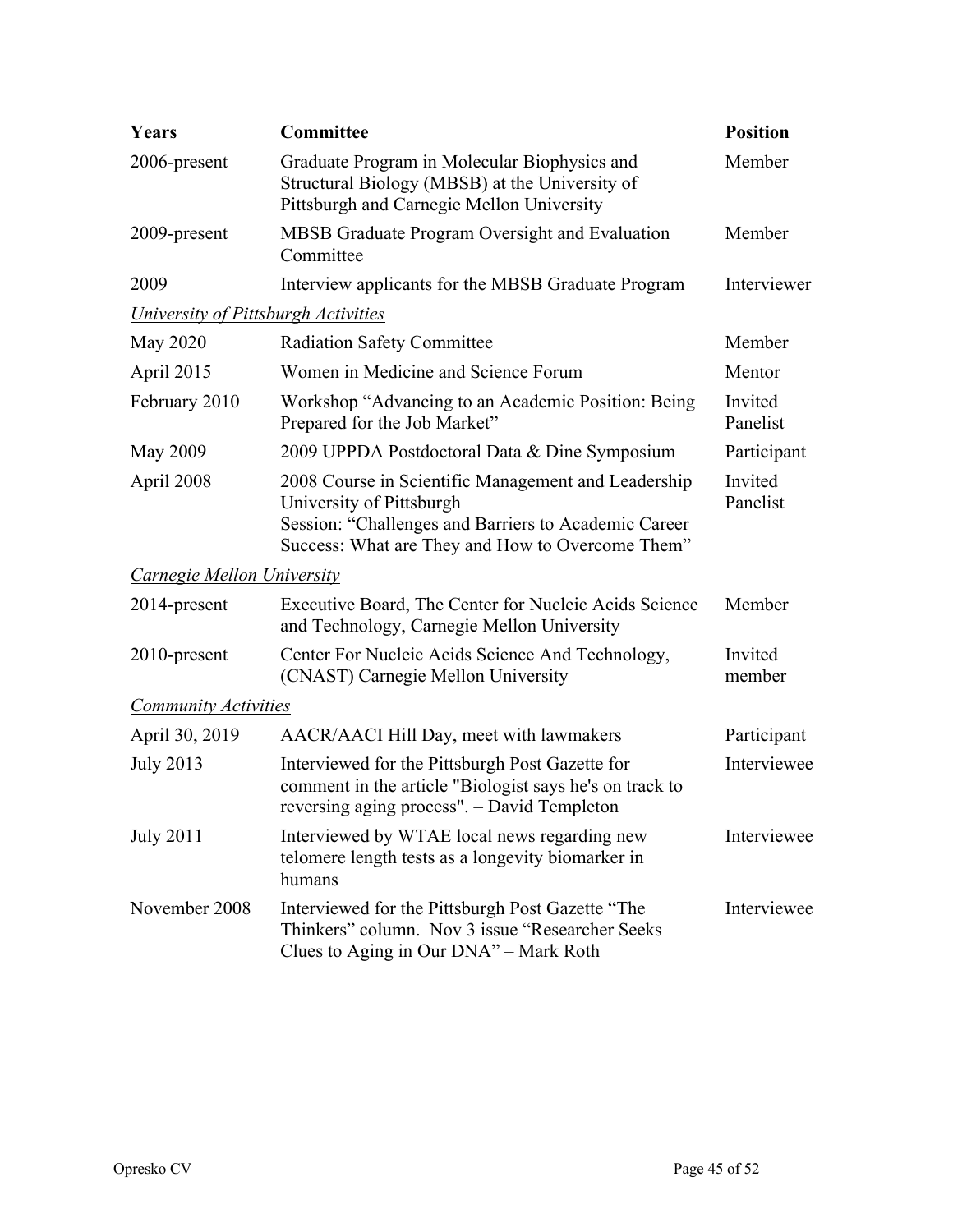#### **Service to Field of Scholarship Editorial Boards, Editorships**

| Date                                 | <b>Position</b>                  | Organization                        |
|--------------------------------------|----------------------------------|-------------------------------------|
| May 2019,<br>April 2020<br>Sept 2020 | <b>Guest Editor</b>              | <b>PNAS</b>                         |
| 2019-present                         | <b>Editorial</b> board<br>member | DNA Repair Journal                  |
| 2006-present                         | <b>Editorial</b> board<br>member | Mechanisms of Aging and Development |
| 2014-present                         | Associate Editor                 | Mechanisms of Aging and Development |
| $2011$ -present                      | Review editorial<br>board member | Frontiers in Genetics of Aging      |

### **Manuscript and Other Document/Publication Review**

| <b>Dates</b> | <b>Journal Title</b>                                                                                                                                                                                                                                                      |
|--------------|---------------------------------------------------------------------------------------------------------------------------------------------------------------------------------------------------------------------------------------------------------------------------|
| 2000-2004    | Journal of Biological Chemistry, Molecular Biology of the Cell, Cancer<br>Research, Human Genetics Chemico-Biological Interactions, Archives of<br><b>Biochemistry and Biophysics</b>                                                                                     |
| 2005-2006    | FEBS Letters, Proceedings of the National Academy of Science, Oncogene                                                                                                                                                                                                    |
| 2006-2007    | DNA Repair, Central European Journal of Physics, Mechanisms of Ageing<br>and Development, Oncogene, Cancer Research                                                                                                                                                       |
| 2007-2008    | Mechanisms of Aging and Development, EMBO J, BMC Medicine,<br>Oncogene, Neurobiology of Aging, Molecular Cancer Therapeutics                                                                                                                                              |
| 2008-2009    | Biochimica and Biophysica acta, Cancer Research, EMBO J, IJCEM,<br>Mechanisms of Aging and Development, Nucleic Acids Research, Journal<br>of Molecular Biology, Journal Cell Science Molecular Microbiology,                                                             |
| 2009-2010    | Cancer Research, Carcinogenesis, EMBO J, PLoS Genetics, Toxicological<br>Sciences, Nucleic Acids Research, Journal of Biological Chemistry, PNAS,<br>DNA Repair, Environmental and Molecular Mutagenesis, Journal of Cell<br>Science, Mechanisms of Aging and Development |
| 2010-2011    | Biochemistry, Mechanisms of Aging and Development, EMBO J, Nucleic<br>Acids Research, PLoS Genetics, DNA Repair                                                                                                                                                           |
| 2011-2012    | DNA Repair, Nucleic Acids Research, Environmental and Molecular<br>Mutagenesis, PLoS Genetics, Molecular Cancer, Biochemistry,<br>Carcinogenesis, Frontiers in Life Science, Journal of Biological Chemistry,<br><b>Mutation Research</b>                                 |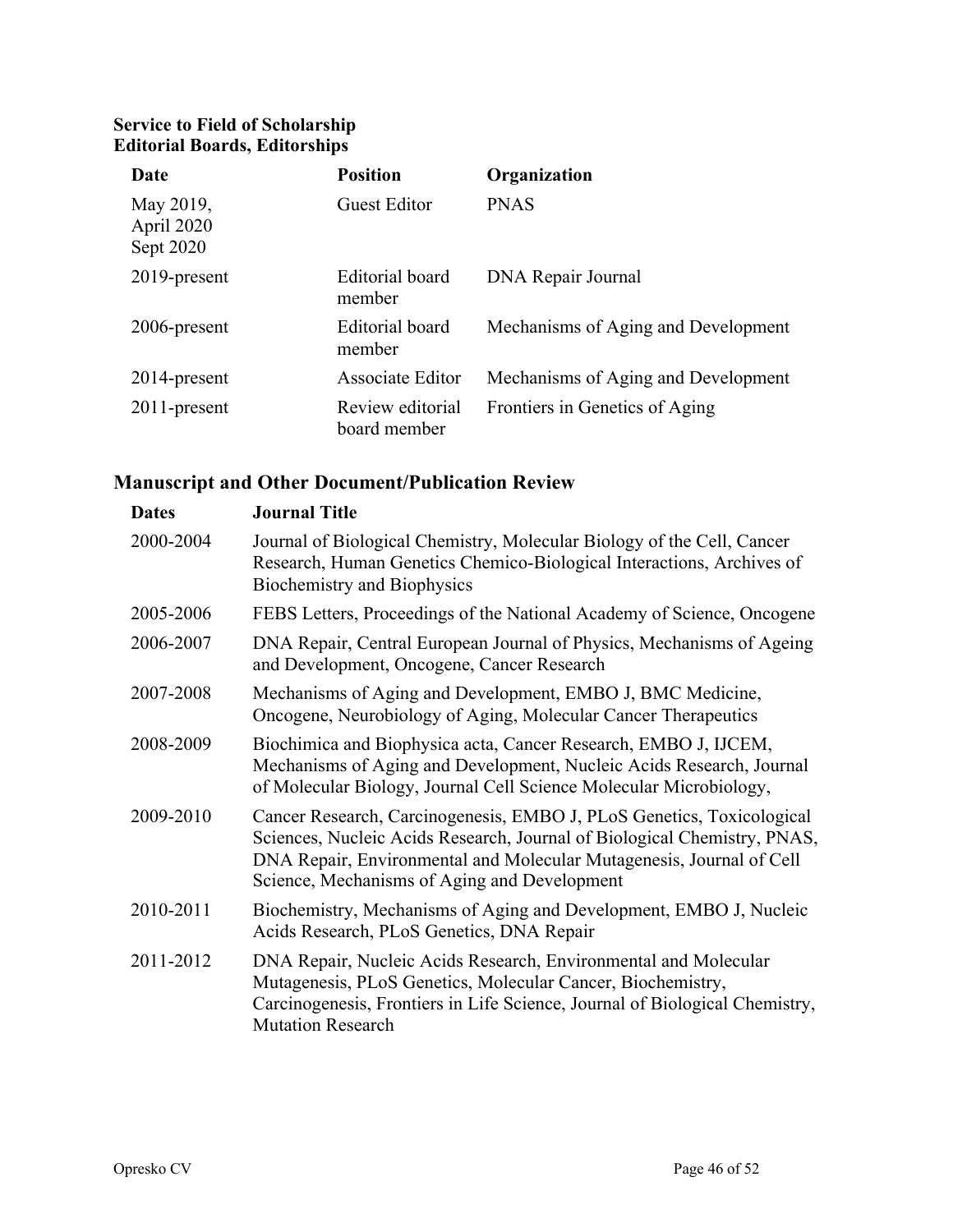| <b>Dates</b> | <b>Journal Title</b>                                                                                                                                                                                                                                  |
|--------------|-------------------------------------------------------------------------------------------------------------------------------------------------------------------------------------------------------------------------------------------------------|
| 2012-2013    | PLoS ONE, PLoS Genetics, Carcinogenesis, Molecular Genetics and<br>Genomic Medicine, Frontiers in Genetics of Aging, Nucleic Acids<br>Research, Frontiers in Life Science, Aging Cell, Journal of Biochemical and<br>Molecular Toxicology, DNA Repair |
| 2013-2014    | Nucleic Acids Research, Toxicological Sciences, Journal of Biological<br>Chemistry, Aging Cell, Carcinogenesis, Cell Reports, International Journal<br>of Epidemiology, Genetics, PLoS ONE                                                            |
| 2014-2015    | Mechanisms of Aging and Development, Nucleic Acids Research,                                                                                                                                                                                          |
| 2015-2016    | Mechanisms of Aging and Development, Nucleic Acids Research, Cell<br>Reports, Nature Communications, PLoS ONE, Ageing Research Reviews,<br>Toxicological Sciences.                                                                                    |
| 2016-2017    | Mechanisms of Aging and Development, Nature Structural and Molecular<br>Biology, Free Radical Biology and Medicine, DNA Repair, Nucleic Acids<br>Research, Scientific Reports, PLoS ONE, FEBS letters, Molecular and<br>Cellular Biology.             |
| 2017-2018    | Mechanisms of Aging and Development, Nucleic Acids Research, Aging<br>Cell, DNA Repair, Chem Tox Reviews, EMBO Reports, Human Molecular<br>Genetics, Nat Struc Mol Biol, Tox Sci, Aging Reviews                                                       |
| 2018-2019    | Aging Cell, Cemical Science, EMM, Nucleic Acids Research, PNAS,<br>Mechanisms of Aging and Development, Mutation Research, Journal of<br><b>Biological Chemistry</b>                                                                                  |
| 2019-2020    | Aging, Reviews, Cell Cycle, Cell Reports, DNA Repair, FASEB J, Free<br>Radical Biology and Medicine, Nature, Nucleic Acids Research, PNAS,<br>Redox Biology, Scientific Reports                                                                       |
| 2020-2021    | Nucleic Acids Research, PNAS, Redox Biology, Aging Cell, NAR Cancer,<br>Cell Reports, DNA Repair, Developmental Cell, Gene and Development                                                                                                            |

## **Study Sections, Review Panels, and Advisory Boards**

| Date     | <b>Position</b> | <b>Organization and Nature of Activity</b>                                                                                     |
|----------|-----------------|--------------------------------------------------------------------------------------------------------------------------------|
| 6/14/21  | Ad Hoc Reviewer | NIH Cancer Etiology Study Section                                                                                              |
| 11/13/19 | Reviewer        | FY19 Aging Institute & Hillman Cancer Center<br>Seed Grant Pilot                                                               |
| 05/15/19 | Ad Hoc Reviewer | Special Emphasis Panel/Scientific Review Group<br>ZES1 LWJ-D(U2) for U01 and U24 NIHES/NIA<br><b>Telomere Resaerch Network</b> |
| 12/21/18 | Ad Hoc Reviewer | Swiss National Science Foundation – Project<br>funding in biology and medicine (division III)                                  |
| 12/12/18 | Reviewer        | <b>UPMC Hillman Developmental Funding Program</b>                                                                              |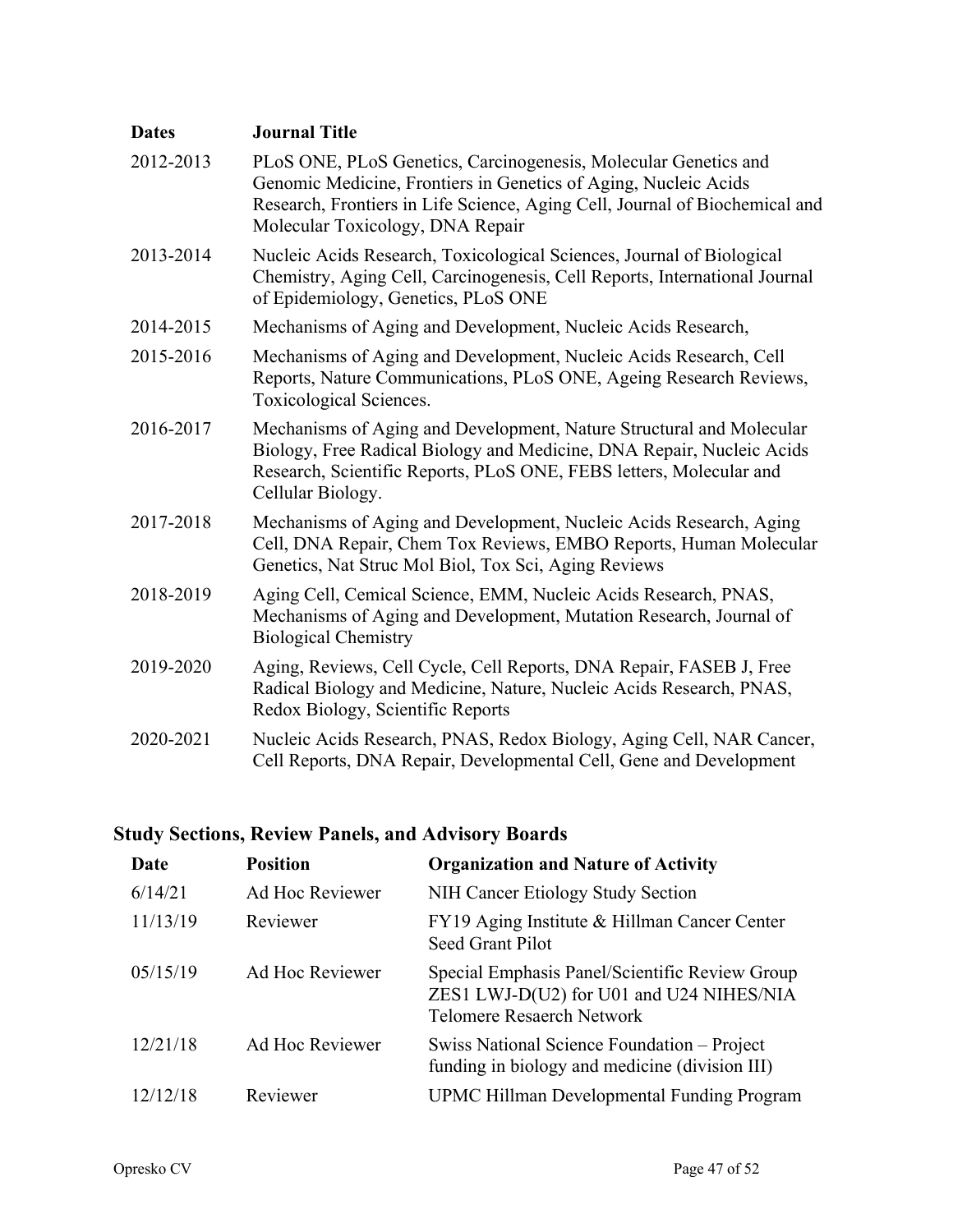| Date                    | <b>Position</b> | <b>Organization and Nature of Activity</b>                                                                                                                                                    |
|-------------------------|-----------------|-----------------------------------------------------------------------------------------------------------------------------------------------------------------------------------------------|
| 03/02/18                | Ad Hoc Reviewer | ZCA1 TCRB-T (M2), study section for NCI P01<br>proposals                                                                                                                                      |
| $09/01/17$ -<br>present | Member          | <b>Environmental Health Sciences Review Committee</b><br>(EHSCR) at NIEHS                                                                                                                     |
| 09/25/17                | Ad Hoc Reviewer | NIH, Special emphasis panel 2018/-1 ZCA1 SRB-P<br>(J1) S, study section for R21 and R03s.                                                                                                     |
| 06/15/17                | Ad Hoc Reviewer | NIH, MGB study section for R series applications                                                                                                                                              |
| 04/27/17<br>04/27/18    | Reviewer        | <b>CMRF</b> Competitive Medical Research Fund,<br>University of Pittsburgh Office of Research, Health<br>Sciences                                                                             |
| 03/14/17                | Reviewer        | FY2017 UPMC Aging Institute Pilot Funding<br>Program                                                                                                                                          |
| 06/09/16                | Ad Hoc Reviewer | NIH, MGB study section for R series applications                                                                                                                                              |
| 04/17/16                | Reviewer        | Swiss Cancer League, review grant application                                                                                                                                                 |
| 04/01/16                | Reviewer        | FY2016 Stimulating Pittsburgh Research in<br>Geroscience Post-Doctoral Scholar program                                                                                                        |
| 03/07/16                | Ad Hoc Reviewer | NCI, NIH, Special Emphasis Panel for R03 and R21<br>applications, ZCA1 SRB-L                                                                                                                  |
| 02/26/16                | Reviewer        | FY2016 Aging Institute/University of Pittsburgh<br>Center for Behavioral Health and Smart Technology<br>Seed Grant Program                                                                    |
| 11/05/15                | Ad Hoc Reviewer | Study Section, NIEHS, Environmental Health<br>Sciences Review Committee, P30 Center proposals                                                                                                 |
| 06/09/15                | Ad Hoc Reviewer | NCI, NIH, Special Emphasis Panel for R03 and R21<br>applications, ZCA1 SRB-L                                                                                                                  |
| 07/01/15                | Ad Hoc Reviewer | NIH, Members Conflict Oncology-Basic<br>Translational Special Emphasis Panel for R01<br>applications, ZRG1 OBT-B                                                                              |
| 04/24/15<br>04/27/17    | Reviewer        | Competitive Medical Research Fund, University of<br>Pittsburgh                                                                                                                                |
| 02/19/15                | Reviewer        | National Science Foundation, Chemistry of Life<br>Processes Nucleic Acids I Panel                                                                                                             |
| 04/22/14                | Reviewer        | University of Pittsburgh: The Vascular Medicine<br>Institute (VMI) and the Clinical and Translational<br>Science Institute (CTSI) Pilot Project Program in<br>Hemostasis and Vascular Biology |
| 03/20/14                | Reviewer        | UPMC Aging Institute Pilot Grant program                                                                                                                                                      |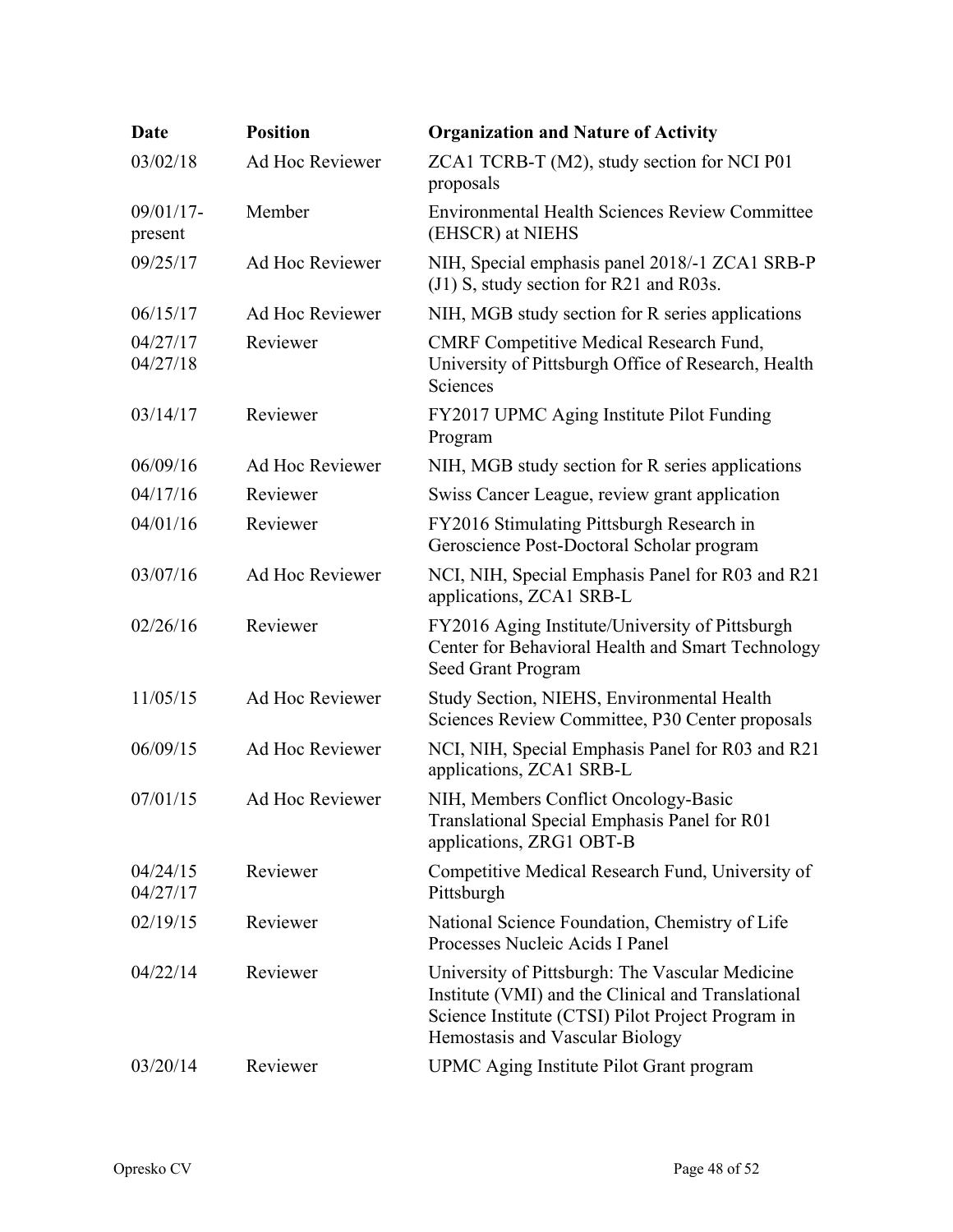| <b>Date</b>          | <b>Position</b>          | <b>Organization and Nature of Activity</b>                                                                                                                                   |
|----------------------|--------------------------|------------------------------------------------------------------------------------------------------------------------------------------------------------------------------|
| 02/09/14             | Ad Hoc Reviewer          | National Science Foundation Research Proposal -<br>Genetic Mechanisms section                                                                                                |
| 09/01/13             | Ad Hoc Reviewer          | National Science Foundation CAREER awards                                                                                                                                    |
| 05/22/13             | Reviewer                 | University of Pittsburgh CDRF research proposal                                                                                                                              |
| 10/02/12             | Reviewer                 | Women's Cancer Research Center and the Clinical<br>and Translational Science Institute Pilot Project<br>Program. University of Pittsburgh                                    |
| 05/30/12             | <b>External Reviewer</b> | Fondazione Telethon – Foundation funds research<br>towards a cure for muscular dystrophies and genetic<br>diseases                                                           |
| 03/23/12             | Reviewer                 | CTSI(Clinical and Translational Science Institute) -<br>PEIR program                                                                                                         |
| 02/21/12             | <b>External Reviewer</b> | Sharing Partnership for Innovative Research in<br>Translation (SPIRiT) Pilot proposals; for the<br>University of Pittsburgh Clinical and Translational<br>Science Institute. |
| 02/10/12             | <b>External Reviewer</b> | Johns Hopkins University of Claude D. Pepper<br>Older Americans Independence Center.<br>Pilot/Exploratory Studies Core proposal                                              |
| 01/13/12             | <b>External Reviewer</b> | Diabetes UK charity, RD Lawrence Fellowship<br>program                                                                                                                       |
| 05/2011              | Reviewer                 | UPMC and University of Pittsburgh Aging Institute<br>Pilot Funding program                                                                                                   |
| 04/29/11             | <b>External Reviewer</b> | Fondazione Telethon - Foundation funds research<br>towards a cure for muscular dystrophies and genetic<br>diseases                                                           |
| 08/23/11             | Ad Hoc Member            | Study Section, NIEHS, Environmental Health<br>Sciences Review Committee RFA ES10-001, P30<br>Center proposals                                                                |
| 02/24/11             | Ad Hoc Member            | Study Section, NIEHS, Special emphasis panel<br>review of Outstanding New Environmental Scientist<br>RFA 10-004, ZES1 TN-J R01                                               |
| $10/01 -$<br>02/2007 | Ad Hoc Member            | Study Section, NIGMS, MBRS Support of<br>Competitive Research Review Panel, ZGM1<br>MBRS-7 CC                                                                                |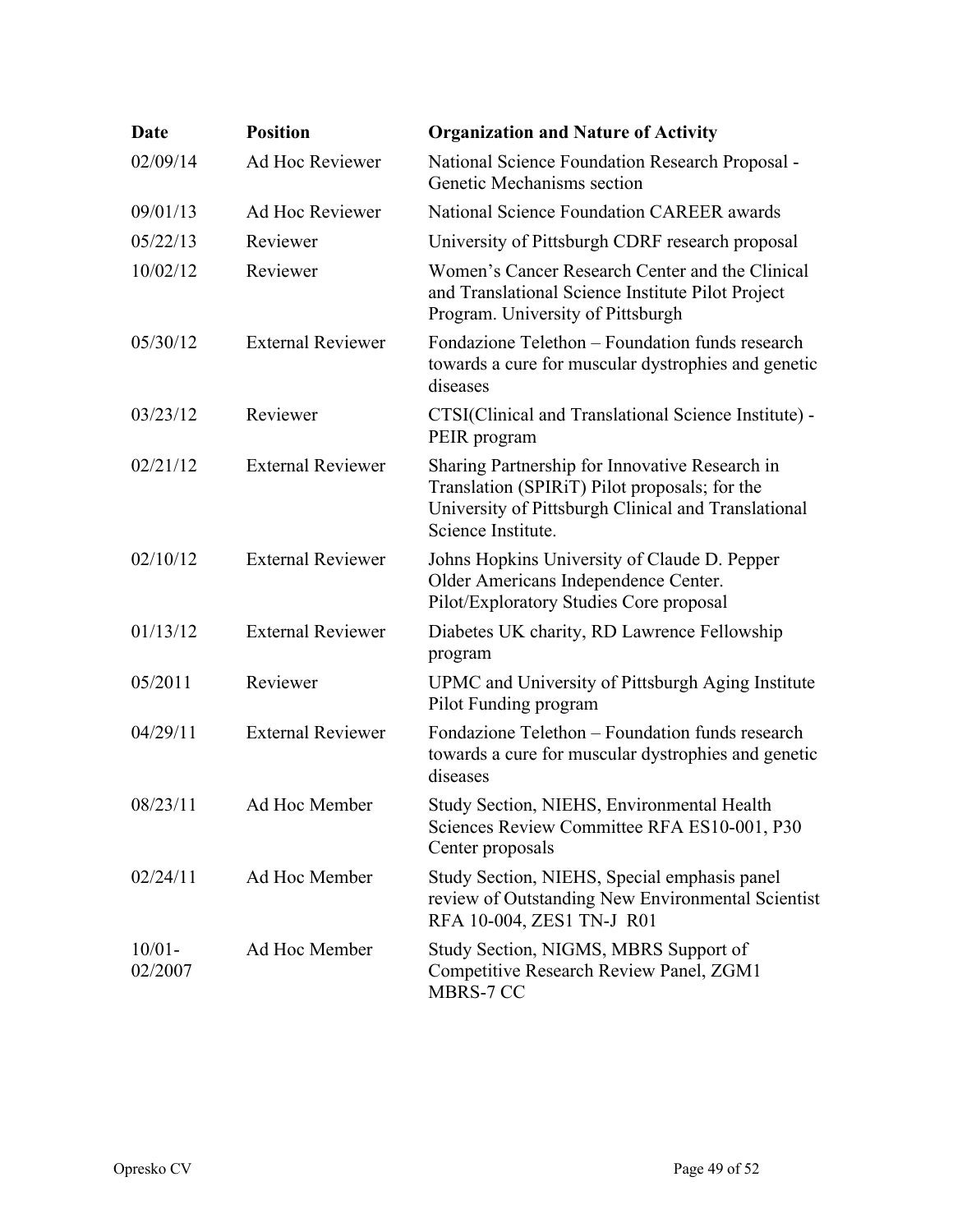| Date      | <b>Position</b>                                                                        | Organization                                                                                                                                                          |
|-----------|----------------------------------------------------------------------------------------|-----------------------------------------------------------------------------------------------------------------------------------------------------------------------|
| 2020-2022 | Elected as the DNA<br>Repair SIG<br>Representative to<br>the Program<br>Comittee       | <b>Environmental Mutagenesis and Genomics</b><br>Society                                                                                                              |
| 2019      | <b>Elected Vice Chair</b><br>2021/Chair 2023                                           | Gordon Research Conference on Mammalian<br><b>DNA</b> Repair                                                                                                          |
| 2018-2019 | Executive<br>Commitee                                                                  | <b>Environmental Mutagenesis and Genomics</b><br>Society                                                                                                              |
| 2017-2020 | Elected to Council                                                                     | <b>Environmental Mutagenesis and Genomics</b><br>Society                                                                                                              |
| 2017-2020 | Member                                                                                 | <b>Environmental Mutagenesis and Genomics</b><br><b>Society Finance Committee</b>                                                                                     |
| 2017      | Invited to organized<br>and chair a meeting<br>session                                 | 48 <sup>th</sup> Annual Meeting for the Environmental<br>and Genomics Society                                                                                         |
| 2017      | Invited to chair a<br>meeting session                                                  | 2017 Gordon Conference on Mammalian<br>DNA Repair.                                                                                                                    |
| 2012      | Invited to chair a<br>meeting session                                                  | 2012 Gordon Conference on DNA Damage,<br>Mutation and Cancer. Session on Role of<br>Telomeres in Genomic Instability and Cancer                                       |
| 2011-2013 | Member                                                                                 | Environmental Mutagen Society Awards and<br>Honors committee                                                                                                          |
| 2010      | Invited to chair a<br>meeting session                                                  | 2011 FASEB meeting on Helicases and NTP-<br>Driven Nucleic Acid Motors                                                                                                |
| 2010      | Chair of Plenary<br>Lecture session                                                    | Selected to introduce the Plenary Lecture<br>speaker Dr. Thomas Kensler at the 41 <sup>th</sup><br>Annual Meeting of the Environmental<br>Mutagen Society, Dallas, TX |
| 2010      | Co-chaired and<br>organized a session<br>on "Telomeres,<br>Aging and Human<br>Disease" | Environmental Mutagen Society, 41 <sup>th</sup> Annual<br>Meeting, Dallas, TX                                                                                         |
| 2009      | Co-chaired and<br>organized a session<br>on "DNA Damage,<br>Repair and Aging"          | 10 <sup>th</sup> Annual International Conference on<br>Environmental Mutagens, Florence, Italy.Co-<br>organizer and co-chair                                          |

## **Leadership in Scholarly and Professional Organizations and Honorary Societies**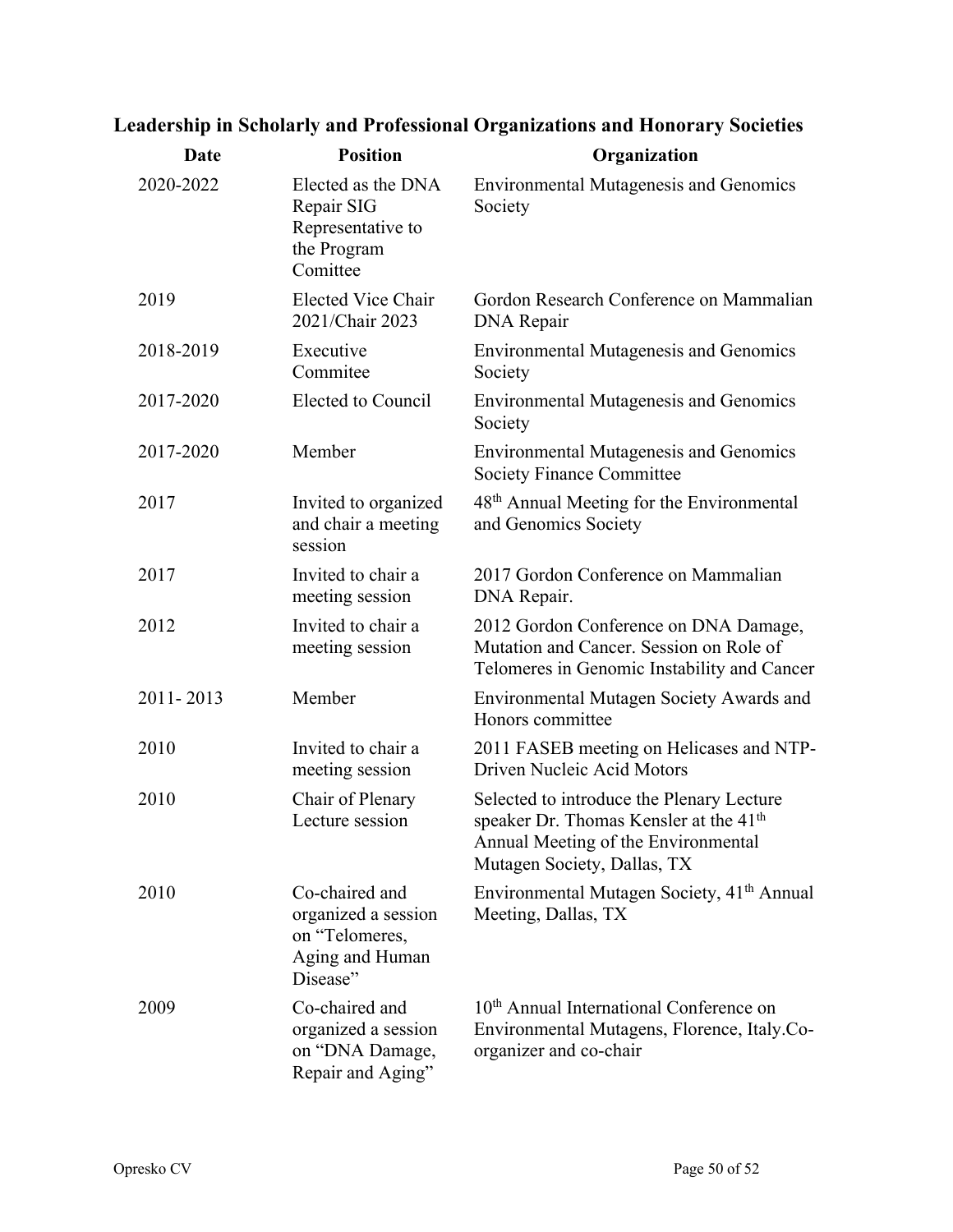| Date            | <b>Position</b>                                                                                       | Organization                                                                                                                  |
|-----------------|-------------------------------------------------------------------------------------------------------|-------------------------------------------------------------------------------------------------------------------------------|
| 2008            | Co-chaired and<br>organized a<br>session on DNA<br>repair, aging,<br>neurodegeneration,<br>and cancer | Environmental Mutagen Society, 39th annual<br>meeting program committee                                                       |
| 2006-10         | Member program<br>committee                                                                           | Environmental Mutagen Society, 38th annual<br>meeting                                                                         |
| <b>May 2008</b> | Member                                                                                                | 10th Annual Midwest DNA Repair<br>Symposium. Pittsburgh, PA. Committee to<br>select oral presentations from abstracts         |
| Apr 2008        | Invited panelist                                                                                      | 11th Annual National Institute of<br>Environmental Health Science Career Fair                                                 |
| May 2006        | Co-organizer                                                                                          | International Workshop on RecQ Helicases<br>and Other Helicases in Telomere<br>Maintenance and Related Pathways,<br>Lansdowne |

### **Non-Professional Service**

| Year(s)    | <b>Position and Organization</b>                                                                    | <b>Type of Service</b>                                                                   |
|------------|-----------------------------------------------------------------------------------------------------|------------------------------------------------------------------------------------------|
| 03/2021    | W. PA Girl Scout, St. Bede School 4th<br>Grade, virtual                                             | Scient project on acid and<br>base reactions                                             |
| 02/20/2020 | W. PA Girl Scout Brownie Troop<br>Science Meeting, St. Bede School 1 <sup>st</sup> -<br>$2nd$ grade | Science project on water<br>testing                                                      |
| 08/20/2019 | St. Bede School 2 <sup>nd</sup> Annual Back to<br>School Clean Up Day                               | Participated in cleaning the<br>grounds for the school year                              |
| 01/24/2019 | W. PA Girl Scout Brownie Troop<br>Science Meeting, St. Bede School 1 <sup>st</sup> -<br>$2nd$ grade | Led science project on<br>paper chromatography                                           |
| 08/20/2016 | St. Bede School 2 <sup>nd</sup> Annual Back to<br>School Clean Up Day                               | Participated in cleaning the<br>grounds for the school year                              |
| 07/31/2014 | Participant, DNAZone - CNAST<br>Sciencepalooza                                                      | Participated in a<br>demonstration for grade<br>school students of<br>chemiluminescence. |